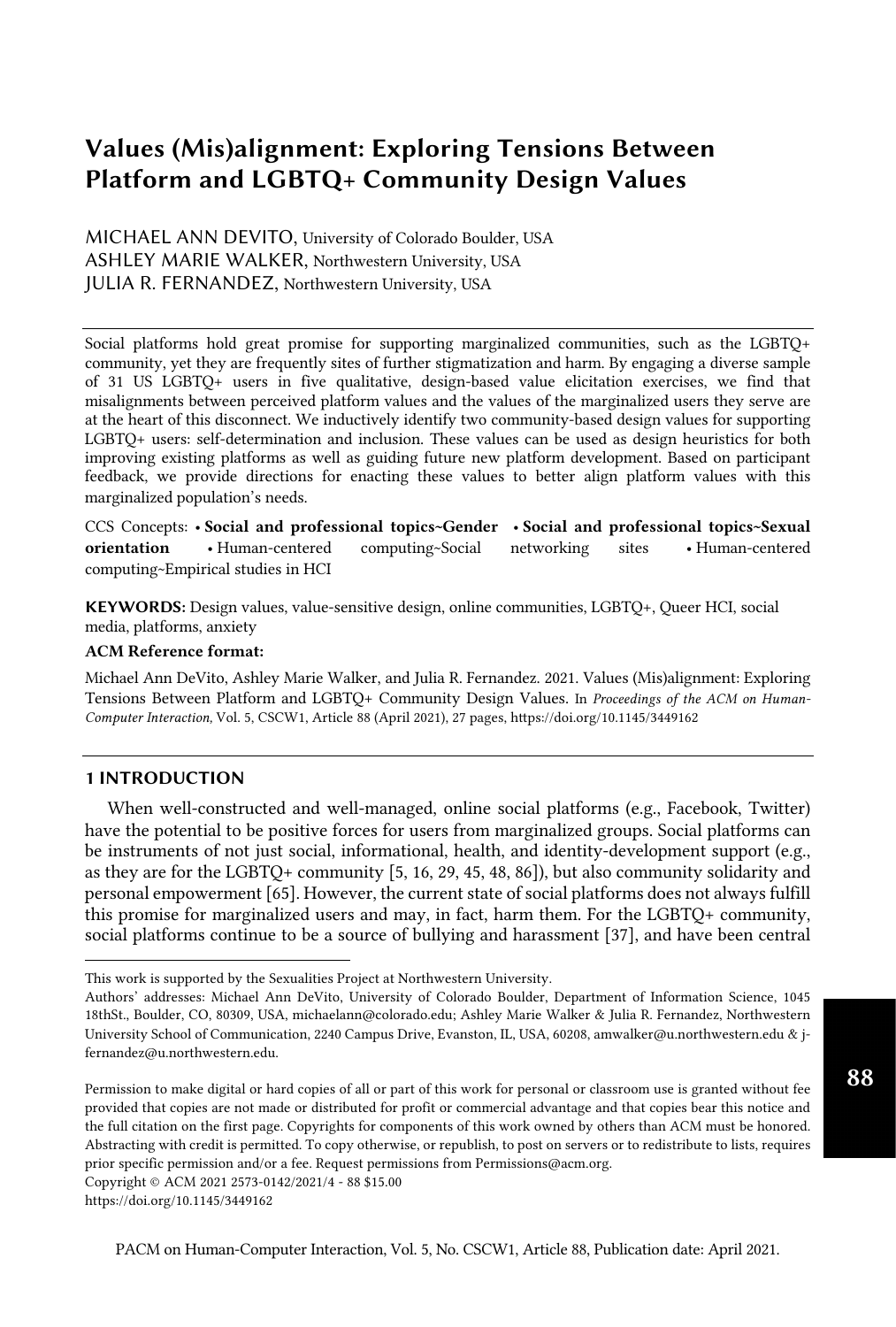to incidents that harm LGTBQ+ people and members of other marginalized groups (e.g., Gamergate [64]). Structurally, the overall platform emphasis on growth and engagement metrics also results in the replication of problematic power structures from the offline world in the online environment, including structures that allow and even support the intracommunity stigmatization and harassment of transgender and non-monosexual<sup>1</sup> individuals [74, 83]). Even when trying to solve problems that negatively impact LGBTQ+ people, such as the ongoing crisis in content moderation [36], the resulting platform solutions, in the form of new policies and algorithms, may unduly censor LGBTQ+ voices [4, 15]. Social platforms could realize substantial benefits for LGBTQ+ people. However, due to the fact that they are rarely designed *for* [1, 41] and even more rarely *with* LGBTQ+ people [68], platforms have an inadequate or incorrect understanding of the needs of this marginalized group.

 One approach to understanding these needs is to engage the LGBTQ+ community through the lens of user values. HCI has a history of values as the basis for technology design [31, 32] that address the needs of marginalized communities (e.g., [10, 19, 54, 56, 88]). Values inform user decision-making about platform use/nonuse and participation [11, 75], as well as user understanding/trust in the algorithmic components of platforms [71], making them key practical under study, allowing for input from a wide range of non-technical community stakeholders [82]. This diversity provides an opportunity to incorporate a plurality of perspectives and wrestle with tensions that may exist within marginalized communities [30]. In the specific context of the LGBTQ+ community, this is crucial to surface values which balance the intracommunity solidarity necessary for dealing with powerful platforms with the variance in identities and concerns within the LGBTQ+ community [23, 34]. Similarly, values exist at a high enough level that they can apply broadly, beyond one platform at one moment in time. This is essential for representing the LGBTQ+ community, as most LGBTQ+ people rely on a multi-platform ecosystem [20], emphasizing the importance of both improving existing platforms and building novel platforms to different subgroups [47]. concerns for developers. Values-based approaches also help reflect the diversity of the community

 In order to aid platforms in realizing their potential as crucial sites of information, social support, and empowerment for marginalized groups, this paper asks:

# **What values do a diverse sample of members of the LGBTQ+ community find important to attend to in social platform design?**

 Accordingly, we convened an online community with a diverse sample of 31 US LGBTQ+ social technology users. We engaged them in a series of five qualitative, value elicitation activities inspired by prior work in value-sensitive, participatory, and user-centered design (e.g., [3, 6, 30, 32, 57, 82, 85]). Through an adaptive, five-stage study design (positive/negative experiences, blue sky needs/wants, practical algorithmic/automatic concerns, practical moderation/policy concerns, prioritization/role-taking), we found that LGBTQ+ users see utility in social platforms, but are anxious about the current and future state of these platforms. This anxiety is caused by a misalignment between LGBTQ+ community values and what LGBTQ+ users perceive as platform values based on their interactions with the platforms. In contrast to perceived platform values, we contribute two design-relevant values based in the lived experiences [56] of LGBTQ+ social platform users: *self-determination* and *inclusion*. Both values have implications for platform design, algorithm design, and moderation tools/policy. We present these values, and our participants' suggestions for enacting them through design while managing both logistical and intracommunity trade-offs, as a step towards better aligning current platforms with community needs for marginalized groups while providing heuristics for future design work.

<sup>&</sup>lt;sup>1</sup> Individuals who are attracted to more than one gender, e.g. bisexuals and pansexuals.

 PACM on Human-Computer Interaction, Vol. 5, No. CSCW1, Article 88, Publication date: April 2021.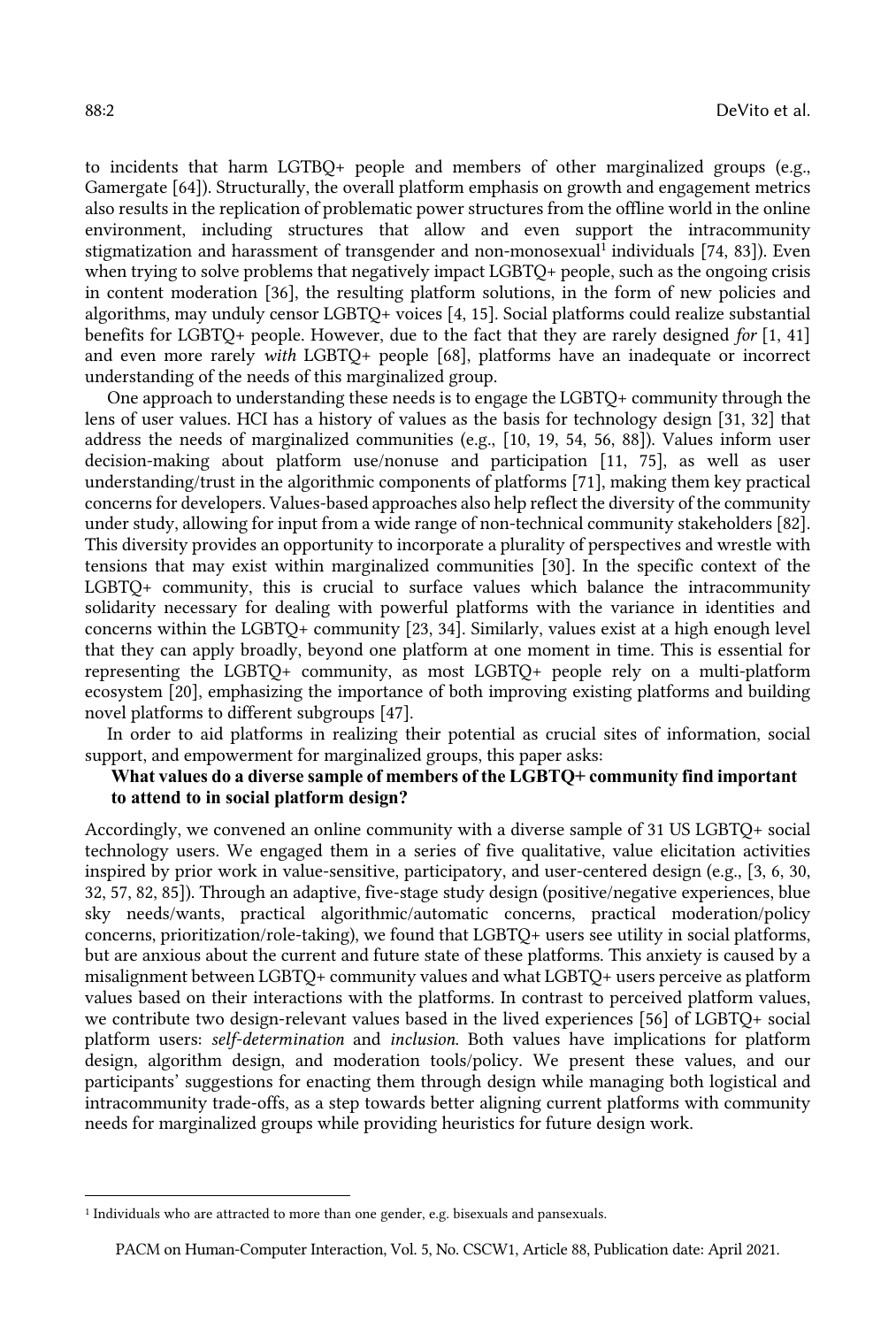#### 2 BACKGROUND

 Research on online communities ranges from Kraut and Resnick's work on how to build and maintain online communities [55], to work on how communities cope with sudden change [51], and work on free and open-source software (FOSS) collaborations, such as Wikipedia (e.g. [44, 78]). This work often has implicit values embedded within it. For example, Kraut, Resnick, and their collaborators prioritize community growth, user retention, and boosting user contributions [55], while FOSS work tends to prioritize growth alongside quality of contributions in relation to the goal of making a good product [44, 78]. Social platforms also have their own goals, including platform growth, boosting content engagement, and avoiding legal trouble [35, 36]. In all cases, these goals exist across a broad base of potential users - anyone, for example, can become a Wikipedia editor so long as they follow the rules, and participate in creating an accurate, free encyclopedia.

 Marginalized groups, however, may not be responsive to these goals, and organize around different principles. Online communities for LGBTQ+ people are sites of identity development, informational, and social support [5, 16, 25, 29, 37, 38, 59, 86], and may have goals that are more about solidarity and empowerment than growth or product creation [65]. Additionally, these groups must deal with the challenges of organizing around (and disclosing) a potentially- stigmatized identity [2, 12, 20], and the attendant challenges of dealing with tensions among subgroups within that identity (e.g. [23, 34, 74, 83]).

# 2.1 Value Elicitation and Marginalized Populations

 To better understand the needs and values of LGBTQ+ users, we draw from the value-sensitive design (VSD) tradition. Value-sensitive design encourages us to explore user values, which in this context refers to the contours of what users find important in the design of systems, integrating the user's actual experience of a system with views of how a system "ought to" work [31, 32]. In its original formulation, VSD is a design method, a three-part framework which steps through conceptual (literature and philosophy-centric), empirical (user-centric), and technical (product- centric) investigations of values and how they relate to users values for product development [31, 32].

 Subsequent critiques, such as those by Borning and Muller [6] and Le Dantec et al. [56] have advocated for refocusing VSD away from a canonical set of values and instead prioritizing the local values of the community under study. Borning and Muller point to the utility of participatory design-influenced methods for this purpose [6], as participatory design traditions encourage engaging with stakeholders, who are experts in the sociotechnical context in which the system operates, to clarify goals and needs for information systems [77]. In the same vein, Le Dantec et al. advocate arranging VSD to prioritize the empirical investigation over conceptual or technical investigations of values, ensuring the values are community-based [56].

 This community-first, empiricism-first variant of VSD has been used to elicit values from marginalized groups. For example, Koepfler et al. used empirically-led VSD to identify values for supporting homeless users from Twitter data and survey responses [54], while Zolyomi et al. used this process to identify design values for supporting autistic members of neurodiverse teams in education [88]. This process has also been used to generate design recommendations for situations where current systems do not appear to serve the purposes of the group under study. Deng et al. used a VSD approach to highlight the values of workers on Mechanical Turk and their disconnect from mTurk platform's values [19]. Similarly, Briggs and Thomas identified and provided solutions for value disconnects between marginalized people and the technologies through which they express their marginalized identities [10]. In these cases, directly engaging stakeholders in value elicitation based in their own lived experiences revealed not only the shape of the problem facing the marginalized participants, but also values which could help designers address these problems.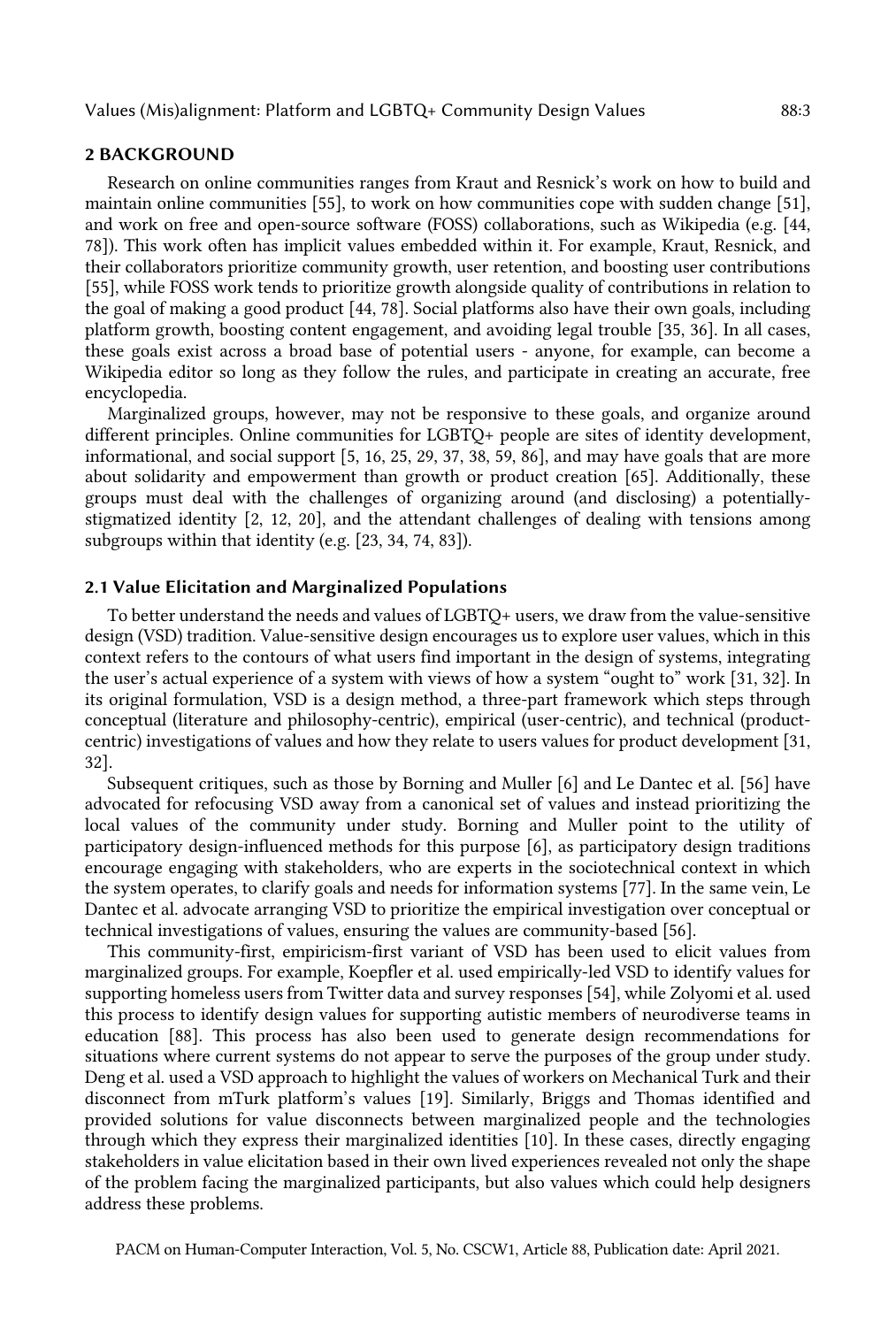Accordingly, we adopt VSD as our overall framework here. Per Le Dantec et al., we focus on empirical investigation to prioritize the values of the LGBTQ+ community over the current values of the platform or a universal set of values [56]. Our hope is that this will enable future versions of platforms to be responsive to these values. We take our initial cues from Friedman et al., who suggest starting with a value, technology, or "context of use" [32], and focus on the intersection of a technology (social platforms) and a context of use (the functions of LGBTQ+ online communities).

# 2.2 A Primer on the LGBTQ+ Experience of Social Platforms

 LGBTQ+ people, like most marginalized groups, derive essential benefits from the internet under the right circumstances [65]. In light of the decline in offline LGBTQ+ spaces [22], the internet plays an outsized role in LGBTQ+ socialization [40], and social platforms have become the seat of multiple functions for these individuals. This includes the exploration, development, and claiming of one's identity as an LGBTQ+ person [16, 29, 45]. It also includes access to social networks of support, connection, and information for LGBTQ+ people and their families [5, 25, 38, 49], including health information [48, 59]. Access to LGBTQ+ spaces on social platforms results in positive health outcomes, increased resistance to victimization, and friendships with other LGBTQ+ people among LGBTQ+ youth [37, 86].

 However, platforms are not often designed by prioritizing the needs of the marginalized. For example, design principles may reflect biases such as publicness as a default, creating situations where platforms cause context collapse to the point of inadvertently outing users [14]. Similar risks exist where it is difficult to know if one is in a safe or unsafe space for seeking information or support. [25]. Ultimately, we rarely design systems with LGBTQ+ people in mind [1, 41], and even less frequently involve LGBTQ+ people as designers [68], leading to systems which further harm and marginalize people [1]. Further, this dynamic also fails to achieve the platform's own goals of utility for their user base [53]. While social platforms are a valuable tool for LGBTQ+ users, there is much room for improvement in orienting the values embedded within design to these needs, and this improvement requires the direct involvement of LGBTQ+ people who are experts on their own values and needs [68].

# 2.3 Diversity and Solidarity Within the LGBTQ+ Community: A Design Challenge

 In designing to support LGBTQ+ people, we must also account for the fact that the LGBTQ+ community has substantial internal diversity [8]. Practically, this has resulted in systems designed for only certain subgroups of the LGBTQ+ community. For example, the design of geospatial networking platforms such as Grindr are not a one-size-fits-all solution for the entire LGBTQ+ community, and may perpetuate feelings of isolation among some users [24, 46]. The framing of LGBTQ+ spaces on social platforms as "safe spaces" is contradicted by evidence that social structures and policies do not prevent the infiltration of bad actors or the presence of intracommunity harm towards subgroups such as the transgender community or non- monosexual people [74, 83]. Indeed, in their identification of online threat models, Lerner et al. note that other LGBTQ+ people are explicitly part of the threat models of transgender individuals [58].

 This internal diversity has led to debate over if LGBTQ+ people are, in fact, one community, representing a collective identity – e.g. one large "queer" community – instead of loosely related gay, lesbian, bisexual, etc., communities [34]. In a platform context, this might prompt one to ask "why not have separate spaces/rules for each subgroup?" Indeed, studies of individual subgroups such as transgender/nonbinary [42, 74] and bi+ individuals [83] have been crucial in identifying problems and design solutions specific to these doubly-marginalized groups [84]. This mirrors the larger community debate, where an initial focus on a tightly-defined, collective gay/lesbian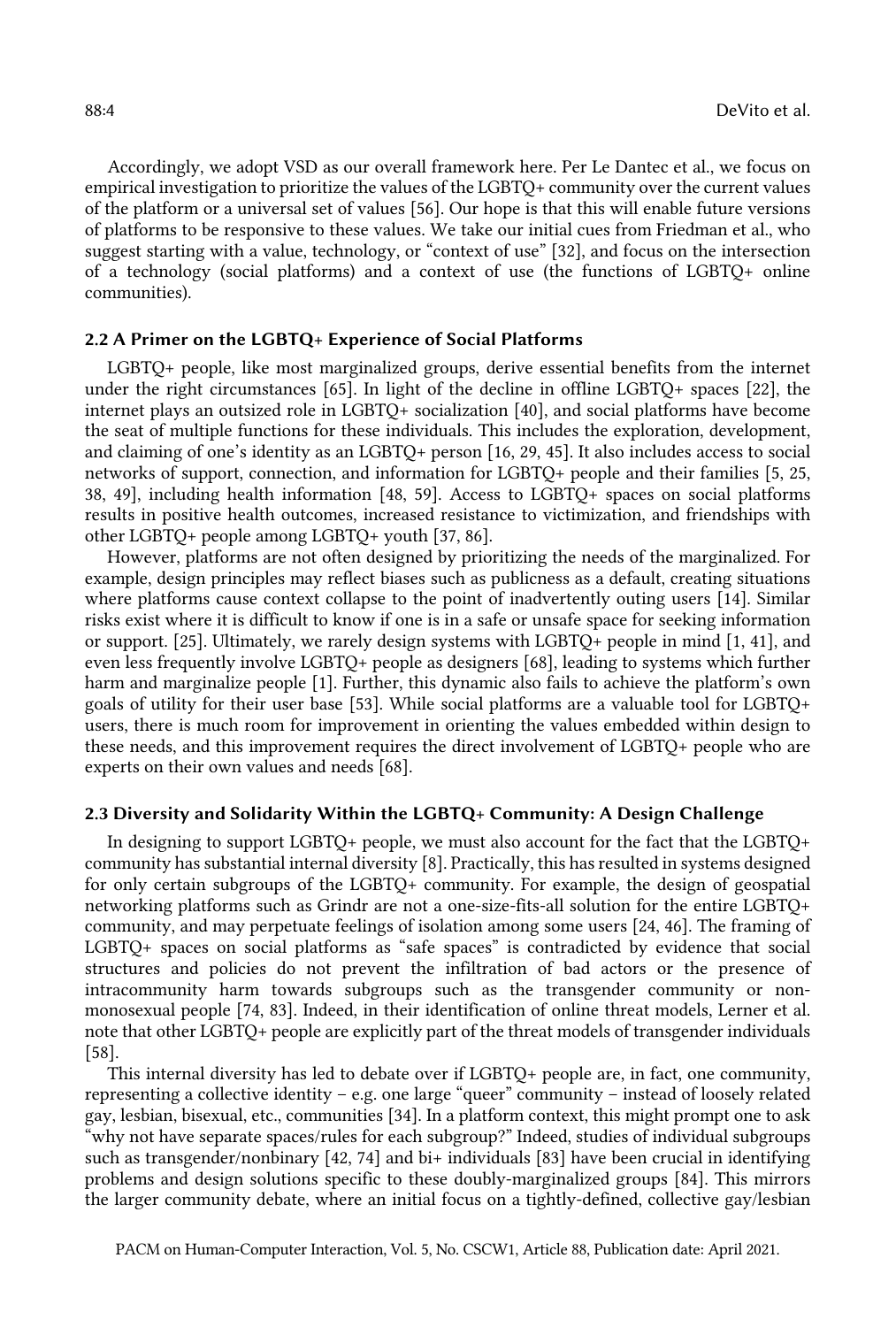identity [34, 87] has been countered with attempts at queering, or troubling, that collective identity to better recognize the internal diversity of the community, and especially the presence of groups which still experience intracommunity stigmatization (e.g., transgender and bisexual people) [23, 34]. However, as queering in this context inherently involves challenging and potentially modifying or abandoning previously-stable concepts, it poses a threat to the stability of a collective identity [23, 34].

 As LGBTQ+ people remain a marginalized group, there are good reasons to maintain a strong collective identity. In general, collective identities are crucial for enabling a community to unify, take action, and sustain this action [66]. In the specific case of LGBTQ+ people, collective identity discrimination, and organizing for rights and political gain [23, 34]. There is also evidence that a strong collective identity makes internal conflict less destructive and more recoverable [66], while a continued focus on fragmented LGBTQ+ identities seriously limits the opportunity for alliances has been crucial in accomplishing substantive collective action, including resisting and solidarity [73].

 This tension between group and individual identity is always present when a collective identity is in play [66], but in the case of the overall LGBTQ+ community, this tension is a core conflict that any LGBTQ+ work must grapple with [23, 34, 73, 87]. Practically, there are benefits to both approaches. The queering or "loosening" of LGBTQ+ identity helps deal with cultural sources of oppression – here, cultural ignorance of the variations within LGBTQ+ identity, both in general society and in on-platform communities – while "tightening" around a collective identity helps fight institutional sources of oppression [34]. "Institutional sources of oppression," in the context of this study, include platforms themselves, as they function as a public square with all the attached structural power [35, 36], and have outsized, deterministic impacts on how queer identity is expressed and how queer communities can take shape [1, 41, 42, 53].

 Considering our goal of identifying community LGBTQ+ design values for social platforms, we must take seriously the need for solidarity in collective identity when dealing with platforms. However, following Gamson, this collective identity must also have significant internal room made for diversity of identity [34]. Additionally, we take inspiration from prior work on defining and imagining transgender technologies, which have asserted that trans tech (and, accordingly, the values it is based on) must embrace the specific concerns of [1] and what "lie[s] at the heart" of the group being served [41], and be community-focused, accounting for in-group variance [42]. We engaged with a broad sample of the LGBTQ+ community using values elicitation methods which allow the resolution of intracommunity conflict. Our goal was to identify overarching design values for the collectively-identified LGBTQ+ community which can aid in the improvement of current platforms and the creation of future platforms designed to support LGBTQ+ people from the start.

# 3 METHODS

 This study's methods draw inspiration from multiple sources, including VSD, participatory design (PD), and the emerging space of human-centered algorithm design. However, VSD remains our core inspiration, and it motivated our methodological decision-making. In our work, we convened an online group of 31 members of the LGBTQ+ community using a modified version of an asynchronous remote community (ARC) as our deployment framework [61, 62]. In this group, we engaged participants in five distinct activities which adaptively built on each other to move from the promises and pitfalls of design to practical suggestions and considerations of trade-offs in community priorities.

 In this section, we will describe our method as motivated by the overall structure for VSD suggested by Friedman et al. [32], as modified by subsequent work (e.g., [6, 56]). It is important to note that we do not claim to have engaged in a full process of value-sensitive design; we have not generated any technical artifact or new system, and rather than engaging the full tripartite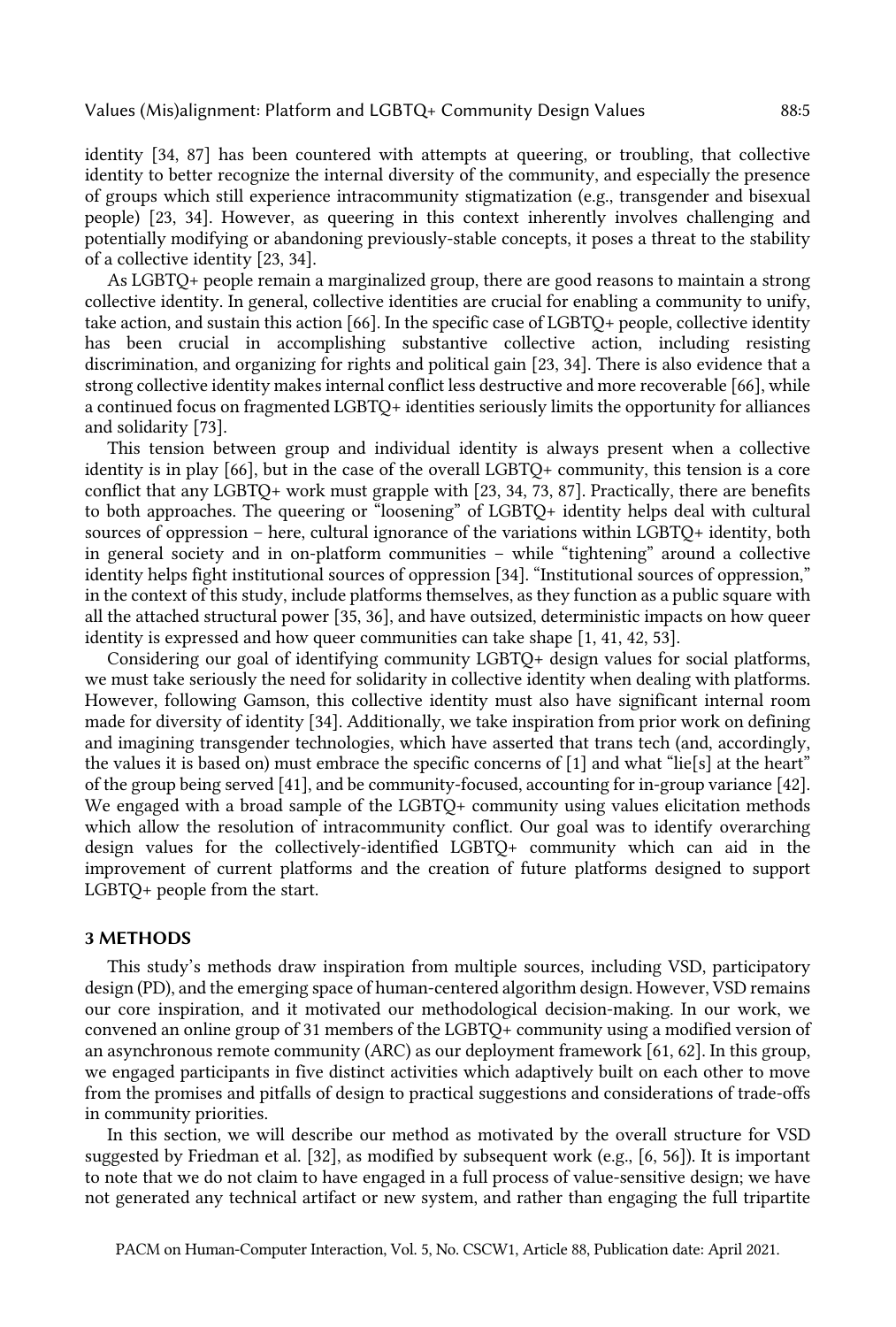method, we have limited our conceptual work to inductive interpretation of participant values, informed by our positionality as members of the LGBTQ+ community. We have engaged in an empirical value elicitation investigation guided by VSD principles per Le Dantec [56], drawing inspiration for specific activities from participatory design traditions, per Borning and Muller [6]. We deployed this through an ARC approach to elicit relevant design values directly from a group of marginalized participants to support future work, including full implementations of VSD as applied to the LGBTQ+ community.

# 3.1 Participants

 One key element of all VSD is stakeholder analysis, identifying both direct and indirect stakeholders in the context under study [31]. For this study, the research team identified people who participate in online LGBTQ+ spaces as the direct stakeholders, and those members of the LGBTQ+ community who do not commonly participate in these spaces as indirect stakeholders. This, and a desire to recognize the diversity of individual identities and the potentially-differential effects of systems on these diverse identities [17] motivated both our sampling strategy and research framework. In terms of sampling strategy, we needed to include those who are commonly part of LGBTQ+ online spaces, as well as also a group that was reflective of the and sampling is stratified by these characteristics, avoiding many of the biases of a convenience sample [81]. While there are many characteristics which we could have chosen to stratify our sample based on, we chose five sampling characteristics which have previously been demonstrated to have a large impact on one's experience of being LGBTQ+: age [18], gender identity [26], population density of one's childhood and current environment [40], sexual diversity of the LGBTQ+ populations. We employed Trost's statistically nonrepresentative sampling technique, in which key axes of diversity for the population under study are identified, orientation [84], and race [7].

 Participants were recruited using Facebook advertisements procedurally targeted towards highly-populated keywords which apply to the LGBTQ+ community, including "gay pride," "transgenderism 2 ," "lesbian pride," "LGBT social movements," and "Congressional Black Caucus3." Advertisements were limited to US Facebook users. Study advertisements were also distributed via the authors' personal networks, which include online LGBTQ+ groups. "genderqueer," "LGBT community," "LGBT culture," "Human Rights Campaign,"

 Potential participants were directed to a form where they self-reported the characteristics noted above. A total of 815 potential participants expressed interest in the study. We invited 77 people and 47 people accepted. Over the course of the study, 16 participants dropped out. Ten participants dropped out after the first activity; the other six dropped out later, citing time constraints. This resulted in a sample of 31 participants.

 To be admitted to the study group, participants went through our informed consent process. This research, including sampling strategy, early versions of our activities, and overall project motivation, was reviewed by the IRB at the authors' institution and was classified as "not human specifically. This means the project was not required to maintain direct IRB oversight or follow normal IRB procedures. However, our own ethical stance, which is based in an ethics of care [79, 80], required us to proceed with the same participant protections as a full-review study, including informed consent documentation with full disclosure of participant and researcher rights and research" due to the project's focus on improving platform functionality by drawing on community experience, as opposed to documenting and analyzing LGBTQ+ experience

<sup>&</sup>lt;sup>2</sup> This term is not usually used by transgender people, but was the leading transgender-related keyword available in Facebook's targeting system at the time of the study. available in Facebook's targeting system at the time of the study.<br><sup>3</sup> This final keyword was added on the advice of a Black colleague to boost recruiting in this community,

 which is frequently underrepresented.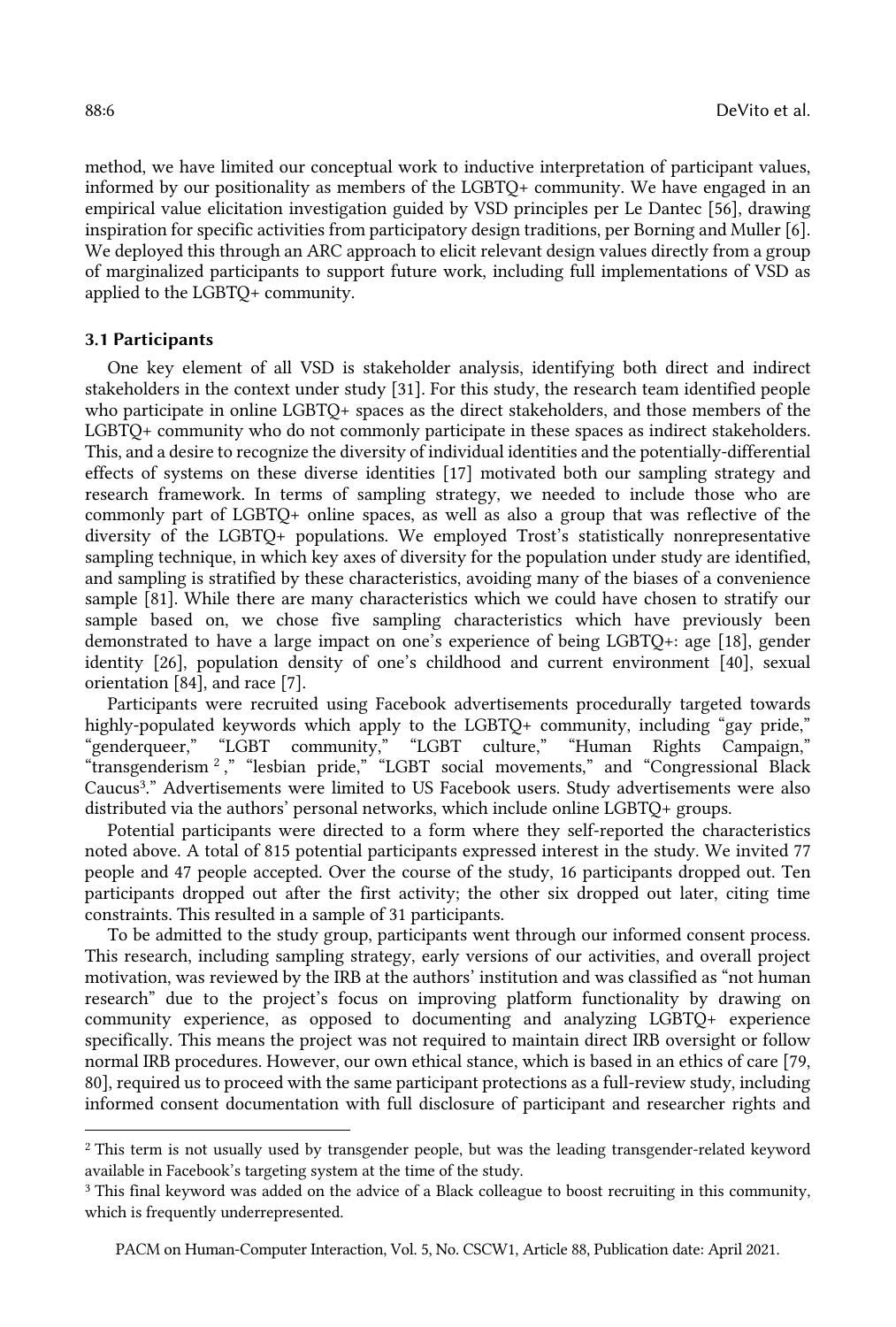responsibilities, expected activities, possible risks, and expected compensation. This stance also informed how we ran the study on a day-to-day basis, as detailed in 3.2.

 Due to the project's IRB status, we are restricted from sharing demographic characteristics at an individual level, and report them in aggregate. We achieved a mix of gender identities (26% cisgender male, 16% cisgender female, 29% nonbinary, 16% transgender male, 13% transgender female), sexual orientations (32% gay, 23% bisexual, 16% pansexual, 13% ace spectrum, and 16% otherwise queer), population densities (25% urban, 48% suburban, 23% rural in childhood, 35% urban, 29% suburban, 32% rural now), and ages (range 19-55, M=30.5, SD=10.7). The racial diversity of our sample included 52% white, 13% Black, 6% Hispanic, 10% Asian, 16% mixed, and 3% Native American participants. All participants were active users of social platforms (at least 3x a week), and 58% of participants had experience as moderators or administrators of online groups. This enabled us to account for the not just the needs and wants of average LGBTQ+ group members, but also the practical concerns of the moderators and administrators that would have responsibility for operating the structures proposed here on a day-to-day basis. All participants were based in the United States.

 Participants were compensated with \$50 for completing at least four of the five activities and could earn an additional \$25 for responding to all five prompts and providing meaningful feedback on at least 2 of the responses of other participants. 84% of participants earned the full \$75.

#### 3.2 Procedure

 We break from Friedman et al.'s original VSD formulation [32], starting with a direct empirical investigation based out of the community under study per Le Dantec et al. [56]. We still proceed with Friedman et al.'s suggested mapping of benefits and harms onto values [32], but do so from an inductive, empirical, participatory stance to center participant voices and concerns per [6, 56].

 This inductive stance and our concerns about enabling diverse participation motivated us to employ a modified version of an asynchronous remote community. This entirely-online method centers around a private group on an established social media platform, used as an organizing space to prompt in-community discussion on the topic at hand, engaging participants with not only researcher concerns, but the concerns of their fellow participants [61, 62]. ARC lowers barriers to research participation around travel, available time, potential stigmatization and, by centering our group on a commonly-used platform, technical barriers as well. It has previously been deployed in potentially stigmatizing research contexts such as studies of people living with HIV and rare diseases and in cases where participants are widely distributed [61, 62, 70]. We employed a secret group on Facebook, the most commonly-used social media platform at the time of the study, and participants used the already-familiar Facebook posting, commenting, and reacting affordances to participate in the study.

 While past ARCs have largely employed a week-by-week activity structure, our interest in employing methods inspired by participatory and user-centered design involved a need to maintain momentum and in-group interaction in a way that is difficult to maintain over multiple weeks. We compressed the ARC timeline down to 11 days, framed in our recruiting materials as a short online "summer camp" for LGBTQ+ people. Every other day we introduced a new "conversation" for participants to engage in, with the exact nature of conversations 2-5 dictated by the emerging picture of benefits and harms being discussed by participants in previous chance to move beyond the structures of current platforms, participants were clear that their priority was fixing current platforms. Subsequent activities did not attempt to continue to impose an unwanted blue-sky framing. Participation rates per activity were in line with previous ARC studies [60, 61, 62]. A brief overview of each conversation can be found in Table 1, with full details and original text in Supplemental Materials Appendix A. conversations. For example, while our blue sky exercise was intended to give participants a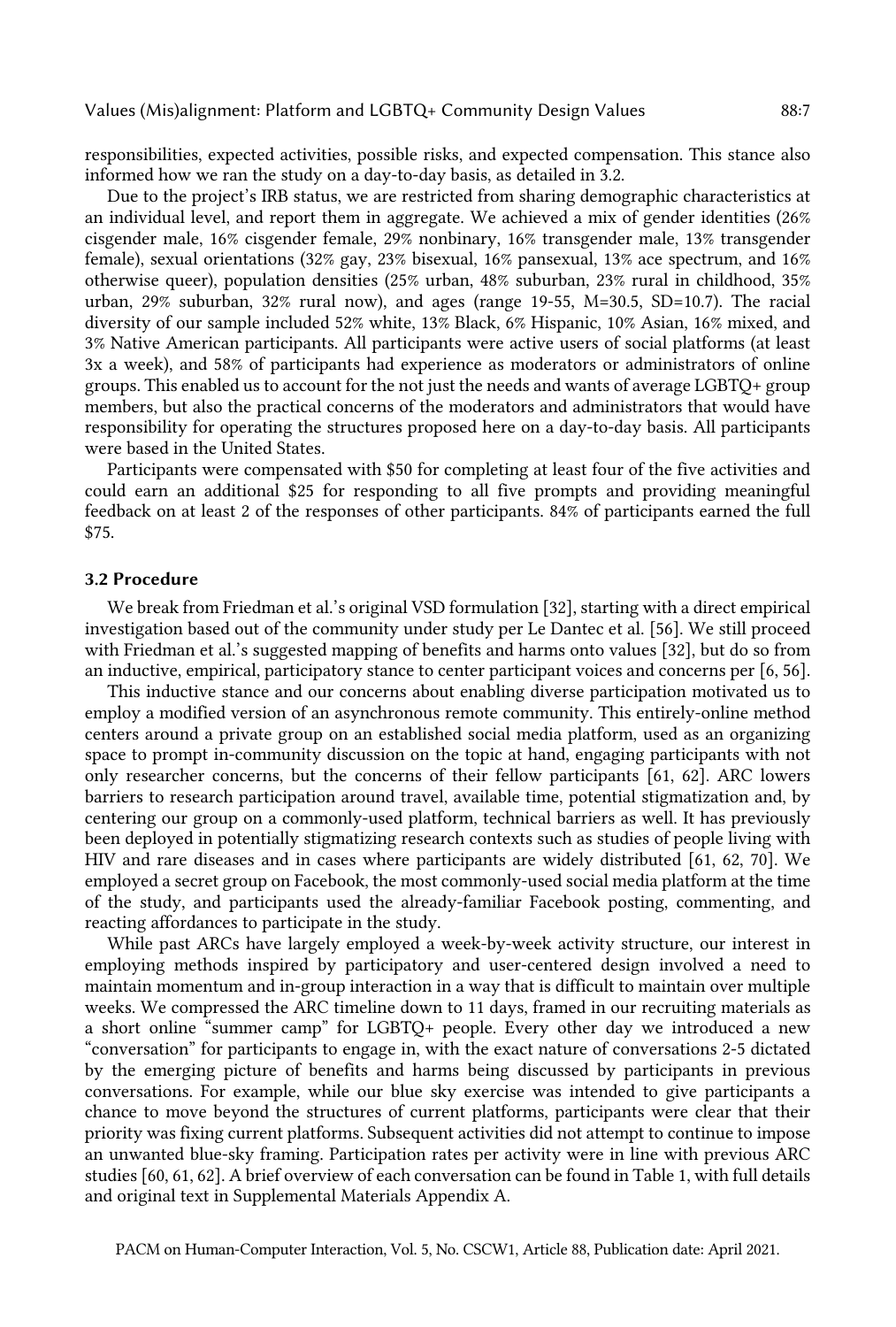| Conversation                                                                                                                                                                                                                                                                                                                                                                                                                                                                                           | <b>Motivation</b>                                                                                                                                                                                                                                                                                                                                                                                                                                                                                                                                                                                                                                                                                                                                                                                   | P.R. |
|--------------------------------------------------------------------------------------------------------------------------------------------------------------------------------------------------------------------------------------------------------------------------------------------------------------------------------------------------------------------------------------------------------------------------------------------------------------------------------------------------------|-----------------------------------------------------------------------------------------------------------------------------------------------------------------------------------------------------------------------------------------------------------------------------------------------------------------------------------------------------------------------------------------------------------------------------------------------------------------------------------------------------------------------------------------------------------------------------------------------------------------------------------------------------------------------------------------------------------------------------------------------------------------------------------------------------|------|
| Intros and past experiences: Introduce Basic icebreaker<br>LGBTQ+ spaces.                                                                                                                                                                                                                                                                                                                                                                                                                              | further<br>enable<br>to<br>$co-$<br>yourself, post a meme that best represents construction of knowledge via intra-participant<br>your experiences with online LGBTQ+ discussion and debate [50], and engagement on<br>spaces, and share your favorite and least benefits and harms in order to begin mapping<br>favorite things about being in online values per [32], as modified for a fully inductive<br>empirical-work-first approach per [6].                                                                                                                                                                                                                                                                                                                                                 | 100% |
| Blue sky wants/needs: Think big and lay<br>out your vision of what an ideal online<br>LGBTQ+ space would be, including how<br>people could represent themselves, how<br>people and content can connect, and what<br>rules/standards/modes<br>of<br>enforcement<br>should be present. Engage with at least two<br>other participants' visions.                                                                                                                                                          | Unrestricted blue sky exercise to set up context<br>for later prompts, allow the emergence of values<br>and contexts outside the standard set per [6], and<br>combat potential learned neutrality common to<br>marginalized populations by removing reliance<br>on dominant existing structures [67]. Peer<br>feedback requirement begins process of directly<br>interrogating potential values conflicts per [32].                                                                                                                                                                                                                                                                                                                                                                                 | 94%  |
| Algorithmic and automatic issues: Select<br>2 scenarios from a list of 7 likely areas of<br>function for the type of online space you<br>have described in the past two conversations,<br>and tell us how an automated system should<br>be employed/make decisions in these area<br>(including criteria and data needed). Areas of<br>function: admitting new members, content<br>delivery, content discovery, content filtering,<br>tagging, affinity/subgroup matching, personal<br>matching         | Engages participants directly with key system<br>components in support of better integrating<br>values into the "organizational structure" of the<br>modern platform space, per [32]. Scenario-based<br>approach provides<br>increased<br>saliency<br>to<br>participants [13], situating value elicitation in<br>the<br>participant's<br>own<br>experience<br>$[69]$ .<br>Algorithmic/automatic conversation inspired by<br>emerging work on human-centered algorithm<br>design (e.g., $[3, 85]$ ), and prior work showing that<br>scenario-based algorithmic design have been<br>shown to result in algorithms that are more<br>acceptable to users than direct design [57].<br>Moderation/policy conversation focuses<br>on<br>moderation<br>structure/tools<br>and<br>policy<br>components [52]. | 94%  |
| Moderation and policy: Select 2 scenarios<br>from a list of 7 likely areas of function for the<br>type of online space you have described in<br>the past two conversations and tell us how<br>the community's moderators and policy<br>should be employed/make decisions in these<br>areas. Areas of function: extreme content,<br>language & self-expression, community rules,<br>new member admissions, tagging & content<br>education<br>&<br>onboarding,<br>warnings,<br>moderator/admin selection |                                                                                                                                                                                                                                                                                                                                                                                                                                                                                                                                                                                                                                                                                                                                                                                                     | 87%  |
| <b>Prioritization/role-taking:</b> If we were to<br>launch the platform we've been talking about<br>over the last four conversations tomorrow,<br>what would it look like, how would it<br>integrate into your life/needs, and what role<br>do you see yourself playing on this new<br>platform?                                                                                                                                                                                                       | Final reflection on issues discussed during the<br>study, with a specific eye towards further<br>investigation of how the emergent values from<br>prior conversations can be practically integrated<br>into design as well as the individual lives/use<br>cases of participants per [6, 32]. Additional<br>investigation of value conflicts per<br>[32]<br>especially<br>around<br>issues<br>of labor<br>and<br>compensation necessary to enact participant<br>values and technical/structural suggestions.                                                                                                                                                                                                                                                                                         | 77%  |

| Table 1. Short Activity Descriptions and Methodological Motivations |  |  |  |
|---------------------------------------------------------------------|--|--|--|
|---------------------------------------------------------------------|--|--|--|

 original prompt language, see Supplemental Materials Appendix A. Note: Righthand column indicates overall participation rate per activity. For full details on each activity including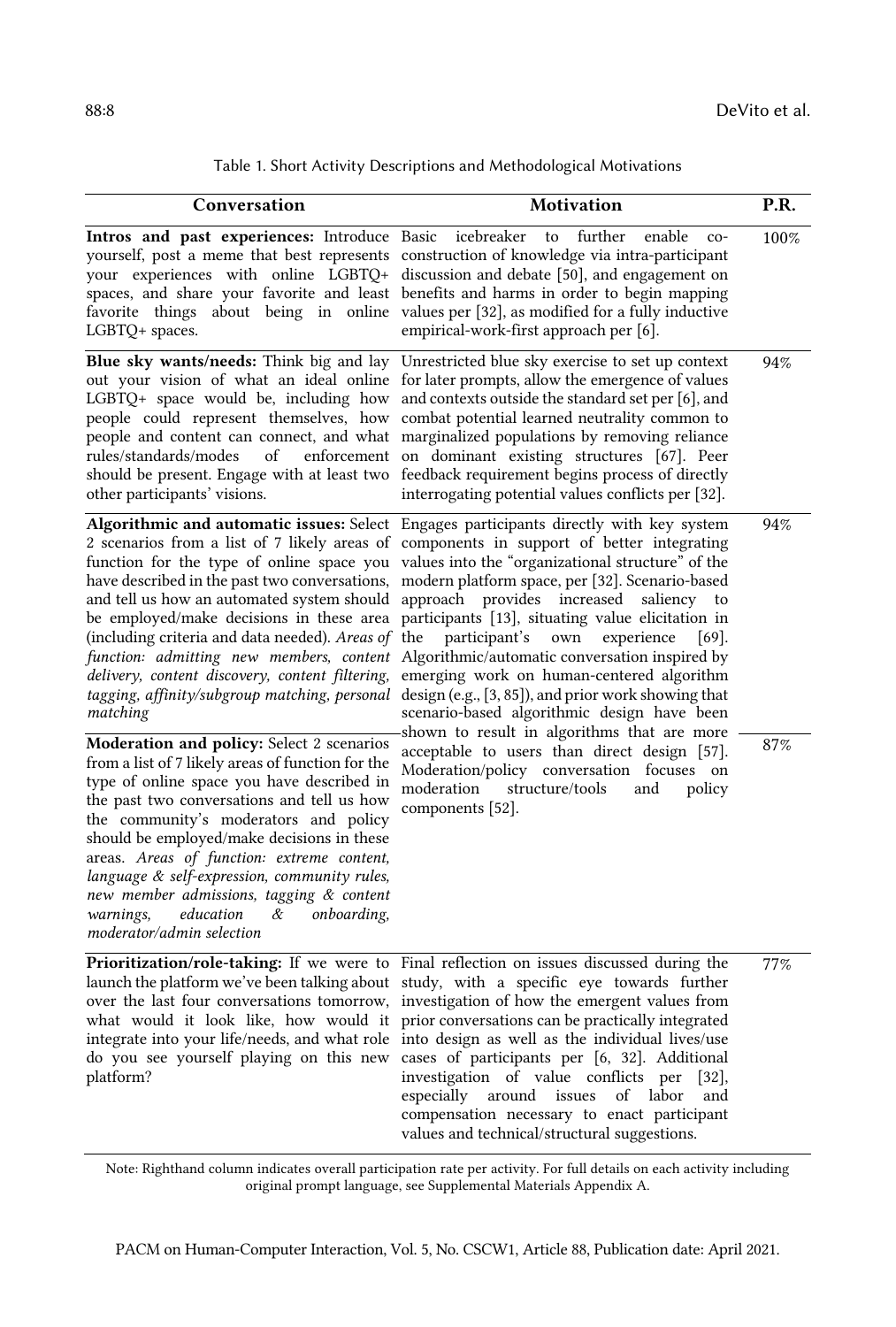Our care ethics-based stance led us to organize the online space and deploy our team in a way which focused on attentiveness, responsibility, and responsiveness towards participants [79, 80], including both anticipatory standard-setting and on-the-ground procedure. Study staff, including the authors and three research assistants, actively monitored the group for the duration of the study to prevent and, if needed, mitigate harm, using a schedule and distinct moderation roles, tasks, and procedures for both regular interaction and emergencies. Participants also agreed to follow a code of conduct for the group which was designed to keep conversation within acceptable boundaries (e.g., no hate speech, no threats) while turning disagreement and conflict productive wherever possible. The full code of conduct and moderation policy are available in Supplemental Materials Appendix B. During data collection, study staff ensured compliance with this code while also following up on participant responses, eliciting more detail where appropriate. Staff also encouraged participants to interact with and comment on each other's ideas and concerns using a framework of "yes, and" or "no, but," which elicited value conflicts between participants, a crucial element of a VSD-inspired approach [32].

#### 3.3 Analysis

 We employed thematic analysis to analyze our data, using Braun and Clarke's widely-adopted guidance from 2006 [9]. During each conversation, study staff actively worked to familiarize themselves with the data as it became available, keeping running logs of developing themes and initial ideas to aid in later analysis [9]. After each conversation, a research assistant copied all responses out of the Facebook group and created anonymized databook spreadsheets. These logs and databooks were used by the research team for all subsequent analysis.

 Moving into the second phase of analysis, all authors independently open-coded the databooks, using a data-driven approach to initial coding of the entire dataset into broad, sometimes overlapping classifications [9]. The first author did so using the MaxQDA qualitative and analog tools such as sticky notes. In phase three, all three authors independently worked to group their codes into larger themes via a process of sorting, combining, and re-verifying codes, using visual representations as an aid [9]. These themes covered several areas of LGBTQ+ analysis software, while the second and third authors used a combination of the Excel databooks experience, and ultimately included the building blocks of our eventual design values.

 In phase four, theme review, all three authors reviewed their own themes at the code level for coherency, and then worked together in order to refine our set of candidate themes, working across the entire dataset to ensure their fit to the data as a whole [9]. For the second part of this phase, all authors gathered for an intensive three-day thematic comparison and review process. This process used the first author's coding and themes, informed by the coding and themes identified by the research assistants, as a starting point. Themes were then debated, adjusted, and repeatedly checked against the databooks, with additional coding and re-coding as needed [9]. Themes which indicated values were particularly closely examined, with several candidate themes being compressed down to four potential design values: autonomy, control, representativeness, and inclusiveness. In this phase, we were specifically attentive to the biases each individual author might bring to their own coding, taking advantage of the different positionality each author has regarding the LGBTQ+ community during the comparison process.

 In phase five, the authors worked together to formally define the candidate themes and work through a narrative for each based on the related coded excerpts [9], connecting the themes to relevant literature whenever possible. In this process, as is common [9], we discovered that our four candidate value themes were actually best represented as two value themes with two subthemes each, with self-determination ultimately encompassing autonomy and control, and inclusion encompassing representativeness and inclusiveness.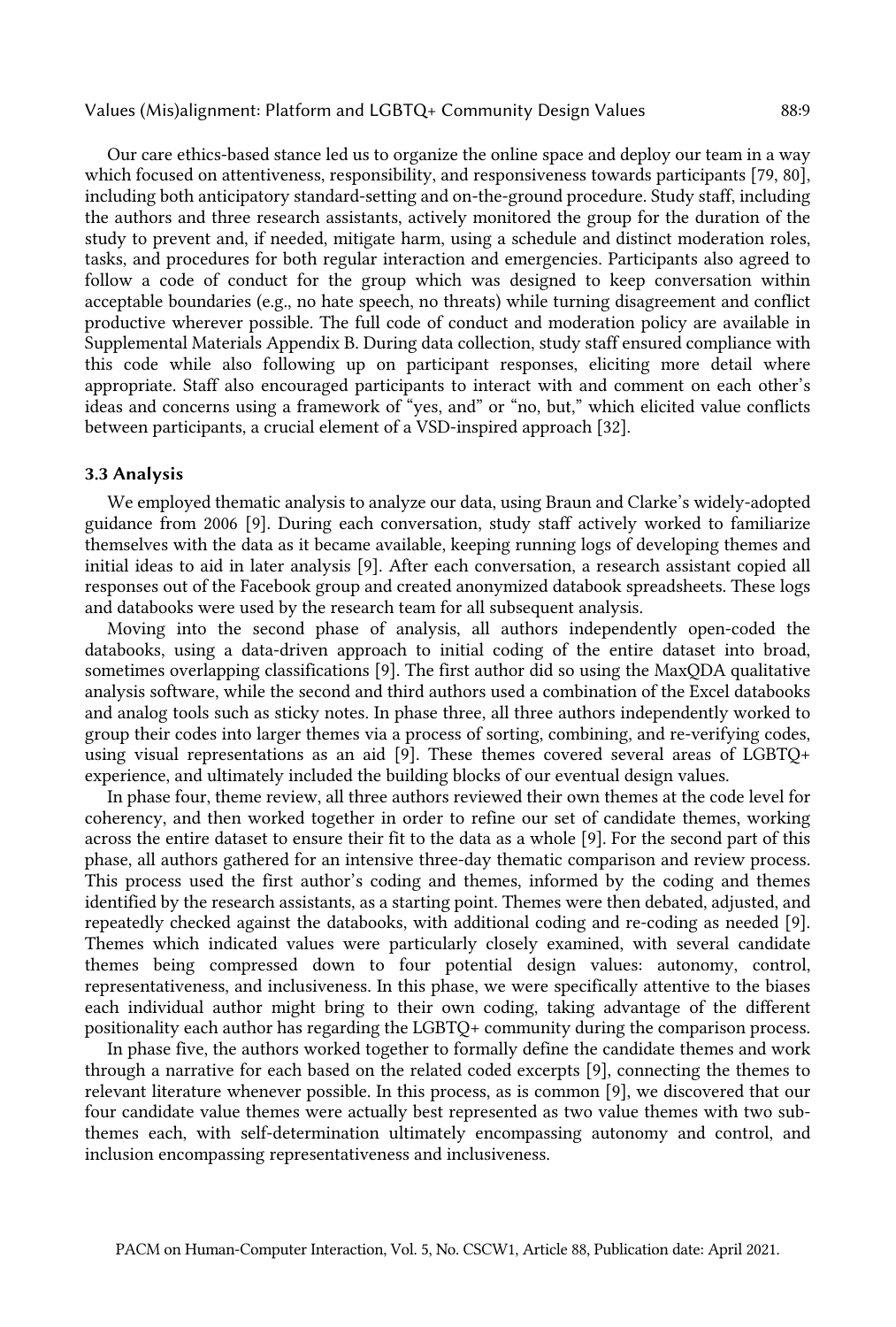#### 3.3.1 Position Statement

 The research team are all member-researchers in the LGBTQ+ community, including team members who variously identify as bisexual, lesbian, cisgender, and transgender/nonbinary. All study team members participate in various LGBTQ+ online community spaces, and one author also has moderation experience. One study team member is Hispanic, and the remainder of the team is white.

# 3.4 Limitations

 This study has distinct limitations that are important to consider when interpreting our findings. First, like any study that uses a participatory-type method where participants interact, there is the possibility of interference from a social desirability bias. While our participants appeared to be candid and demonstrated a willingness to openly disagree with the research team as well as each other, this potential bias cannot be definitively ruled out.

 Second, while this study was not intended to produce results specific only to Facebook, our reliance on the platform for both recruitment and deployment may have limiting effects. When designing the study, we had to balance these potential limitations against our commitment to drawing a broad LGBTQ+ sample while reducing barriers to participation. Facebook's status as the most widely-adopted social platform in the world made it an appropriate choice for including the most participants and avoiding a potentially-biasing technology learning curve. Similarly, using Facebook's wide-reaching, procedurally-targeted advertising system for recruitment allowed us to reach potential participants far outside of our own networks or the online LGBTQ+ spaces this research team is aware of, which are necessarily shaped by our own specific identities. It also allowed us, via the procedural targeting, to include LGBTQ+ people who do not actively participate in online LGBTQ+ spaces or very publicly display their identity. These are crucial respondents considering both the VSD imperative to consider indirect stakeholders [31, 32] and our goal of broadly-applicable LGBTQ+ design values, and we would likely miss these respondents via simple keyword targeting or posting advertisements to a limited subset of LGBTQ+ groups. However, all of this limited us to those participants who either had or were willing to create a temporary Facebook account. It is possible that this, plus locating the bulk of the study on Facebook itself, anchored participants in the model of Facebook when thinking through design decisions, even though our prompts were not platform-specific. Though the design values we identify below appear to be broadly applicable to social platforms with group functionalities, we urge caution in applying our findings to platforms without group functionality. We also call for further work of this type that uses a different platform for deployment and/or focuses on platforms without group functionality.

 Finally, this study was specific to a United States-based LGBTQ+ population. While we believe that the methods used here and the overall value disconnect are largely transferrable to other marginalized groups, further work situated within these groups is needed. This may even be true for LGBTQ+ populations in different areas of the world, as our findings are necessarily shaped by the lived experiences of our US-based sample, and therefore by the practical and policy environment of the United States. It is possible that general LGBTQ+ design values look different in different national contexts – e.g., in a context where even being LGBTQ+ is illegal, inclusion in the risk management sense would likely balance safety and the needs of new members in a more safety-dominant way. It is likely that each marginalized community has its own local values, and to better serve these communities, designers should seek out ways of understanding these values. Our approach represents one way of doing so. While our study looks at the anxieties and values of a general US LGBTQ+ participant pool, future studies should investigate the perspectives of subgroups within this population, especially racial and ethnic groups, which may surface different anxieties about social platform use [39], as well as international contexts.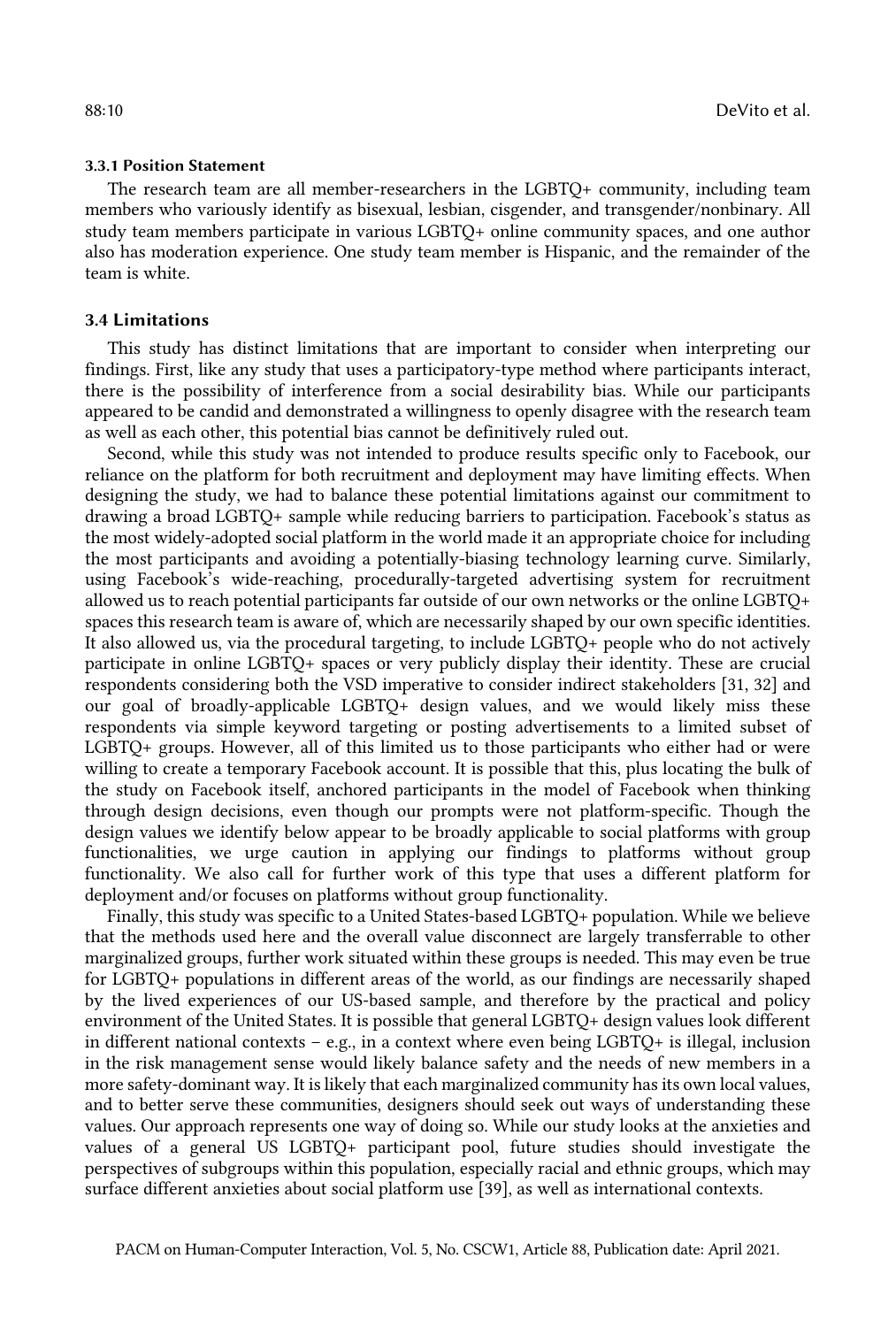#### 4 FINDINGS

 During our data collection period, two contrasting factors became apparent. The majority of our participants confirmed that online LGBTQ+ spaces were crucial to their individual development and social support. However, our participants unanimously expressed anxiety<sup>4</sup> over the current state and future direction of these online spaces. Without being prompted to speak from an exclusively negative standpoint about the platform itself or start from problems requiring fixes, they expressed concerns about the viability of minimizing potential harm from outsiders, from group members, and from platform structures such as content flagging algorithms and moderator toolsets. Ultimately, our participants expressed what they needed from platforms using the language of anxieties. We use the term "anxieties" because our participants expressed their concerns in terms of worry or unease, uncertain that things would improve in the future. In fact, participants often expressed that any move by the platform would ultimately make things worse than they already were. Through our analysis, we found that participants' anxieties were ultimately expressions of values.

 By using anxiety as an analytical lens, we see how people's experiences of current social platforms do not fulfill the specific needs of LGBTQ+ users or align with their values. The majority of our participants' anxieties stemmed from a perceived disconnect between their own values (both individual and communal), and the values enacted by the platform through affordances. Better understanding the tension between users' values and the platform's values can help us to design solutions that more closely align these two sets of values. Understanding what prompts user anxieties in their online spaces provides a framework for design work with this population.

 It is important to note that many of our participants' examples are framed in the context of existing platforms. As noted in the Methods section, we did initially engage these participants in blue-sky envisioning work designed to move past the restrictions of current platforms. However, the vast majority of participants were clear that they wanted to prioritize fixing existing spaces, which they have invested significant time, effort, and social capital into, rather than designing new platforms. To reflect the values and desires of our participants, we focus on repairing and improving current platforms in these results. However, as Hardy and Vargas identified, there is a younger, well-educated contingent within the larger LGBTQ+ community which is focused on building new systems [47], and these values, while operationalized on current platforms, are broad enough to help guide future, novel platform design work.

 In this section, we describe two expressed values that our participants thought were essential for improving online spaces for LGBTQ+ people: *self-determination* and *inclusion*. For each value, design solutions may serve to better enact these values in online spaces. We address the labor we describe our participants' anxieties, how these anxieties translate to a design value, and what implications of these design solutions in section 5.2.2.

# 4.1 Self-Determination

The first value we identified is **self-determination**, which we define as the ability of an individual and/or group to make decisions about the people, norms, and technical structures they will be impacted by. Our participants were anxious that decisions regarding LGBTQ+ online communities were being taken out of the hands of community members, or were otherwise being made without the specific context of the community taken into account, defaulting to the general status quo of a platform. These concerns applied at two levels: first, to individuals' ability to opt in and out of systems and interactions; second, to who gets to have control over and define criteria for these systems. People concerned about self-determination ask: *Do I have the information and* 

 <sup>4</sup> Here, we do not refer to anxiety in the diagnostic sense, but rather a general sense of worry or "uneasy concern" about a situation with uncertain outcomes [21].

 PACM on Human-Computer Interaction, Vol. 5, No. CSCW1, Article 88, Publication date: April 2021.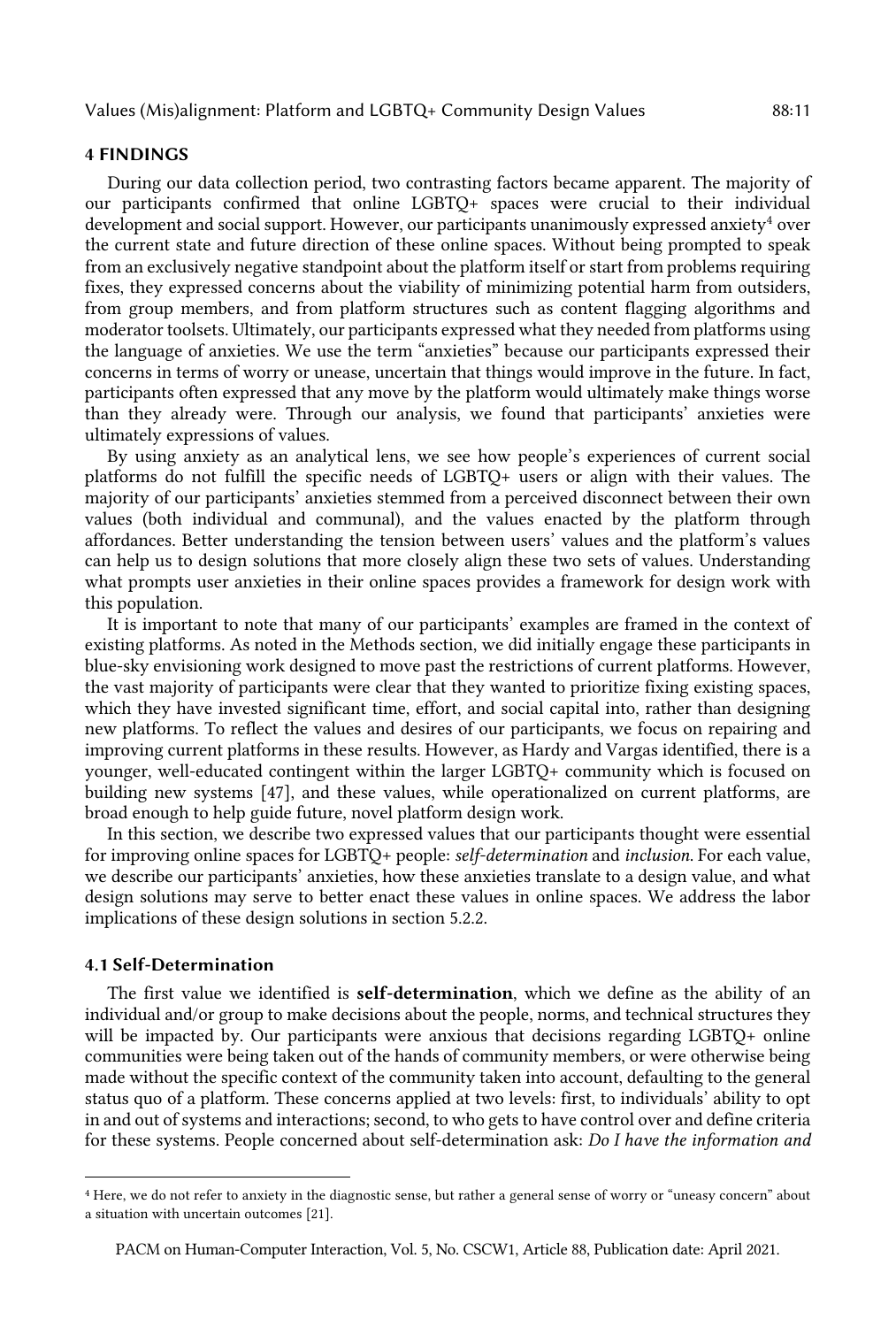*agency necessary to opt in or out of systems in accordance with my best interests? Are the people or systems acting upon me and my group doing so in a way that reflects what we would choose for ourselves?* 

#### 4.1.1 Self-Determination as Opt-in/Opt-out

 Participants were anxious about their perceived inability to determine what interactions they would encounter on a platform and when they would be acted upon by computational agents. Here, we see a mismatch between what the platform is perceived as valuing (rolling out universal mechanisms for content delivery and interaction) and what LGBTQ+ people value (the ability to determine for oneself if one wishes to be involved with these mechanisms). We also see an embedded clash between what users think computational systems see as "value," e.g. broad content distribution and maximum engagement, and what the user values, e.g. privacy and control over one's own information.

 For some people, this can manifest as anxiety over an inability to opt out of involvement with computational systems in the first place. For example, P46 expressed concern over their content being spread by an algorithmic curation system calibrated to garner more engagement when their goal was social support from their existing community:

 Personal posts on Tumblr get picked up by their sharey algorithm (presumably bc a lot of people were commenting or liking to express sympathy), which for me would be a HUGE "burn the site down delete the account change my name move to Mars" situation.

 For P46, the fact that there is no opt-out from algorithmic curation was an anxiety-inducing risk. This example illustrates how the values enacted by the platform (e.g., more engagement on content) were mismatched with users' values (e.g., seeking support from a specific community). While social platforms allow users to tweak their privacy settings to only show content to certain people, all but Facebook do not allow users to opt out of algorithmic boosting of their content at a fine-grained level. For instance, Twitter does allow people to opt out of making their tweets public, however this option applies to all of an accounts' tweets (rather than different settings for individual tweets), cutting the user off from the wider Twitter network and the social, informational, and identity support it may provide.

 In addition to concerns around algorithmic actors, participants also expressed anxiety about being able to opt in or out of interactions with other platform users. If they did not have the necessary tools to opt out, they were worried they might be unwittingly forced into interactions they had no desire to participate in. For example, P40 noted problems they had encountered in spaces that did not give them control over whether their profile was searchable on the site, or whether they could be directly contacted by strangers:

 Consent is important and people need to be able to say no and expect it to be respected. Otherwise it's not a safe space. One popular BDSM community site went to hell in a handbasket and a lot of people bailed on it when they allowed people to search profiles for age, sex, orientation and location. There was no way to opt out of that search and it raised the already ridiculous amount of random, creepily depersonalized, fetishistic solicitations to an intolerable level. If you do institute that feature, it absolutely has to be opt-in so only people who want to be randomly searched for by people looking for hookups can be.

 Because they could not opt out of these features, they were exposed to graphically sexual messages they had no desire to receive. As a result, unwanted interactions with "creepazoids" was a constant source of anxiety in these spaces for P40. Their desire to limit their interaction with strangers was in tension with the platform's seeming desire to introduce them to new people.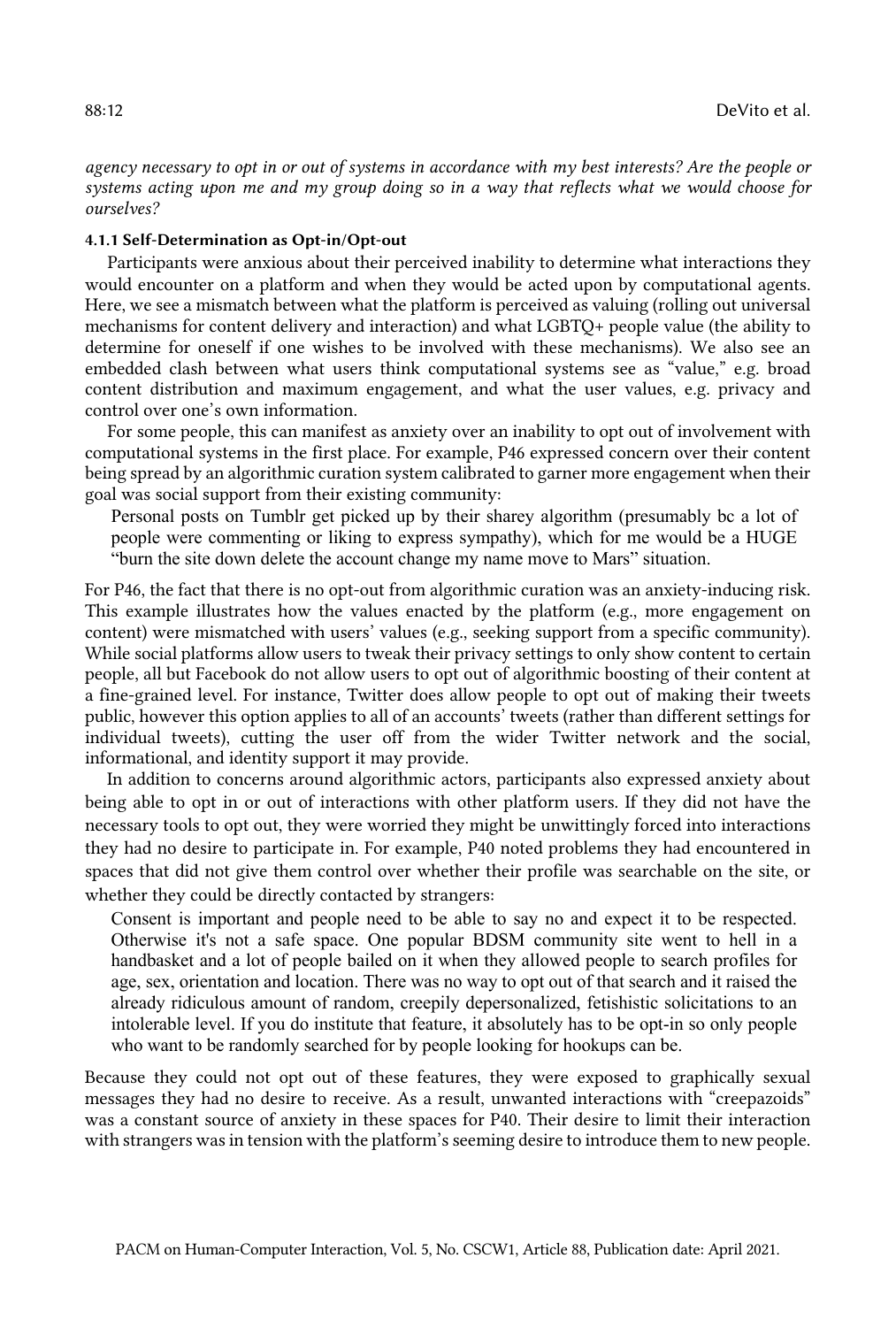# Values (Mis)alignment: Platform and LGBTQ+ Community Design Values 88:13

#### 4.1.2 Self-Determination as Local Control

 Another type of anxiety centered around who determines the criteria on which computational systems base their decisions, and who has the final say over major decisions such as what content should be promoted or flagged and deleted. While the platform may base these decisions on what will maximize platform-wide engagement and minimize the platform's own risk, users wanted these decisions to be based on what is best for their local context. Users worried that because the people or systems making these determinations did not have the appropriate context, decisions were made that were at best misguided and at worst harmful.

 One major complaint from participants is that algorithmic systems often filter content in ways that do not align with users' values and concerns. Several participants noted the inability of filters to understand differences in language usage (e.g. LGBTQ+ people using "queer" as a label vs. hostile outsiders using it as a slur<sup>5</sup>). These posts would be inappropriately flagged due to a lack of local context, restricting the community's modes of expression. This disconnect between platform and community standards is more noticeable when compared with how non-LGBTQ+ content is treated, as P10 noted:

 I don't have a lot of trust in algorithms considering how it works on YouTube. Often, purely innocent posts (particularly coming out videos, posts about LGBT+ health, etc) can get flagged by YouTube's algorithm, thinking that it could be hateful content, while actual hateful content might be able to avoid detection from the algorithm by using more coded… language.

 For P10, a flagging algorithm that targets LGBTQ+-related content, but not "actual hateful content", indicates that the control over what gets labeled as "hateful" resides with people who do not have the interests of LGBTQ+ users in mind. This experience and distrust of these systems, and the resultant anxiety over how these systems will act on one's own posts, are typical in our data.

 Participants were also concerned about their lack of control over content delivery algorithms. Algorithms that are usually configured to boost overall engagement on content may not serve the specific needs of the LGBTQ+ community. As P21 noted, what is engaging to a broad audience may not align with that is engaging with a specifically LGBTQ+ audience. As P45, P46, P27, and P23 discussed among themselves, highly-engaging content may also be harmful. Posts containing hate speech, for example, may garner many reactions and comments, but that does not mean that a person needs or wants to see hate speech at the top of their feed. Moreover, as P28 explained, a feed driven by popularity could both misrepresent the LGBTQ+ community and crowd out new voices:

 others… let's say we're comparing two different posts. One is a selfie of a conventionally attractive, muscular cis gay man who is a long-time user with a lot of followers. The other is a text post from a newer user with less followers who is venting about a bad day dealing with microaggressions at work and feelings of dysphoria. Because the selfie has high engagement, it is brought onto more people's feeds and continuously gets higher engagement, while the other post is consistently buried low on everyone's feeds. I think these popularity-based algorithms can hinder efforts toward inclusivity by consistently highlighting only certain types of narratives, which feels counter-intuitive to the goals of an LGBTQ+-focused site. I think popularity-based algorithms would better serve some types of content more than

 The majority of our participants highly valued keeping control over the community within the community as much as possible, and saw automatic platform decision-making structures largely as unwanted, decontextualized algorithmic interlopers.

 <sup>5</sup> The status of the term "queer" is not fully agreed upon within the LGBTQ+ community. While many view the term as a reclaimed label for the overall community, others still view it primarily as a slur [34].

 PACM on Human-Computer Interaction, Vol. 5, No. CSCW1, Article 88, Publication date: April 2021.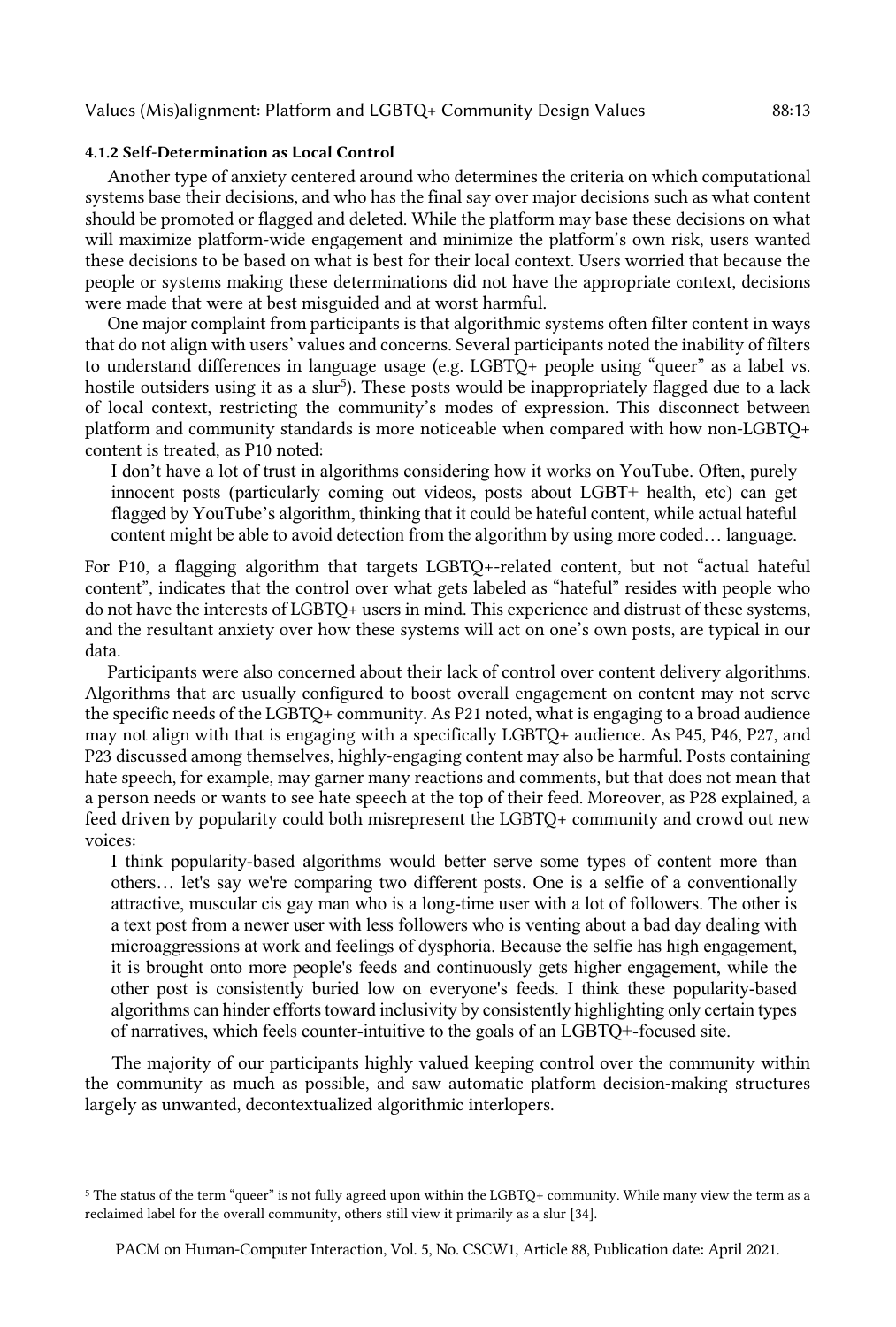#### 4.1.3 Enacting Self-Determination Through Design

 We now turn to design solutions our participants suggested, which may serve to better enact the value of self-determination in online spaces. These suggestions centered around providing clearer expectation-setting for users and moving the locus of control over an online space from platform-wide algorithms back to individual users and communities.

 Our participants suggested that online spaces could enact better expectation-setting at multiple levels. For the initial decision to opt into a space, many participants noted a need for clear community and platform rules. These rules should clearly serve as expectation-setting and scaffolding for new members, and should include mechanisms for ensuring that new members have in fact read and understood what exactly they are agreeing to participate in, and what mechanisms will be acting upon them. P18 noted that one such mechanism is often informally employed by Facebook group moderators, where new members are quizzed about the group's code of conduct when requesting to join a group.

 In terms of opting in to encounter content in the first place, participants suggested formalizing and expanding the prominence and importance of tagging systems. Several participants suggested making content tags mandatory for one's post to be included in algorithmic content distribution. Doing so would ensure that users have clear expectations about the content they engage with, as well as the tools to avoid certain types of content if they wish. Multiple participants cited Archive of Our Own (AO3) as an example of a platform which handles these kinds of issues well, as users who wish to post a story must use tags to signal whether their story may contain upsetting content such as descriptions of violence, thus providing other users with the necessary information to avoid violent stories . By giving people the information and tools necessary to opt in and out of certain spaces, and certain experiences and content in these spaces, these design solutions support self-determination.

 Our participants also advocated for an increase of local context in automatic systems to support ongoing self-determination. Some participants suggested that the parameters and criteria of automatic systems be set locally, at the level of a community (e.g., an online group), rather than at the level of the platform overall. For example, P39 suggested that if a word-level content filter is indeed necessary, then the list of banned or problematic words should be sourced from the LGBTQ+ group itself, reflecting community norms:

 …on the topic of the banned word list, I'm assuming that the list would be curated based on a small group or forum within the main site and not something site-wide. If a content filter is absolutely necessary, then it should be specific to the group's needs

 By rooting filtering criteria in the group's context and basing them on the group's values, a platform may avoid misunderstanding and losing user trust down the road.

 Similarly, participants advocated for feed algorithms to consider factors other than overall engagement, instead prioritizing content based on more germane community standards. For example, P28 and P46 suggested curation based on the content itself, taking the example of a group dedicated to social support which would prioritize question-asking over selfies. P23 and P46 suggested that an algorithm prioritize user characteristics such as new member status and prior lack of engagement, if one of the group's goals is to boost inclusivity by encouraging new and lurking users to participate. On an individual level, participants suggested that algorithms screen content in or out of a user's feed according to the user's preferences and values, for instance by prioritizing certain content tags and excluding others.

 Many participants suggested that users should maintain ultimate control within their group environment, with all decisions made by an algorithmic system subject to review, and always the option for users to appeal to a human administrator (preferably a fellow community member, rather than a platform representative). As P20 explained, while there are cases where algorithmic review makes sense, the overall desire is for a hands-off system: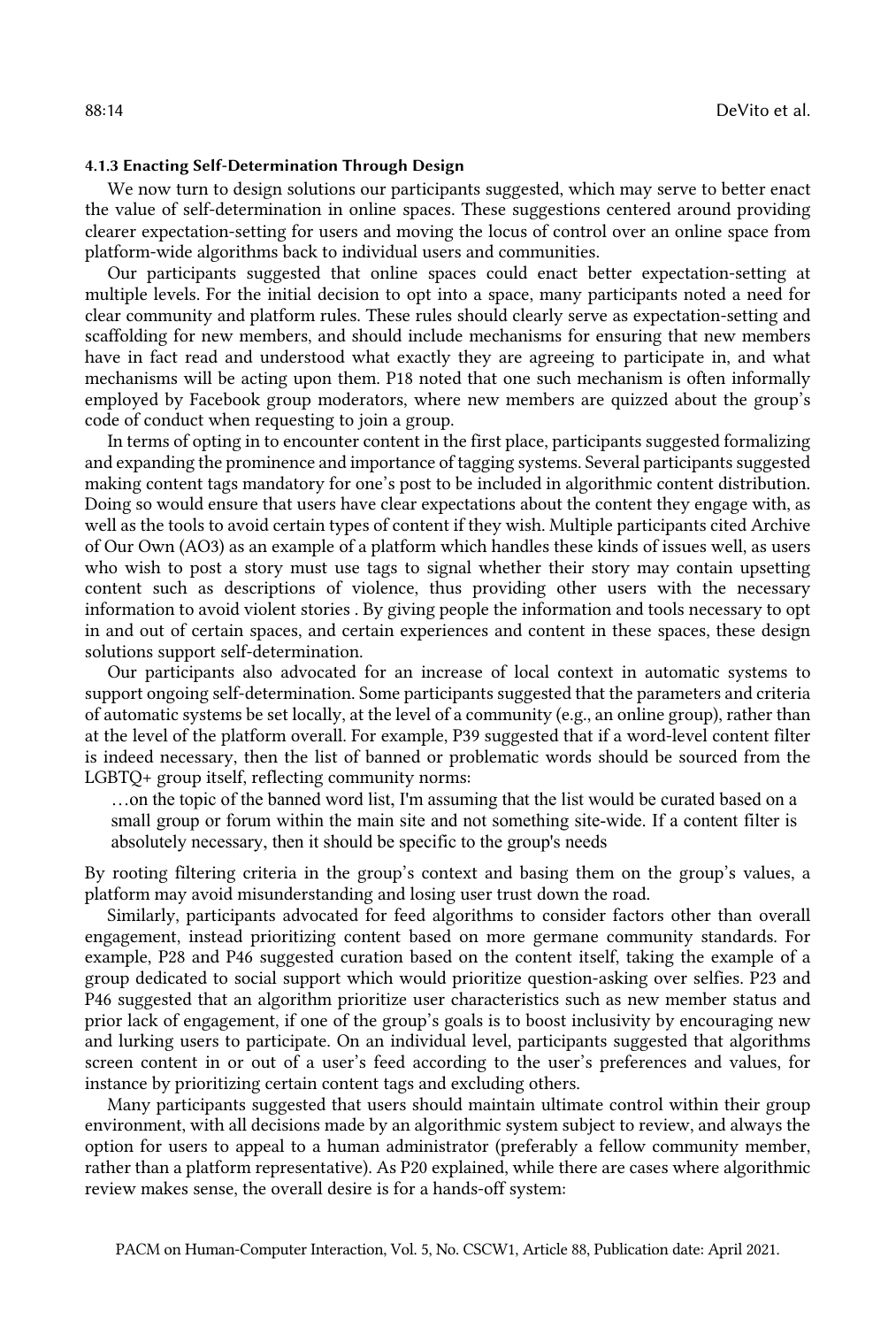…unless there is like nudity involved or like a blatant violation, then okay system, do your thing, but if otherwise it should have to be confirmed by human eyes

 Several participants suggested this could be accompanied by new moderation tools to enhance human decision making, while also providing the necessary context for why an algorithm has suggested a particular course of action. For example, when an algorithm flags a user's post for deletion and/or a ban, a moderator would receive useful statistics on the user's past behavior alongside the offending post. This would allow the human moderator to understand why the algorithm has identified this user as a bad actor, and make their decision based on not only the information provided by the algorithm, but also the community's values.

 Concerns around self-determination are largely driven by a disconnect between what users and communities wanted and what the platform chose for them. Our participants pointed out that self-determination should be respected by a system over time. Self-determination is not a one- time concern, and a group's local context is not suddenly invalid because a system introduces an upgrade or new feature. By giving communities and individuals the information and tools to act according to their best interests, and not acting upon them without their approval, platforms can support people's self-determination.

# 4.2 Inclusion

The second value we identified based on participant responses is *inclusion*, which we define as the ability of an online group to widely welcome, support, and reflect the breadth of the community the group engages with while still maintaining group safety. This tension mirrors the larger tension in the LGBTQ+ community between solidarity and diversity, but at the level of group dynamics rather than population scale. Participants expressed anxieties around the vulnerability of individuals in LGBTQ+ spaces to harms originating from both outside and inside LGBTQ+ people who may need such spaces, putting broad inclusion directly in tension with group safety. Within groups, anxieties about inclusion take the form of concerns about how reflective group governance of different parts of the community, and how responsive group rules, standards, and norms are to change over time. People concerned about inclusion ask: *Do I and others feel safe and welcomed in this space? Do our administrators, moderators, and policies reflect the composition and values of the group as it stands today?*  the community [74]. However, they also described concerns over harming others by excluding

#### 4.2.1 Inclusion in Risk Management

 Anxieties over risk management concern the permeable boundaries of online spaces. On one hand, participants reported anxieties around the potential for harm from bad actors. P37, for example, described negative experiences in spaces with open membership policies:

 My perspective is colored by having been a tumblr user when bigots from another site would plan 'raids' and fill the queer hashtags with violent images and hate speech. If anybody can sign up at any time from an open site, it poses a serious danger to the platform's users.

 While such concerns over outsiders entering spaces disruptively were most common, a subset of our participants were also concerned about the potential for bad actors to enter LGBTQ+ spaces to gather and repost content outside the group for mocking or outing individuals, as P10 noted:

 …even if it's a non-anonymous space with people I don't know in real life, I'd rather not have the opportunity for someone to spitefully blackmail me or something by showing my grandmother pics of hot anime dudes I posted somewhere.

 This anxiety over harm from these bad actors created a strong incentive to screen potential members.

 On the other hand, this protective instinct was in tension with the desire to be as welcoming as possible. For example, P23 described how useful they found it to have conversations with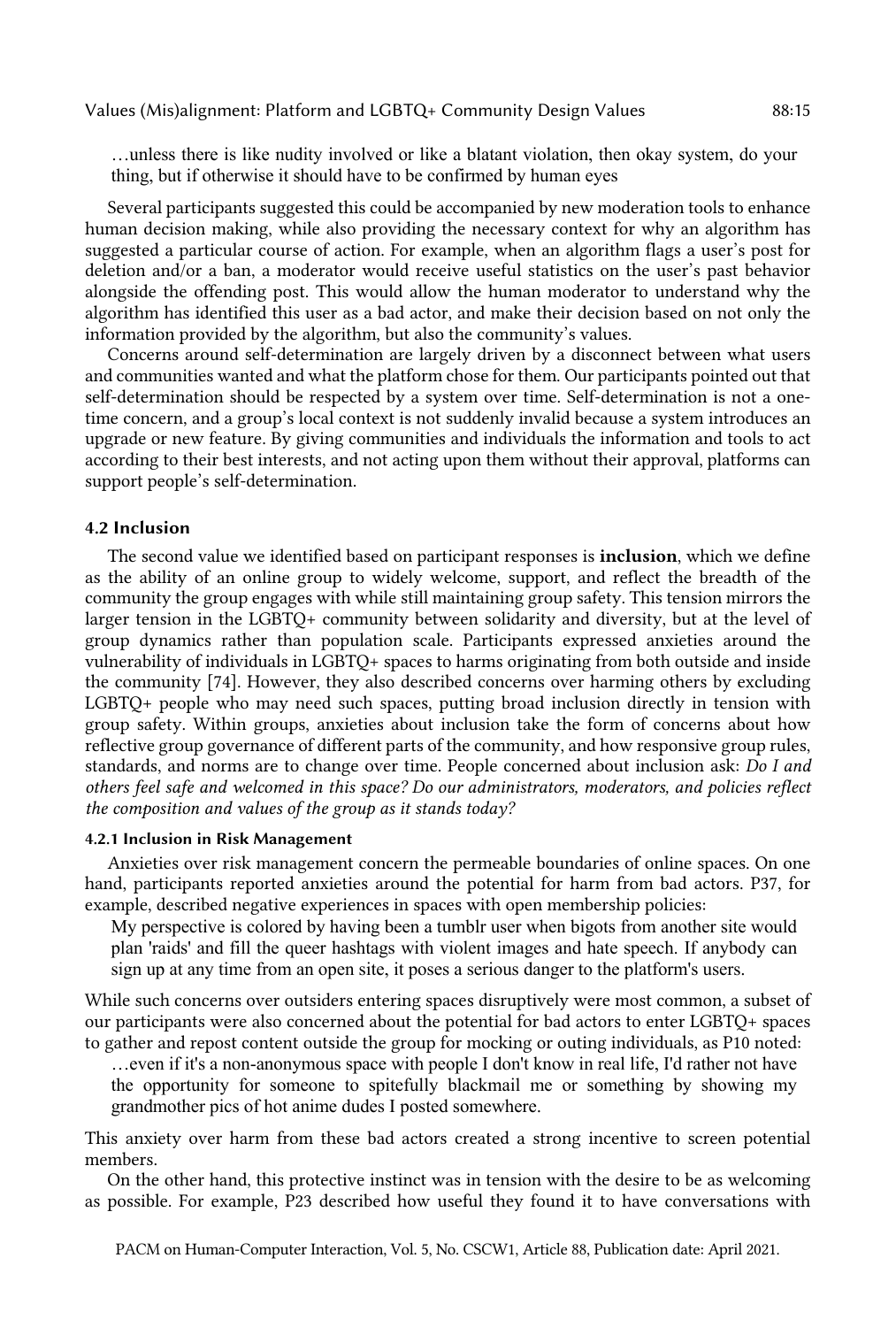people who represent a range of ages, or whose identities are less understood in LGBTQ+ spaces, such as aromantic and intersex people. Several participants discussed the importance of welcoming people who are exploring their identity, as well as those whose identity is more solidified. For participants, this value of inclusion often manifested as an anxiety over accidentally excluding those who in fact should be welcomed in the space.

 Tensions over risk and inclusion also emerged in discussions around language norms. Participants noted how some members of LGBTQ+ spaces are uncomfortable with specific terms, such as the word "queer". In some communities, to protect users from hurtful language, posts containing the word "queer" may be automatically deleted, and users who repeatedly use the term may be automatically banned. However, as P21 noted, these reactions may be exclusionary to those that are still learning:

 I see a lot of conversations being shut down [over language], and I perceive it as being unnecessarily exclusionary. I think that the internet is here to be used for learning. And I personally have a hard time tolerating things I see as exclusionary, or judgmental of people who are simply less educated at this time.

 Several participants point out that some discomfort, or acceptance of risk, can be productive in discussions of complex issues. For instance, P5 noted how important it is to talk about racial issues in LGBTQ+ spaces, even though some might be uncomfortable with the topic:

 I think that most people don't like how uncomfortable talking about racism and how it [racism] affects all of us – whether the effects are positive or negative – feels like. I think that being uncomfortable is an essential part of those conversations, because thinking about what privileges or disadvantages you have is definitely something that not everyone does.

 Automatic censoring and bans may discourage newcomers and curb important discussions. However, unfettered exposure to certain topics or language may make group members feel unwelcome and unsafe. Finding a balance between protecting community members from harm and encouraging a community that is welcoming and encourages thoughtful discussion of sensitive topics is a challenge for LGBTQ+ online group spaces.

#### 4.2.2 Inclusion in Governance

 Our participants also expressed anxieties around the roles of group moderators and administrators, specifically who holds power within a group and whether policy and moderation structures reflect overall group composition and values. As a community's composition and values evolve, participants expressed concern over whether the power structure of a community is able to evolve in kind. This desire for a sustained, internal inclusiveness is in tension with current platform tools, which often let group founders retain near-absolute power indefinitely.

 Participants expressed anxiety about how community members with authority (e.g., moderators and administrators) came to positions of power and who had the power to write community rules. On many platforms, the founders of a group are given that authority - someone who creates a Facebook group can dictate the group's privacy settings and code of conduct. However, as many participants pointed out, there is no guarantee that the founders of a space are representative of the current membership and inclusive of all subgroups, a major concern of many participants. This in turn raises anxieties over how community members who are not included in leadership will be treated by others. P6 shared concerns over what they saw as a misalignment between moderators and the community as a whole:

 I've noticed that in a lot of the communities I've been in, somehow the mods (by some weird coincidence) seem to often be white, lesbian trans women, and I think that a lot of times people from other groups are underrepresented, especially trans men of color. I'd love to see a spectrum of both identity and background, because not everyone has the same experiences.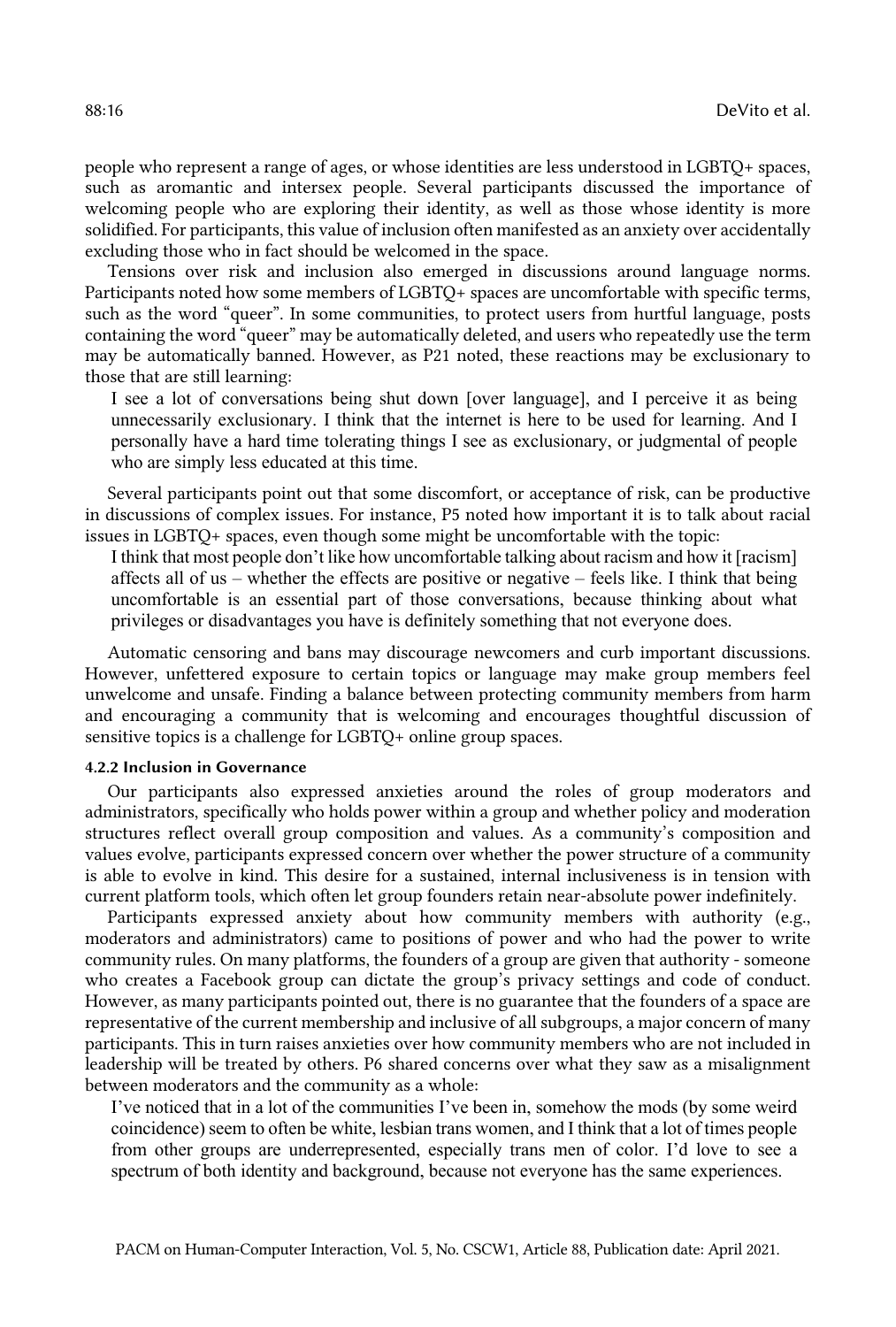P6 noted that this misalignment could lead to false consensus over what is and is not hurtful to community members. P43 suggested that misalignments between community composition and leadership could have an impact on policy enforcement as well:

 ...the mod teams [on a site] ought to be heavily representative of QPOC [queer people of color] and disabled folx. Anti-bigotry rules can only go so far if they're enforced by a group with no direct experience with the subjects the rules apply to.

 Even if the policies of an online space are intended to protect certain group members, their effectiveness will be limited if they are enforced by members who may not be sensitized to identify the relevant kinds of interactions these policies are supposed to help protect users from. Having moderators that are representative of the group is crucial for addressing the needs of all community members.

 This recognition that a community will evolve, and the anxiety that the composition and values of those in authority may not evolve with it, point to concerns around growth and flexibility in general. Participants recognized that the dynamics and moderation needs of a group at its founding may be very different than that same group a year later, particularly if that group has grown. As P23 noted, "*a good and safe online community needs to be really well-moderated as*  soon as it isn't really small." What "really well-moderated" means, however, varies based on the values of the community in question.

## 4.2.3 Enacting Inclusion Through Design

 Participants in this study proposed many solutions for protecting their communities against bad actors while maximizing inclusivity. Suggestions for how to manage the general tension between safety and welcome fell into three categories: education, sandboxing, and multi-tiered group structures.

 First, participants suggested tools to encourage education, especially around language and norms. Gentle interventions could help newcomers learn the ropes without making new community members feel unwelcome. For instance, P36 suggested a system that would automatically explain why language might be unwelcome:

 Maybe some kind of little dictionary of identity words that are considered hurtful can pop up when a word is detected and can be accessed from an education section of the website? It could be gentle, "hey bud, this might not be appropriate," without jumping down throats.

 By employing the computational system to educate rather than punish group members who use hurtful language, platforms can encourage a balance between inclusion for good-faith newcomers and safety from harmful behaviors.

 Second, our participants had suggestions for sandboxing new members, or initially limiting their access, privileges, and/or abilities. Several participants suggested that an online LGBTQ+ space might consider having a broad admission policy, with the caveat that new members would only have restricted access to the group. Some participants suggested that new members be restricted to only seeing a subset of "low-risk" content, such as posts the group had marked as "less sensitive" and/or unlikely to be harmful if shared outside the group. Only once the new member had passed a set probationary period, and/or a human moderator approved full membership, could they join the full group. Other participants suggested systems that could progressively unlock access levels. For instance, once a new member had regularly commented without requiring moderator intervention, or after a certain number of established group members had vouched for them, the new member could unlock full posting permissions. These measures may maximize the inclusivity of online spaces while minimizing the potential for harm.

 Third, participants suggested implementing a tiered group structure, featuring an overarching LGBTQ+ community space for building community solidarity and maximum inclusivity. Subspaces (sometimes conceptualized as "rooms" within a larger house), would be organized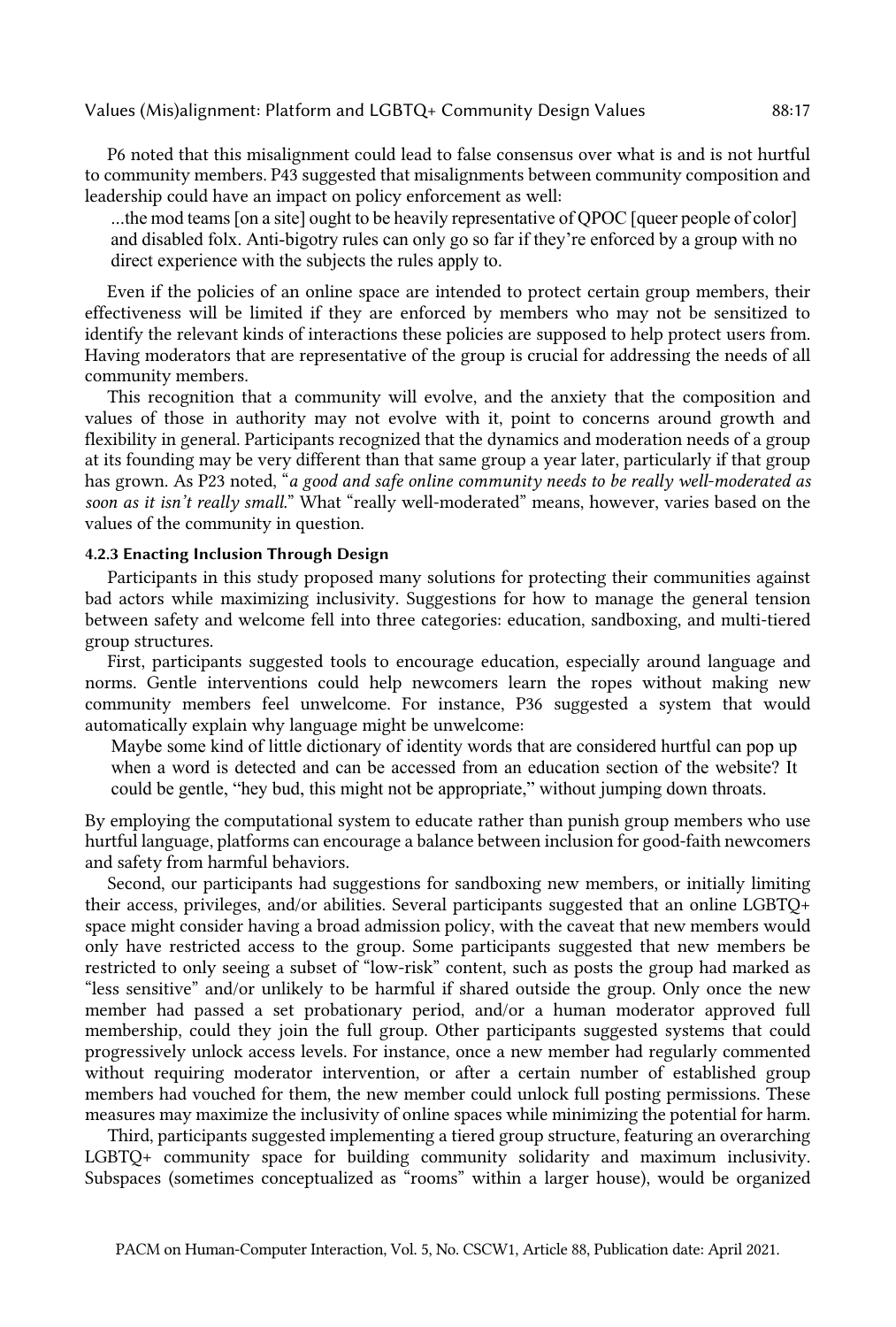around different identities, or different norms of behavior. In discussion, P23 and P47 best expressed the group's overall reasoning for this solution:

 I like the idea of forums and subforums or some kind of analogue for the community, because I enjoy the experience of having a broader group of people that feels safe and open, surrounding smaller, more tightly-knit, more niche spaces. (P23)

 That way folks could have their general, everyone's-welcome discussions and people who need smaller spaces with similar experiences would know where to find them without risking that contempt or unwelcome interaction. (P47)

 Tiered group structures are a promising avenue for both inclusion and a hyperlocal form of self-determination. Participants could participate in larger umbrella spaces that allow for solidarity and community building and still choose subspaces as they wished, thereby enacting self-determination. Allowing sub-spaces with their own local norms for discussion would keep the locus of control inside the subcommunity. Finally, moderators and admins of subspaces could be selected for a particular space, enacting a localized version of inclusiveness.

 On the level of enacting inclusion in group leadership, the majority of participant suggestions centered around democratizing and distributing in-group authority, and on-platform mechanisms could provide useful structures for doing so. Half of the participants suggested that, rather than group founders holding onto power until they voluntarily abdicate, a regular election mechanism could be implemented for groups. Such a mechanism would open moderator and admin roles to version of the group rules or code of conduct. More generally, platforms could provide structures for groups to self-determine their own governance structure, e.g. option to formally set and have the platform enforce term limits and regular election date if the group selects a democratic a vote, and also provide an opportunity for the whole community to revise and vote on a new structure.

 Many participants proposed moderation structures that could distribute moderator powers and involve more members of the community. For instance, P40 and P41, in discussion with several other participants, proposed a "community moderation" setup, where certain moderation functions could be taken over by volunteers within the community. On-platform tools to support these structures could include additional tiers of authority in the moderation setup, granting volunteer moderators some power over certain areas. For instance, a lower-tier moderator could have the power to delete or mute individual comments flagged by other users, but only a full moderator could ban someone from the community, similar to how certain Reddit subreddits currently function. This setup may provide several benefits: decentralizing power in online groups, allowing distributed decision-making on less critical issues, providing a sense of ownership to community members, and acting as training for those interested in becoming full moderators/admins in the future. On-platform tools to support these structures could include adding additional tiers of authority in moderation setup, granting volunteer mods some power over certain areas. For instance, a lower-tier moderator could have the power to delete or mute individual comments flagged by other users, but only a full moderator could ban someone from the community. However, it is important to note that other structures proposed here would have to apply to all tiers of such a hierarchy – top-level administrators in a democratized group, for example, would need to be just as subject to elections as lower-level moderators.

 While concerns around self-determination are largely driven by a disconnect between what users and communities wanted and what the platform chose for them, concerns around inclusion instead center around the dynamics and governance of the community itself. However, platforms can still support people's desire for inclusion in online spaces in order to help mitigate some of the anxieties described here. Design solutions that balance safety and broad inclusion, prioritize education over exclusion, and democratize and distribute in-group authority, can all go a long way toward supporting LGBTQ+ communities online.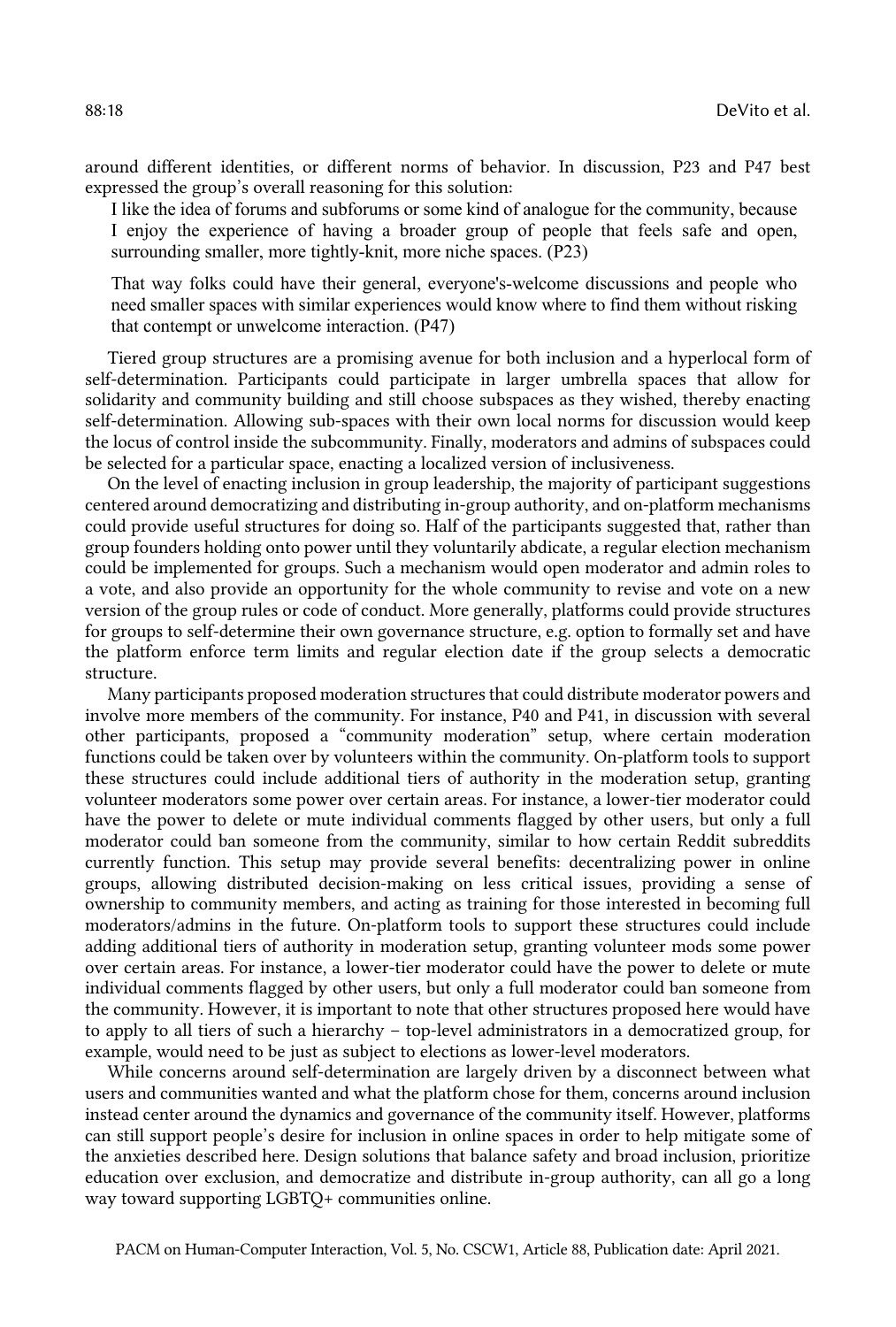#### 5 DISCUSSION

 By engaging LGBTQ+ participants in a series of value elicitation exercises per [56], we found evidence of a misalignment between what LGBTQ+ users perceive as the current values of social platforms and the values of LGBTQ+ users themselves – a misalignment which was a source of anxiety for our participants. This VSD-inspired approach helped isolate two design values based in the lived experiences of members of this group: *self-determination* and *inclusion*. Prioritizing these values (and the design solutions proposed by our participants) in future design work can help platform designers reduce this misalignment. Considering the role of social platforms as instrumental tools for LGBTQ+ people [5, 16, 18, 25, 29, 38, 45, 49, 59] and the lack of alternatives [22], addressing this misalignment is crucial to better supporting LGBTQ+ users.

 The instrumental nature of social platforms for LGBTQ+ users may motivate some of the value disconnect at hand. Whereas platforms [35, 36] as well as prior work in HCI (e.g. [55]) value goals such as community growth, user retention, and increasing engagement, our participants instead valued productive, safe, and inclusive group membership, as opposed to a large or active membership. Platforms' focus on engagement was specifically identified as misaligned, with engagement-based curation often promoting material our participants found harmful or frivolous instead of material which served a purpose for the group, such as requests for validation or information. Our participants found this to be a violation of *self-determination*. Likewise, our participants did not want to retain every user or grow groups indefinitely, nor did they want hyper-focused spaces built around a singular identity. Instead, they valued careful *inclusivity*  which recognizes the harm bad actors can do while also acknowledging possible limits to growth for a group with instrumental purposes such as health information distribution and identity formation [16, 18, 29, 49, 59]. This is in contrast to work such as Ren et al.'s, which notes that internal diversity can at times be harmful to a community by damaging user retention; the goal here is not user retention as Ren et al. identify [72], but rather building solidarity within a broad, multi-faceted marginalized population [65]. The spaces our participants want do in fact fulfill member needs as noted above, but participants did not use this as a user retention tool as predicted by Ren at al. [72], highlighting the need to think about groups formed out of shared identities differently than those that build a shared identity as group members.

 It is in the best interest of platform operators to identify and address these value disconnects, which pose a direct challenge for their designers. People prefer to engage in spaces that support their identity and make them feel like their "true selves," [75] and a platform with values that conflict with user values makes this difficult to achieve. Past work suggests that value disconnects already motivate LGBTQ+ people specifically to limit their engagement with or leave platforms [11], suggesting that value misalignments not only cause platforms to fail to support users by making it harder to access crucial information and services, but may also harm their own goals of growth and user retention. Prior work on social media ecosystems suggests that LGBTQ+ people already view social platforms at an ecosystem, not a platform, level, and are capable of shifting their attention and effort elsewhere if they must [20]. Platforms could address this challenge by better understanding the diversity of values that exist within the many communities each platform hosts and providing multiple toolsets for building and maintaining communities with divergent contexts.

 Overall, we offer these values not as a new universal set of values, but rather a situated set of values for addressing the design challenge around value misalignments noted above and improving the state of online spaces for a marginalized group, the LGBTQ+ community in the US. While we believe these values have relevance in other marginalized communities, future work in the context of other communities is essential, and we suspect localized formulations will differ on some dimensions from what we have found here.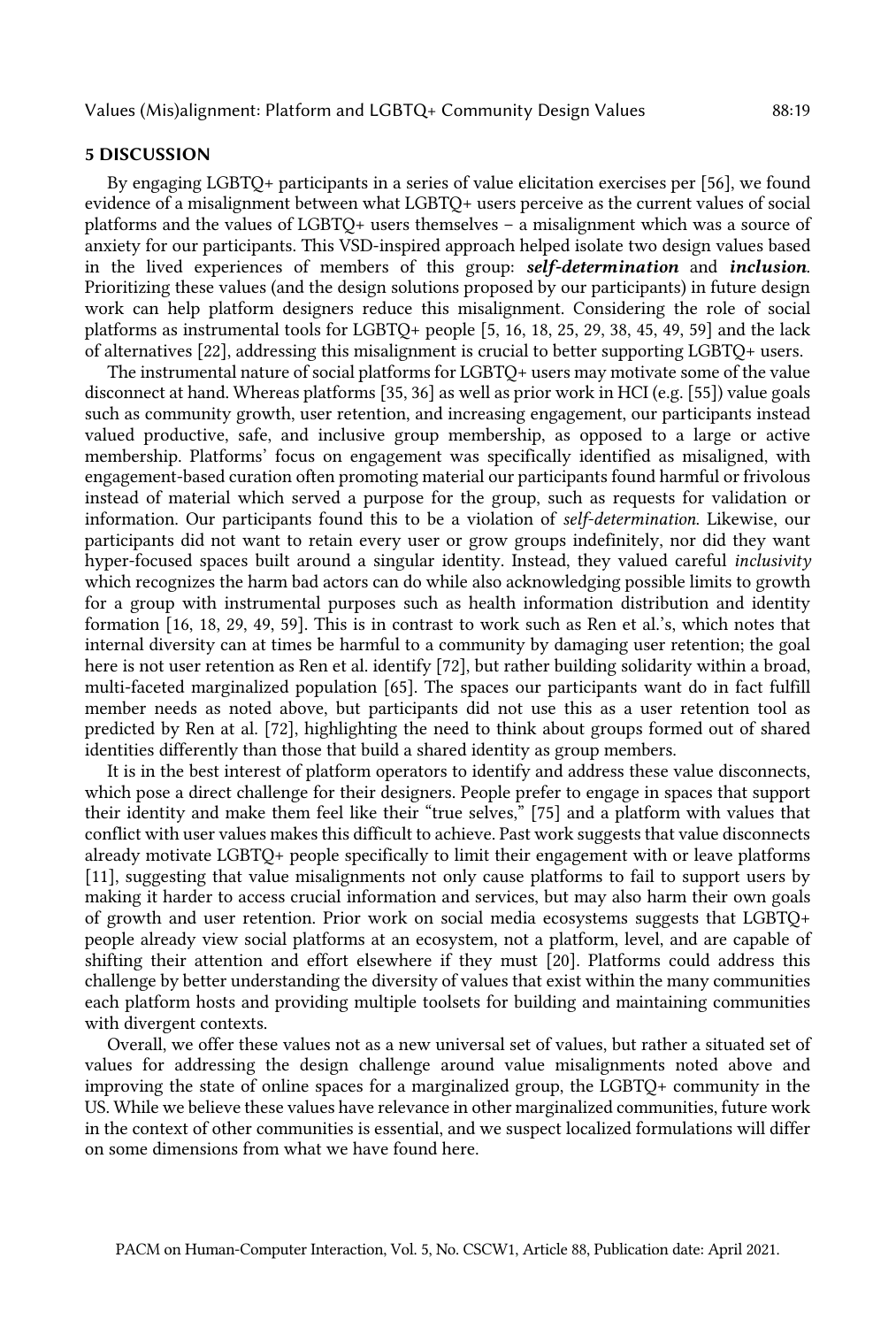# 5.1 Designing for the Diversity and Solidarity Challenge: Paired Values in Balance

While these values have the potential to help platforms design for (and, ideally, with) LGBTQ+ people generally, these values also help to address the complex design challenge of respecting the diversity of the LGBTQ+ community while also supporting group identity [34]. Gamson noted this larger tension between a solid group identity and recognition of the internal diversity of identity, that "the challenge...is not to determine which position is accurate, but to cope with the fact that both logics make sense" [34 p. 391]. In the case of addressing this tension via social platform design, the challenge remains the same: not to prioritize one of these two principles, but rather to cope with the fact that they must be held in balance to be functional. In this section we will demonstrate how designing solutions that enact *both* self-determination and inclusion can help navigate the tension between group identity and internal diversity.

 Consider the core theme behind the value of *self-determination*: keeping the locus of power close to the community itself. Participants wanted local standards and algorithmic actors specific to and calibrated by their local LGBTQ+ community, and the ability to opt out of large, potentially harmful content distribution structures. Effectively, this value calls on platforms to let online LGBTQ+ spaces have power over themselves. In doing so, this largely fulfills the core promise of building a group identity for LGBTQ+ people in the first place [23, 34, 66, 73]. Systems that respect and enact self-determination would let LGBTQ+ groups have more control over their relationship to the platform's structures, which in turn creates an opportunity to practice internal queering and recognition of diversity without surrendering external organizing power. In other words: enacting self-determination becomes a check against institutional sources of oppression.

 With the line held against outside forces via enacted *self-determination*, there is then enough room to successfully enact the value of *inclusion,* which can hold the line against internal and cultural sources of oppression. It is important to note that inclusion as laid out in this study requires us to cope with the dynamics of the internal diversity of the LGBTQ+ community. This process is essential because current structures still act to amplify *intra*community stigmatization and exclusion [74, 83], the exact kind of intracommunity behaviors that make it essential for platforms to recognize and actively support this internal diversity [23, 87]. Participant solutions such as scheduled leadership elections and more varied and accountable moderator roles take a general, somewhat vague commitment to respecting this diversity and make it mandatory via platform structures. In other words, designing for the sort of inclusion we have discussed here can help prevent known intracommunity harms (e.g., [74, 83]) while also pushing back against the general cultural lack of understanding of the internal dynamics of LGBTQ+ diversity.

 Without inclusion, even systems that fully enact self-determination could continue to be harmful. A system which allows administrator/moderator review of every algorithmic determination that impacts the group does not guarantee that, for example, a cisgender gay moderator will treat cisgender and transgender content equally during that review process. Similarly, without self-determination, a system that fully enacts inclusion could still allow continued harm. A system which enforces regular leadership elections could result in a moderator team that reflects the diversity of the LGBTQ+ community, but if the majority of decision making is still left to context-free algorithmic systems, this leadership team has no real power. By balancing the two - by making sure, for example, that we have both inclusive moderator teams *and* tools which support self-determination via local control - we can make space for both collective identity for solidarity and internal diversity.

#### 5.1.1 Backwards-Compatible Values: Attending to Marginalized Subcommunities

 If a commitment to recognizing internal diversity is a priority, we must also be attendant to the fact that subcommunities under the LGBTQ+ umbrella do sometimes have their own sets of design-relevant concerns, as past work on LGBTQ+ subcommunities has shown (e.g. [1, 42, 47, 74, 83]). Ignoring these concerns would be problematic, but centering design on the two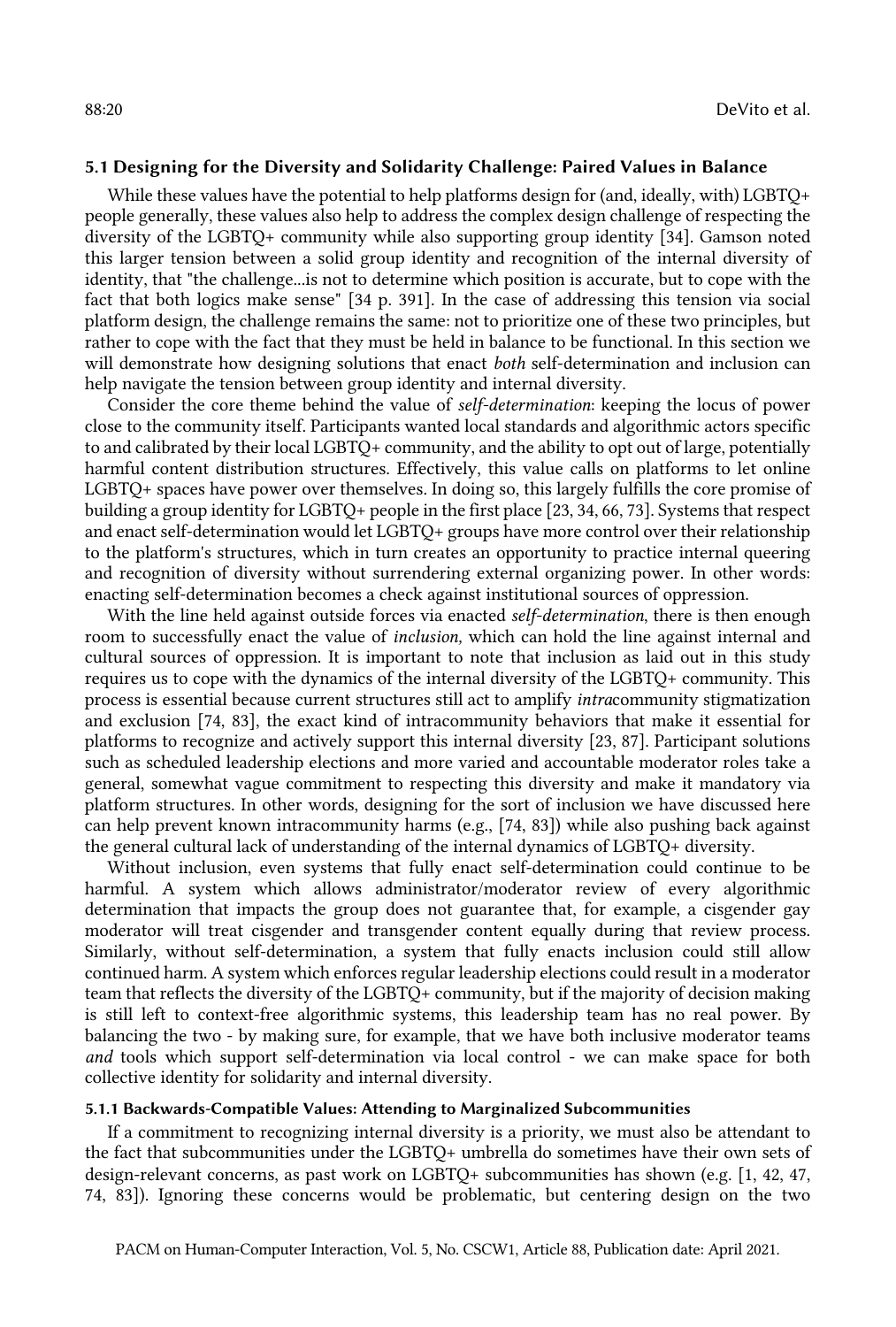overarching LGBTQ+ values we have identified here does not require us to abandon more specific subcommunity values, and can in fact directly support the enactment of those value sets. Consider the still internally-stigmatized transgender community [74], for which both Ahmed et al. and Hamison et al. have promulgated value-like design [1, 41, 42]. Much of this work is directly compatible with and supported by self-determination and inclusion.

 A focus on self-determination in design, and especially local control of content standards, directly addresses the issue of trans-related content not being compatible with broad "family- friendly" platform standards [41]. With control over content and behavioral norms set locally there would be both the space and the community moderation expertise to safely allow the type of content Hamison et al. refer to as "erotics," which can include crucial medical information and self-exploration content but is often broadly labeled as pornographic by platforms using broad, generic standards [41]. Similarly, local control over standards of what a "real" identity is can combat a harmfully-generic and permanent platform conception of "real" identity is [43]. This supports trans-positive aspects of technology such as a more LGBTQ+-compatible standard for realness and support for identity exploration and change [41]. Additionally, trans-specific security concerns around consent and disclosure [58] would be directly addressed by the opt-out form of self-determination, especially if, as our participants suggested, they may opt out of automatic algorithmic content distribution.

 A focus on inclusion is also broadly compatible with prior work on designing for trans populations, which recognize the same tension between inclusive representativeness and security [58] that we see in our participant discussions. This work has found that transgender users of social platforms value diverse, supportive spaces [41]. Enacting inclusion should support this goal through mechanisms like sandboxing which allow for broader admission to groups. Similarly, while the tension between inclusiveness and security will likely always be present, one way to handle it is through governance structures. Ensuring that the leadership which is in charge of managing the tradeoffs reflects the diversity of the group makes it more likely that these decisions, in turn, will support both the separation of content that is crucial to transgender users [41] as well as broad inclusiveness in membership. Additionally, the types of mechanisms our participants have suggested to help newcomers acclimate to local norms, allowing both inclusive discussion as well as behavioral standards, could be helpful in supporting the openness to serious, sometimes sensitive discussion that is a crucial aspect of trans-friendly technology [41]. Simple prompts around language and full post approval only after a sandbox period can help create an atmosphere which avoids intracommunity fights over identity expression [83] even when discussing such charged, emotional topics. Ultimately, by enacting broad-based LGBTQ+ design values such as self-determination and inclusion, we also support the specific needs of key subcommunities.

# 5.2 New Challenges for Design

 In addition to this pair of localized design values, this research has generated practical suggestions to implement these values, sourced from the community itself. To enact s*elf- determination*, participant suggestions centered around more, and more visible, on-platform expectation setting, expanded tagging systems which can be used as filters to avoid content, and an increased approval-focused role for moderators and administrators on most types of algorithmically-made decisions. To enact *inclusion*, participant suggestions centered around early, potentially-computational interventions to educate new members on norms; sandbox spaces for newcomers; and tiered structures that allow the presence of an overall LGBTQ+ group to build solidarity as well as smaller subordinate spaces which recognize specific identities. We urge designers to examine each value's suggestions section (4.1.3 and 4.2.3, respectively), which discuss these solutions in more detail - if not for direct implementation, to anchor design processes in the needs and system understandings of the community.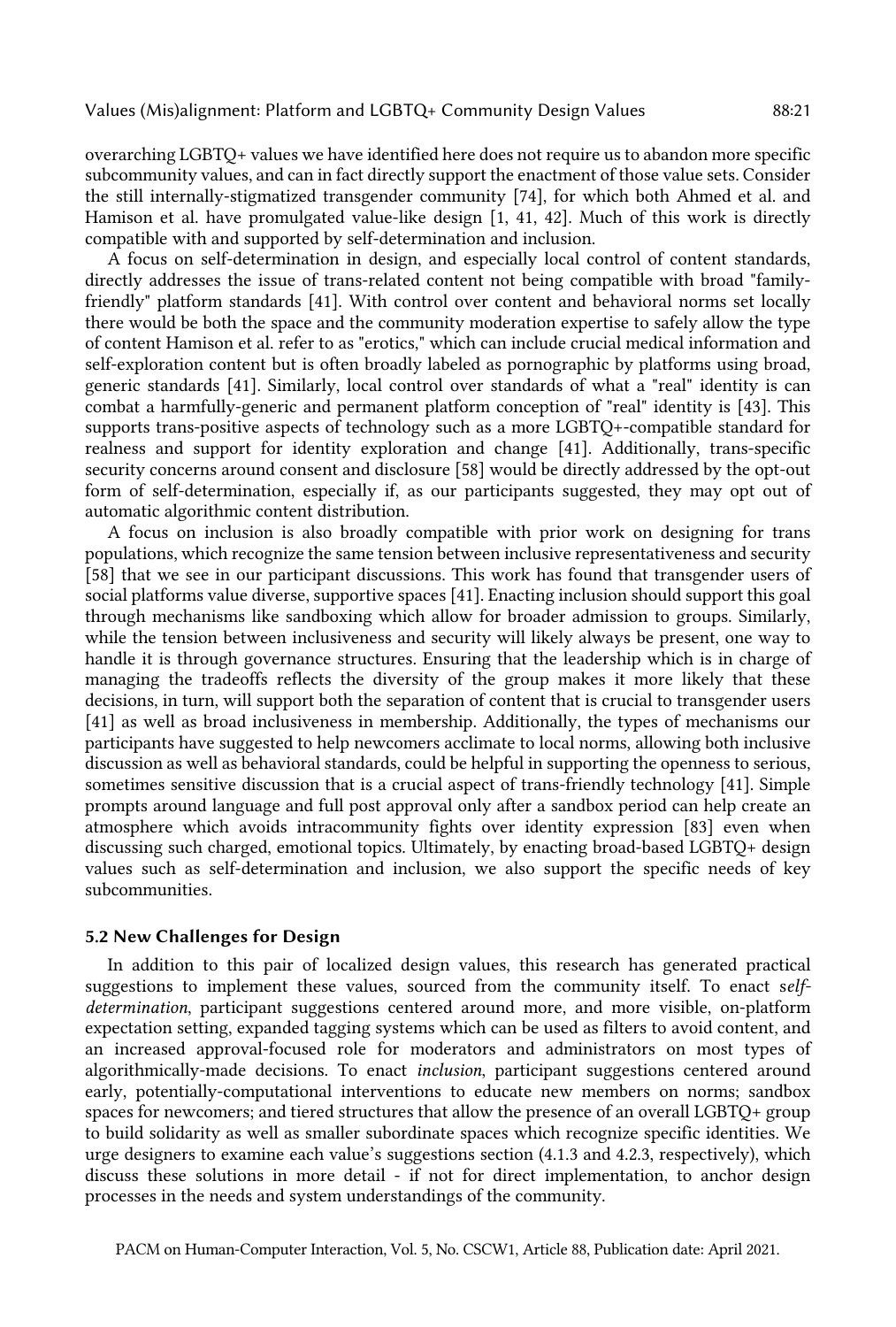In further examining these values, we also identified two cross-cutting issues which represent additional meta challenges to future design work with an LGBTQ+ population. We present these not as design implications, but rather large-scale, ongoing challenges for future design which our participants regularly brought up but found difficult to grapple with. With further study, they may become contextualized values themselves: trust and labor equity.

#### 5.2.1 Trust

 Our second conversation was a blue-sky exercise, but the research team grappled with limitations the participants imposed on themselves: a pervasive sense that trust in a computational system is unwise, especially trust in a system's ability to be more responsive to user values. This reflected the distrust in platforms and a seeming inability to limit data collection or control one's information identified by Marwick and Hargittai [63]. This suggests that, even when aiming to improve conditions for marginalized users, designers face an uphill battle to reclaim trust with possible implications for system use. This highlights the importance of considering trust when examining any problem involving a social platform, as humans have expectations around trust that are difficult for systems to satisfy, but which must still be addressed [33]. To improve conditions on social platforms for marginalized groups, designers will have to grapple not only with technical implementation, but ways to explain changes to rebuild bridges with marginalized groups.

# 5.2.2 Labor Equity

 Many approaches our participants favored to enacting their collective values were based in returning control to human users, as opposed to computational systems, or otherwise required human labor from community members to implement. Many of our participants were aware that their suggestions required labor, and repeatedly noted this during discussions, and most participants directly grappled with this need for additional labor during the final discussion around value conflicts and role-taking. However, it was clear that not everyone suggesting such changes was interested in taking up a moderator role themselves. Studies on peer production have long recognized that a small group of participants do the bulk of the labor [76, 78], and over time control becomes further concentrated among elites [76]. This outcome contradicts the inclusion our participants value.

 We recognize that this will be a challenge to address, but suggest that attending to the values noted here would be a good first step. By way of example, attending to the values of the fan fiction community, defined in opposition to older platforms where these values were ignored or violated, was crucial to the success of Archive Of Our Own [27]. That platforms adopted a strategy of engaging community members in peripheral participation to build volunteer capacity which has been effective in helping to sustain the community [28]. Designers could explore community- based moderation setups like the one suggested by our participants to distribute the increased labor, or institute formal mechanisms for rotation. Of course, issues around the ethics of involving humans in moderating potentially-traumatic content will still need to be addressed [36].

#### 6 CONCLUSION

 In this study, we have engaged with a diverse group of US LGBTQ+ participants, identifying perceived values mismatches with social platforms which currently cause LGBTQ+ users anxiety. As social platforms continue to play key instrumental roles for LGBTQ+ users [16, 18, 25, 29, 45, 48, 49, 86], we hope the community-sourced values we have presented here, along with our participant's suggestions on how to enact these values, aid social platforms in developing tools to better support these marginalized users while preventing further harm. Overall, social platforms have enormous opportunity to support marginalized communities – as our study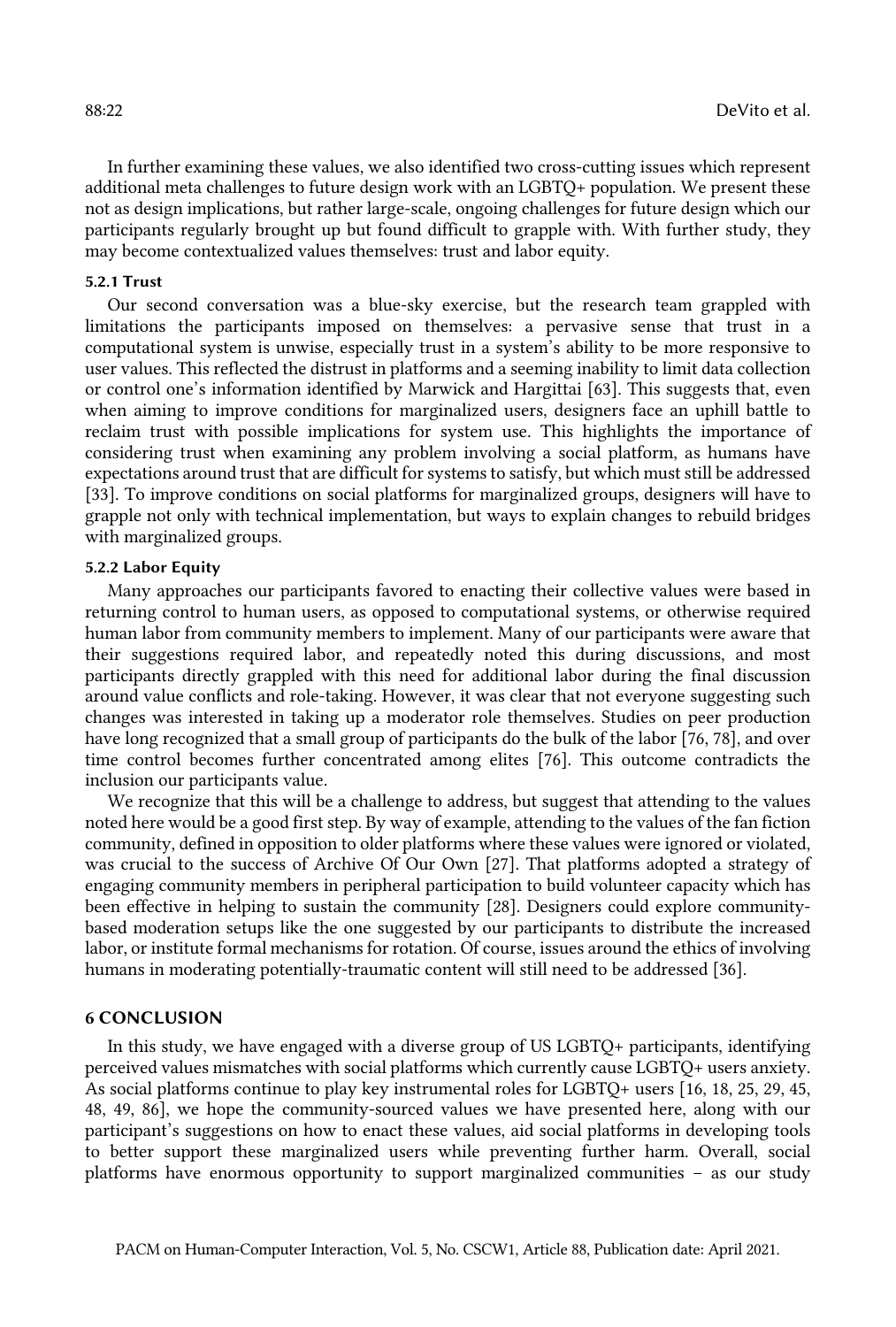Values (Mis)alignment: Platform and LGBTQ+ Community Design Values 88:23

 suggests, the key to realizing this potential may be engaging with these communities directly in order to honor and better align with their local values.

# ACKNOWLEDGMENTS

 We acknowledge the crucial work of our research team: Sam Hasset, Emily Hoecker, and Brianna Dym. We acknowledge the time and effort of our participants, and thank them for sharing their experiences and participating in discussions. Finally, we thank Stevie Chancellor, Emily Wang and Mark Diaz, as well as the reviewers and associate chair, for their helpful feedback.

# REFERENCES

- 1. Alex A Ahmed. 2018. Trans Competent Interaction Design: A Qualitative Study on Voice, Identity, and  Technology. *Interacting with Computers*, 30, 1: 53-71.
- 2. Nazanin Andalibi. 2019. What Happens After Disclosing Stigmatized Experiences on Identified Social Media: Individual, Dyadic, and Social/Network Outcomes. In *Proceedings of 2019 CHI Conference on Human Factors in Computing Systems*, 137.
- 3. Eric PS Baumer. 2017. Toward human-centered algorithm design. *Big Data & Society*, 4, 2: 1-12.
- 4. Greg Bensinger and Reed Albergotti. 2019. YouTube discriminates against LGBT content by unfairly culling it, suit alleges. Retrieved from <https://www.washingtonpost.com/technology/2019/08/14/youtube-discriminates-against-lgbt>content-by-unfairly-culling-it-suit-alleges/
- 5. Lindsay Blackwell, Jean Hardy, Tawfiq Ammari, Tiffany Veinot, Cliff Lampe, and Sarita Schoenebeck. 2016. LGBT Parents and Social Media: Advocacy, Privacy, and Disclosure During Shifting Social Movements. In *Proceedings of 2016 CHI Conference on Human Factors in Computing Systems*, 610-622.
- 6. Alan Borning and Michael Muller. 2012. Next steps for value sensitive design. In *Proceedings of SIGCHI Conference on Human Factors in Computing Systems*, 1125-1134.
- 7. Lisa Bowleg. 2013. "Once you've blended the cake, you can't take the parts back to the main ingredients": Black gay and bisexual men's descriptions and experiences of intersectionality. *Sex Roles*, 68, 11-12: 754- 767.
- 8. Judith B Bradford. 2008. Demography and the LGBT Population: What We Know, Don't. *The Fenway guide to lesbian, gay, bisexual, and transgender health*25.
- 9. Virginia Braun and Victoria Clarke. 2006. Using thematic analysis in psychology. *Qualitative research in psychology*, 3, 2: 77-101.
- 10. Pam Briggs and Lisa Thomas. 2015. An inclusive, value sensitive design perspective on future identity  technologies. *ACM Transactions on Computer-Human Interaction (TOCHI)*, 22, 5: 23.
- 11. Jed R Brubaker, Mike Ananny, and Kate Crawford. 2016. Departing glances: A sociotechnical account of 'leaving' Grindr. *New Media & Society*, 18, 3: 373-390.
- 12. Matthew Carrasco and Andruid Kerne. 2018. Queer Visibility: Supporting LGBT+ Selective Visibility on Social Media. In *Proceedings of 2018 CHI Conference on Human Factors in Computing Systems*, 250.
- 13. John M Carrol. 1999. Five reasons for scenario-based design. In *Proceedings of 32nd Annual Hawaii International Conference on Systems Sciences*, 11.
- 14. Alexander Cho. 2018. Default publicness: Queer youth of color, social media, and being outed by the  machine. *New Media & Society*, 20, 9: 3183-3200.
- 15. Niraj Chokshi. 2017. YouTube Filtering Draws Ire of Gay and Transgender Creators. Retrieved from <https://www.nytimes.com/2017/03/20/technology/youtube-lgbt-videos.html>
- 16. Shelley L Craig and Lauren McInroy. 2014. You can form a part of yourself online: The influence of new media on identity development and coming out for LGBTQ youth. *Journal of Gay & Lesbian Mental Health*, 18, 1: 95-109.
- 17. Kimberle Crenshaw. 1990. Mapping the margins: Intersectionality, identity politics, and violence against women of color. *Stan. L. Rev.*, 43, 1241.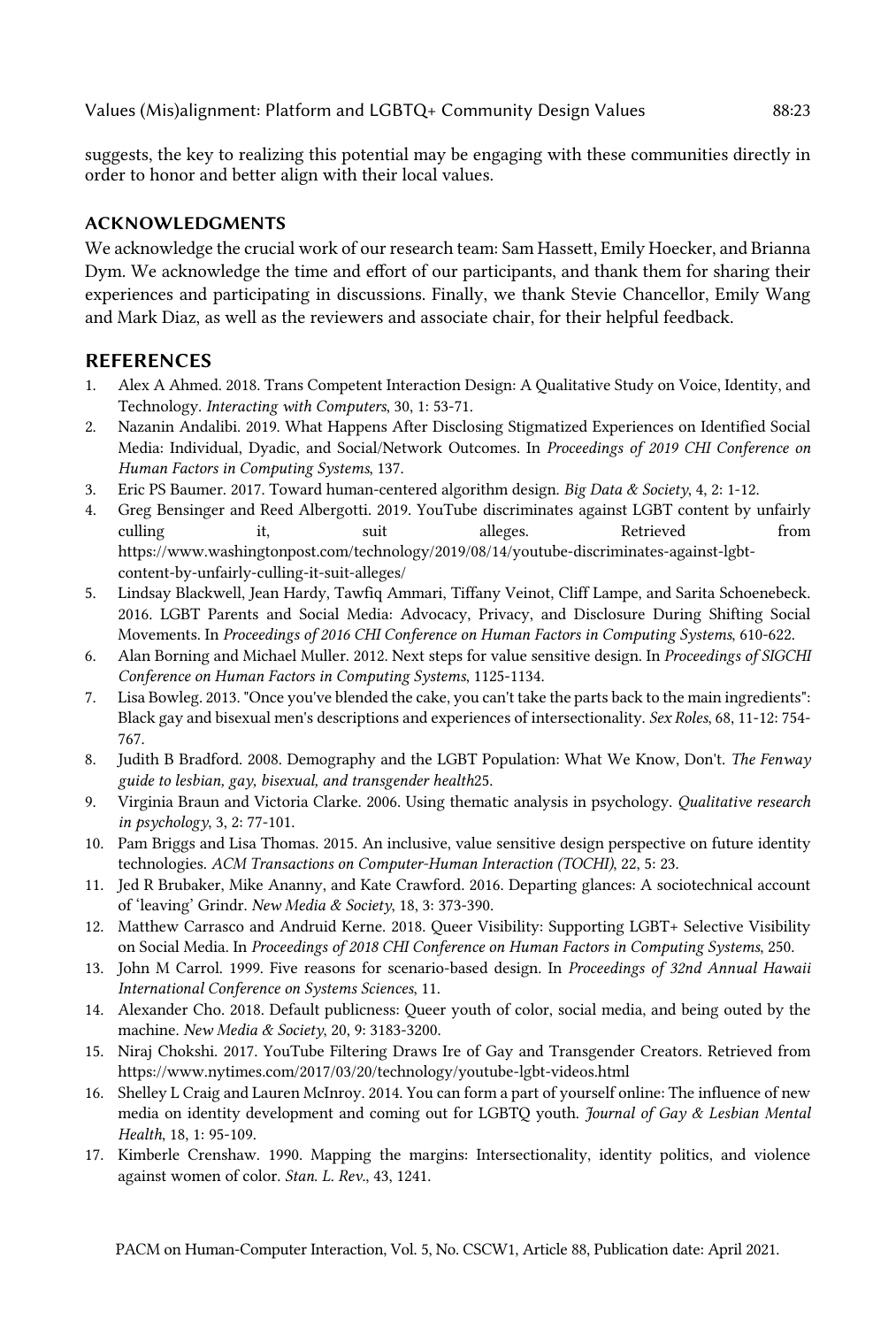- 18. Andrea Daley, Judith A. MacDonnell, Shari Brotman, Melissa St Pierre, Jane Aronson, and Loralee Gillis. 2017. Providing health and social services to older LGBT adults. *Annual Review of Gerontology & Geriatrics*, 37, 143.
- 19. Xuefei Deng, KD Joshi, and Robert D Galliers. 2016. The duality of empowerment and marginalization in microtask crowdsourcing: Giving voice to the less powerful through value sensitive design. *Mis Quarterly*, 40, 2: 279-302.
- 20. Michael A. DeVito, Ashley M. Walker, and Jeremy Birnholtz. 2018. "Too Gay for Facebook:" Presenting LGBTQ+ Identity Throughout the Personal Social Media Ecosystem. *Proceedings of the ACM on Human-Computer Interaction*, 2, CSCW: 44.
- 21. Oxford English Dictionary. *"anxiety, n."*. Oxford University Press
- 22. Petra L. Doan and Harrison Higgins. 2011. The demise of queer space? Resurgent gentrification and the assimilation of LGBT neighborhoods. *Journal of Planning Education and Research*, 31, 1: 6-25.
- 23. Peter Drucker. 2011. The fracturing of LGBT identities under neoliberal capitalism. *Historical Materialism*, 19, 4: 3-32.
- 24. Stefanie Duguay. 2019. "There's no one new around you": Queer Women's Experiences of Scarcity in Geospatial Partner-Seeking on Tinder. In *The Geographies of Digital Sexuality*, (ed.). Springer, 93-114.
- 25. Brianna Dym, Jed R Brubaker, Casey Fiesler, and Bryan Semaan. 2019. "Coming Out Okay": Community Narratives for LGBTQ Recovery Work. *Proceedings of the ACM on Human-Computer Interaction*, 3, CSCW: 154.
- 26. Laura Boyd Farmer and Rebekah Byrd. 2015. Genderism in the LGBTQQIA community: An interpretative phenomenological analysis. *Journal of LGBT Issues in Counseling*, 9, 4: 288-310.
- 27. Casey Fiesler, Shannon Morrison, and Amy S Bruckman. 2016. An archive of their own: a case study of feminist HCI and values in design. In *Proceedings of 2016 CHI Conference on Human Factors in Computing Systems*, 2574-2585.
- 28. Casey Fiesler, Shannon Morrison, R Benjamin Shapiro, and Amy S Bruckman. 2017. Growing their own: Legitimate peripheral participation for computational learning in an online fandom community. In  *Proceedings of 2017 ACM Conference on Computer Supported Cooperative Work and Social Computing*, 1375-1386.
- 29. Jesse Fox and Rachel Ralston. 2016. Queer identity online: Informal learning and teaching experiences of LGBTQ individuals on social media. *Computers in Human Behavior*, 65, 635-642.
- 30. Christopher Frauenberger, Katta Spiel, Laura Scheepmaker, and Irene Posch. 2019. Nurturing Constructive Disagreement-Agonistic Design with Neurodiverse Children. In *Proceedings of 2019 CHI Conference on Human Factors in Computing Systems*, 271.
- 31. Batya Friedman, Peter H Kahn Jr, and Alan Borning. 2002. *Value Sensitive Design: Theory and Methods*. University of Washington Technical Report 02-12-01
- 32. Batya Friedman, Peter H Kahn, and Alan Borning. 2006. Value Sensitive Design and Information Systems. In *Human-Computer Interaction and Management Information Systems: Foundations*, Ping Zhang and Dennis Galletta (ed.). M.E. Sharpe, Armonk, NY, 69-101.
- 33. Katie Z Gach and Jed R Brubaker. 2019. Experiences of Trust in Post-mortem Profile Management. *ACM Transactions on Social Computing*, ahead of print.
- 34. Joshua Gamson. 1995. Must identity movements self-destruct? A queer dilemma. *Social problems*, 42, 3: 390-407.
- 35. Tarleton Gillespie. 2010. The politics of 'platforms'. *New media & society*, 12, 3: 347-364.
- 36. Tarleton Gillespie. 2018. *Custodians of the Internet: Platforms, content moderation, and the hidden decisions that shape social media*. Yale University Press, New Haven, CT.
- 37. GLSEN, CiPHR, and CCRC. 2013. Out online: The experiences of lesbian, gay, bisexual and transgender youth on the Internet. Retrieved from <https://www.glsen.org/article/experiences-lgbtq-youth-online>
- 38. Amy L Gonzales. 2017. Disadvantaged minorities' use of the Internet to expand their social networks. *Communication Research*, 44, 4: 467-486.
- 39. Kishonna L Gray. 2012. Intersecting oppressions and online communities: Examining the experiences of women of color in Xbox Live. *Information, Communication & Society*, 15, 3: 411-428.

PACM on Human-Computer Interaction, Vol. 5, No. CSCW1, Article 88, Publication date: April 2021.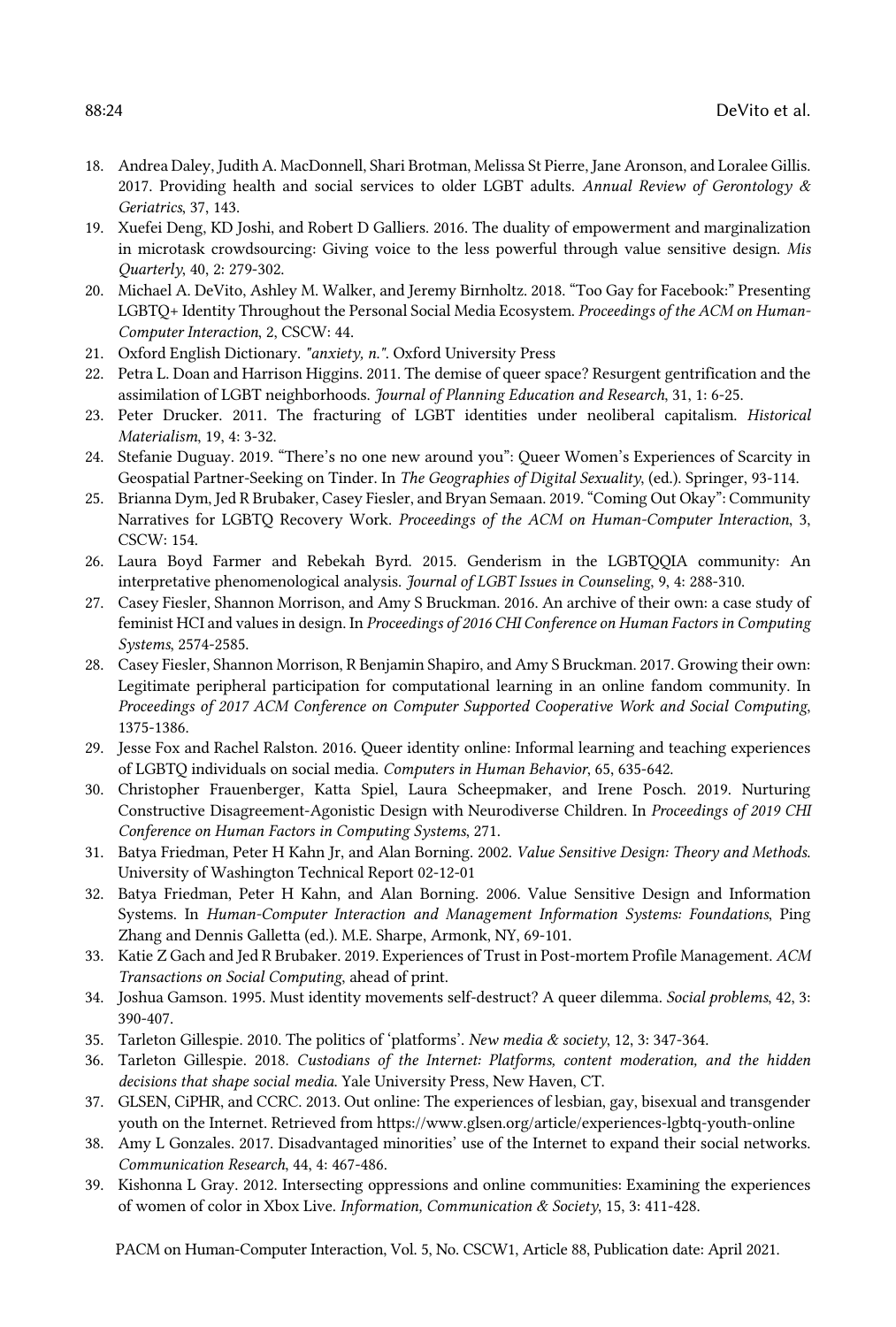- 40. Mary L Gray. 2009. *Out in the country: Youth, media, and queer visibility in rural America*. NYU Press, New York, NY.
- 41. Oliver L Haimson, Avery Dame-Griff, Elias Capello, and Zahari Richter. 2019. Tumblr was a trans technology: the meaning, importance, history, and future of trans technologies. *Feminist Media Studies*1-17.
- 42. Oliver L Haimson, Dykee Gorrell, Denny L Starks, and Zu Weinger. 2020. Designing Trans Technology: Defining Challenges and Envisioning Community-Centered Solutions. In *Proceedings of Proceedings of the 2020 CHI Conference on Human Factors in Computing Systems*, 1-13.
- 43. Oliver L Haimson and Anna Lauren Hoffmann. 2016. Constructing and enforcing" authentic" identity online: Facebook, real names, and non-normative identities. *First Monday*, 21, 6.
- 44. Aaron Halfaker, R Stuart Geiger, Jonathan T Morgan, and John Riedl. 2013. The rise and decline of an open collaboration system: How Wikipedia's reaction to popularity is causing its decline. *American Behavioral Scientist*, 57, 5: 664-688.
- 45. Benjamin Hanckel, Son Vivienne, Paul Byron, Brady Robards, and Brendan Churchill. 2019. 'That's not necessarily for them': LGBTIQ+ young people, social media platform affordances and identity curation.  *Media, Culture & Society*.
- 46. Jean Hardy and Silvia Lindtner. 2017. Constructing a desiring user: Discourse, rurality, and design in location-based social networks. In *Proceedings of 2017 ACM Conference on Computer Supported Cooperative Work and Social Computing*, 13-25.
- 47. Jean Hardy and Stefani Vargas. 2019. Participatory Design and the Future of Rural LGBTQ Communities. In *Proceedings of Companion Publication of the 2019 on Designing Interactive Systems Conference 2019 Companion*, 195-199.
- 48. Gary W Harper, Pedro A Serrano, Douglas Bruce, and Jose A Bauermeister. 2016. The internet's multiple roles in facilitating the sexual orientation identity development of gay and bisexual male  adolescents. *American journal of men's health*, 10, 5: 359-376.
- 49. Lynne Hillier, Kimberly J Mitchell, and Michele L Ybarra. 2012. The Internet as a safety net: Findings from a series of online focus groups with LGB and non-LGB young people in the United States. *Journal of LGBT Youth*, 9, 3: 225-246.
- 50. TJ Jourian and Z Nicolazzo. 2017. Bringing our communities to the research table: the liberatory potential of collaborative methodological practices alongside LGBTQ participants. *Educational Action Research*, 25, 4: 594-609.
- 51. Charles Kiene, Andrés Monroy-Hernández, and Benjamin Mako Hill. 2016. Surviving an eternal september: How an online community managed a surge of newcomers. In *Proceedings of 2016 CHI Conference on Human Factors in Computing Systems*, 1152-1156.
- 52. Sara Kiesler, Robert E. Kraut, Paul Resnick, and Aniket Kittur. 2012. Regulating behavior in online communities. In *Building Successful Online Communities: Evidence-Based Social Design*, (ed.). MIT Press, Cambridge, MA, 125-178.
- 53. Vanessa Kitzie. 2019. "That looks like me or something i can do": Affordances and constraints in the online identity work of US LGBTQ+ millennials. *Journal of the Association for Information Science and Technology*, 70, 12: 1340-1351.
- 54. Jes A Koepfler, Katie Shilton, and Kenneth R Fleischmann. 2013. A stake in the issue of homelessness: Identifying values of interest for design in online communities. In *Proceedings of 6th International Conference on Communities and Technologies*, 36-45.
- 55. Robert E Kraut and Paul Resnick. 2012. *Building successful online communities: Evidence-based social design*. MIT Press, Cambridge, MA.
- 56. Christopher A Le Dantec, Erika Shehan Poole, and Susan P Wyche. 2009. Values as Lived Experience: Evolving Value Sensitive Design in Support of Value Discovery. In *Proceedings of SIGCHI Conference on Human Factors in Computing Systems*, 1141-1150.
- 57. Min Kyung Lee, Daniel Kusbit, Anson Kahng, Ji Tae Kim, Xinran Yuan, Allissa Chan, Ritesh Noothigattu, Daniel See, Siheon Lee, and Christos-Alexandros Psomas. 2018. WeBuildAI: Participatory Framework for Fair and Efficient Algorithmic Governance. *Preprint*.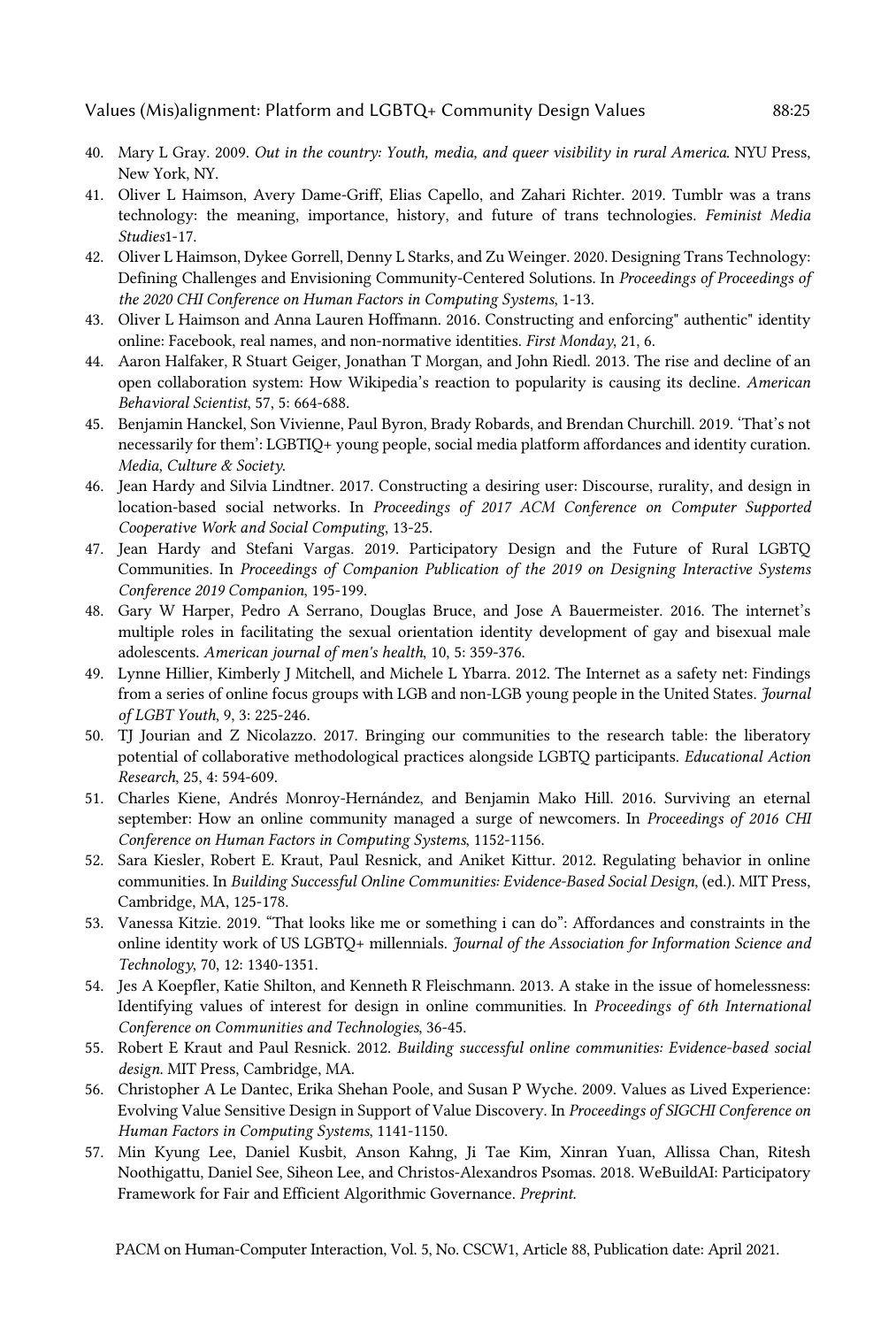- 58. Ada Lerner, Helen Yuxun He, Anna Kawakami, Silvia Catherine Zeamer, and Roberto Hoyle. 2020. Privacy and Activism in the Transgender Community. In *Proceedings of Proceedings of the 2020 CHI Conference on Human Factors in Computing Systems*, 1-13.
- 59. Kathryn Macapagal, David A Moskowitz, Dennis H Li, Andrés Carrión, Emily Bettin, Celia B Fisher, and Brian Mustanski. 2018. Hookup app use, sexual behavior, and sexual health among adolescent men who have sex with men in the United States. *Journal of Adolescent Health*, 62, 6: 708-715.
- 60. Haley MacLeod, Grace Bastin, Leslie S. Liu, Katie Siek, and Kay Connelly. 2017. Be Grateful You Don't Have a Real Disease: Understanding Rare Disease Relationships. In *Proceedings of 2017 CHI Conference on Human Factors in Computing Systems*, 1660-1673.
- 61. Haley MacLeod, Ben Jelen, Annu Prabhakar, Lora Oehlberg, Katie Siek, and Kay Connelly. 2016. Asynchronous Remote Communities (ARC) for Researching Distributed Populations. In *Proceedings of 10th EAI International Conference on Pervasive Computing Technologies for Healthcare*, 1-8.
- 62. Juan F. Maestre, Haley MacLeod, Ciabhan L. Connelly, Julia C. Dunbar, Jordan Beck, Katie A. Siek, and Patrick C. Shih. 2018. Defining Through Expansion: Conducting Asynchronous Remote Communities (ARC) Research with Stigmatized Groups. In *Proceedings of 2018 CHI Conference on Human Factors in Computing Systems*, 557.
- 63. Alice Marwick and Eszter Hargittai. 2018. Nothing to hide, nothing to lose? Incentives and disincentives to sharing information with institutions online. *Information, Communication & Society*, 22, 12: 1697- 1713.
- 64. Adrienne Massanari. 2017. # Gamergate and The Fappening: How Reddit's algorithm, governance, and  culture support toxic technocultures. *New Media & Society*, 19, 3: 329-346.
- 65. Bharat Mehra, Cecelia Merkel, and Ann Peterson Bishop. 2004. The internet for empowerment of minority and marginalized users. *New Media & Society*, 6, 6: 781-802.
- 66. Alberto Melucci. 1995. The process of collective identity. *Social movements and culture*, 441-63.
- 67. Cale J Passmore, Max V Birk, and Regan L Mandryk. 2018. The privilege of immersion: Racial and ethnic experiences, perceptions, and beliefs in digital gaming. In *Proceedings of 2018 CHI Conference on Human Factors in Computing Systems*, 383.
- 68. Guilherme Colucci Pereira and Maria Cecilia Calani Baranauskas. 2018. Codesigning emancipatory systems: a study on mobile applications and lesbian, gay, bisexual, and transgender (LGBT) issues. *SBC Journal on Interactive Systems*, 9, 3: 80-92.
- 69. Alina Pommeranz, Christian Detweiler, Pascal Wiggers, and Catholijn Jonker. 2012. Elicitation of situated values: need for tools to help stakeholders and designers to reflect and communicate. *Ethics and Information Technology*, 14, 4: 285-303.
- 70. Annu Sible Prabhakar, Lucia Guerra-Reyes, Vanessa M. Kleinschmidt, Ben Jelen, Haley MacLeod, Kay Connelly, and Katie A. Siek. 2017. Investigating the suitability of the asynchronous, remote, community-based method for pregnant and new mothers. In *Proceedings of Proceedings of the 2017 CHI Conference on Human Factors in Computing Systems*, 4924-4934.
- 71. Emilee Rader, Kelley Cotter, and Janghee Cho. 2018. Explanations as Mechanisms for Supporting Algorithmic Transparency. In *Proceedings of 2018 CHI Conference on Human Factors in Computing Systems*, 103.
- 72. Yuqing Ren, Robert Kraut, Sara Kiesler, and Paul Resnick. 2012. Encouraging Commitment in Online Communities. In *Building Successful Online Communities: Evidence-based Social Design*, Robert E Kraut and Paul Resnick (ed.). MIT Press, Cambridge, MA, 77-124.
- 73. Juana María Rodríguez. 2016. Queer Politics, Bisexual Erasure. *lambda nordica*, 21, 1-2: 169-182.
- 74. Morgan Klaus Scheuerman, Stacy M Branham, and Foad Hamidi. 2018. Safe spaces and safe places: Unpacking technology-mediated experiences of safety and harm with transgender people. *Proceedings of the ACM on Human-Computer Interaction*, 2, CSCW: 155.
- 75. Toni Schmader and Constantine Sedikides. 2018. State authenticity as fit to environment: The implications of social identity for fit, authenticity, and self-segregation. *Personality and Social Psychology Review*, 22, 3: 228-259.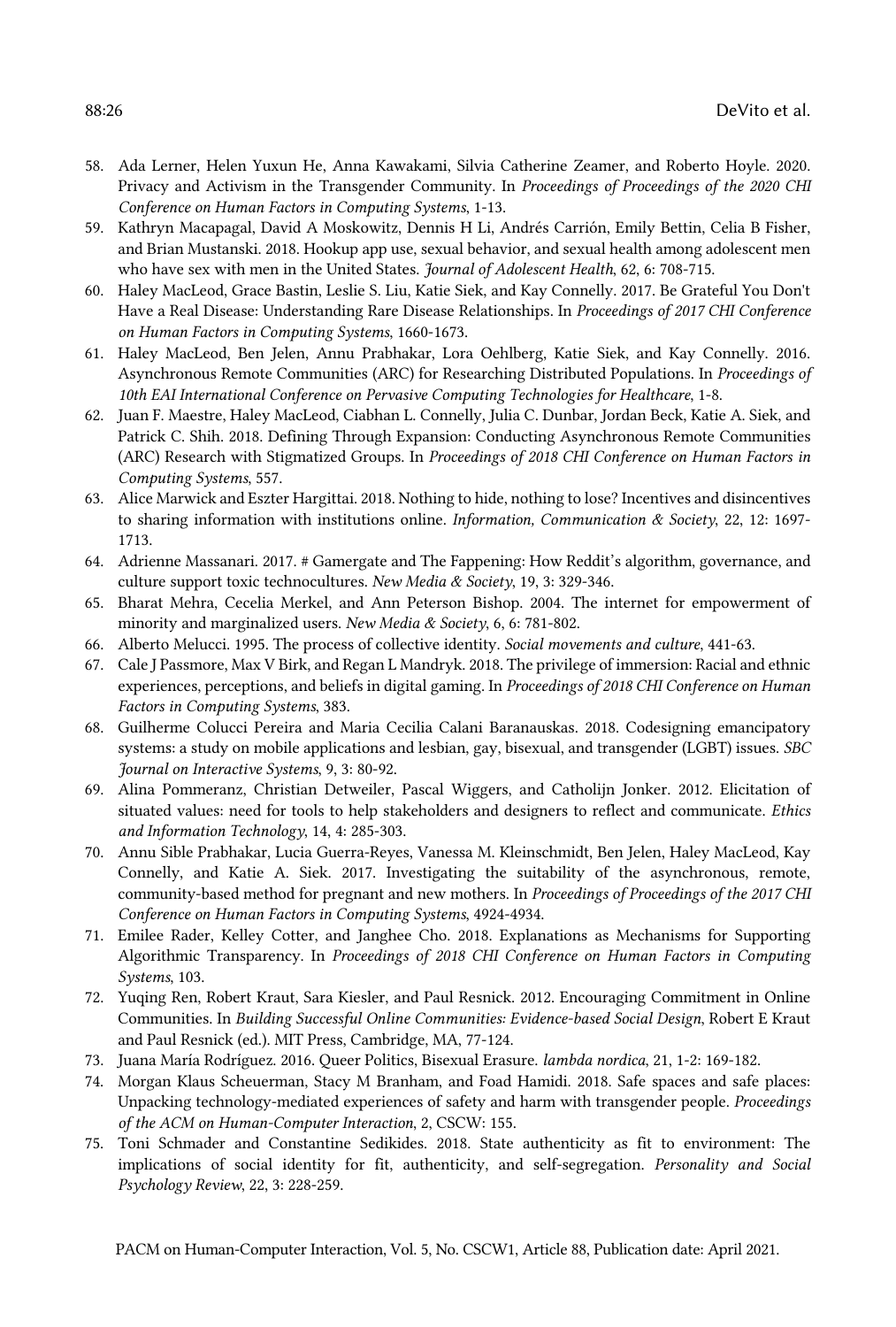- 76. Aaron Shaw and Benjamin M Hill. 2014. Laboratories of oligarchy? How the iron law extends to peer  production. *Journal of Communication*, 64, 2: 215-238.
- 77. Jesper Simonsen and Morten Hertzum. 2012. Sustained participatory design: Extending the iterative approach. *Design issues*, 28, 3: 10-21.
- 78. Bongwon Suh, Gregorio Convertino, Ed H Chi, and Peter Pirolli. 2009. The singularity is not near: Slowing growth of Wikipedia. In *Proceedings of 5th International Symposium on Wikis and Open Collaboration*, 8.
- 79. Joan C Tronto. 1993. *Moral boundaries: A political argument for an ethic of care*. Psychology Press
- 80. Joan C Tronto. 2013. *Caring democracy: Markets, equality, and justice*. NYU Press
- 81. Jan E. Trost. 1986. Statistically nonrepresentative stratified sampling: A sampling technique for qualitative studies. *Qualitative sociology*, 9, 1: 54-57.
- 82. John Vines, Rachel Clarke, Peter Wright, John McCarthy, and Patrick Olivier. 2013. Configuring participation: on how we involve people in design. In *Proceedings of SIGCHI Conference on Human Factors in Computing Systems*, 429-438.
- 83. Ashley Marie Walker and Michael A DeVito. 2020. "'More gay'fits in better": Intracommunity Power Dynamics and Harms in Online LGBTQ+ Spaces. In *Proceedings of Proceedings of the 2020 CHI Conference on Human Factors in Computing Systems*, 1-15.
- 84. Jillian Weiss. 2011. Reflective paper: GL versus BT: The archaeology of biphobia and transphobia within the US gay and lesbian community. *Journal of Bisexuality*, 11, 4: 498-502.
- 85. Madisson Whitman, Chien-yi Hsiang, and Kendall Roark. 2018. Potential for participatory big data ethics and algorithm design: a scoping mapping review. In *Proceedings of 15th Participatory Design Conference*, Volume 2, Article 5.
- 86. Michele L. Ybarra, Kimberly J. Mitchell, Neal A. Palmer, and Sari L. Reisner. 2015. Online social support as a buffer against online and offline peer and sexual victimization among US LGBT and non-LGBT  youth. *Child Abuse & Neglect*, 39, 123-136.
- 87. Kenji Yoshino. 1999. The epistemic contract of bisexual erasure. *Stan. L. Rev.*, 52353.
- 88. Annuska Zolyomi, Anne Spencer Ross, Arpita Bhattacharya, Lauren Milne, and Sean A Munson. 2018. Values, Identity, and Social Translucence: Neurodiverse Student Teams in Higher Education. In  *Proceedings of 2018 CHI Conference on Human Factors in Computing Systems*, 499.

Received June 2020; revised October 2020; accepted January 2021.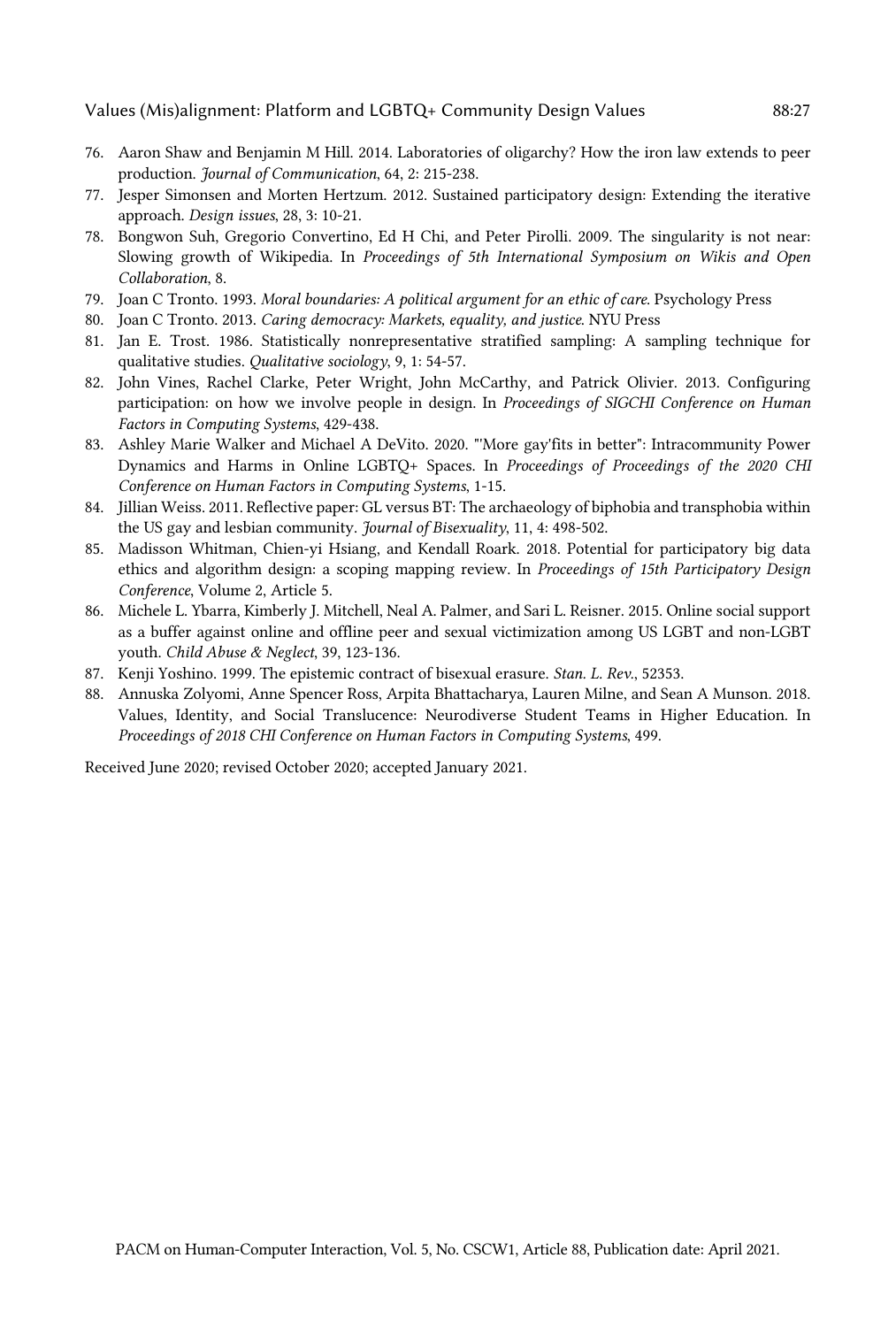# Supplemental Materials for Values (Mis)alignment: Exploring Tensions between Platform and LGBTQ+ Community Design Values

# Appendix A: Original Conversation Prompts

 This appendix provides the full prompt language for each of the design-relevant value elicitation conversations we held with our participants. The general approach here is to use accessible language that is familiar to the population under study (here, the LGBTQ+ community) to frame complex concepts in a useful way.

# Conversation 1: Positive/Negative Experiences

To start things off, let's get to know each other.

 Please reply to this post and introduce yourself, share your pronouns if you're comfortable, and the meme that you feel like speaks the most to your experiences with LGBTQ+ spaces online.

 Then, share your absolute favorite things about being in an online space or using an app made for LGBTQ+ people, as well as your least favorite things about those spaces. This can either be based in specific stories, or it can be a recurring theme you've noticed.

 Remember to check back and comment on a couple different or shared experiences, and that everyone's lived experience is going to be unique.

# Conversation 2: Blue Sky Wants/Needs

 Congratulations - today, you're all officially designers, and the first step in designing something really new is to think big, without worrying about costs. For this conversation, we want y'all to tell us about what your ideal online community for LGBTQ+ folks looks like. Here's a few things you could think about to get started, though it's really up to what you think is important:

- • How should people be represented or "exist" in the space? Profiles? Avatars? What information should be part of that? And how should those be created?
- • How should people connect? Should there be some kind of matching tool? How would you like that to work? Should it happen automatically? Or do you want people to find their own spaces?
- • What should the rules or standards be? Should there be rules? If so, who should be in charge of enforcing them?

 Once you've written your vision, look at other comments and give feedback on other ideas. It's important to talk about both the good and the bad when you're designing something, so we'd like you to "yes, and…" at least one other person's vision and "no, but…" at least one person's vision. Remember, criticism should be both constructive and respectful. If someone posts something that violates our community guidelines, please alert a moderator.

 By "yes, and…" we mean finding a vision that you think is great, and helping expand it - maybe to be even better by adding something new, or by showing how your own experiences really support that idea. By "no, but…" we mean finding a vision that you think might not work out the way the person who posted it thinks, and helping them understand why some part of their idea might be a problem for you or folks like you. That "no, but…" could be backed up by your own experiences, and, if you've got a good idea on how to fix the problem, go ahead and suggest it! Feel free to draw on your own experiences and imagination - you're the expert here.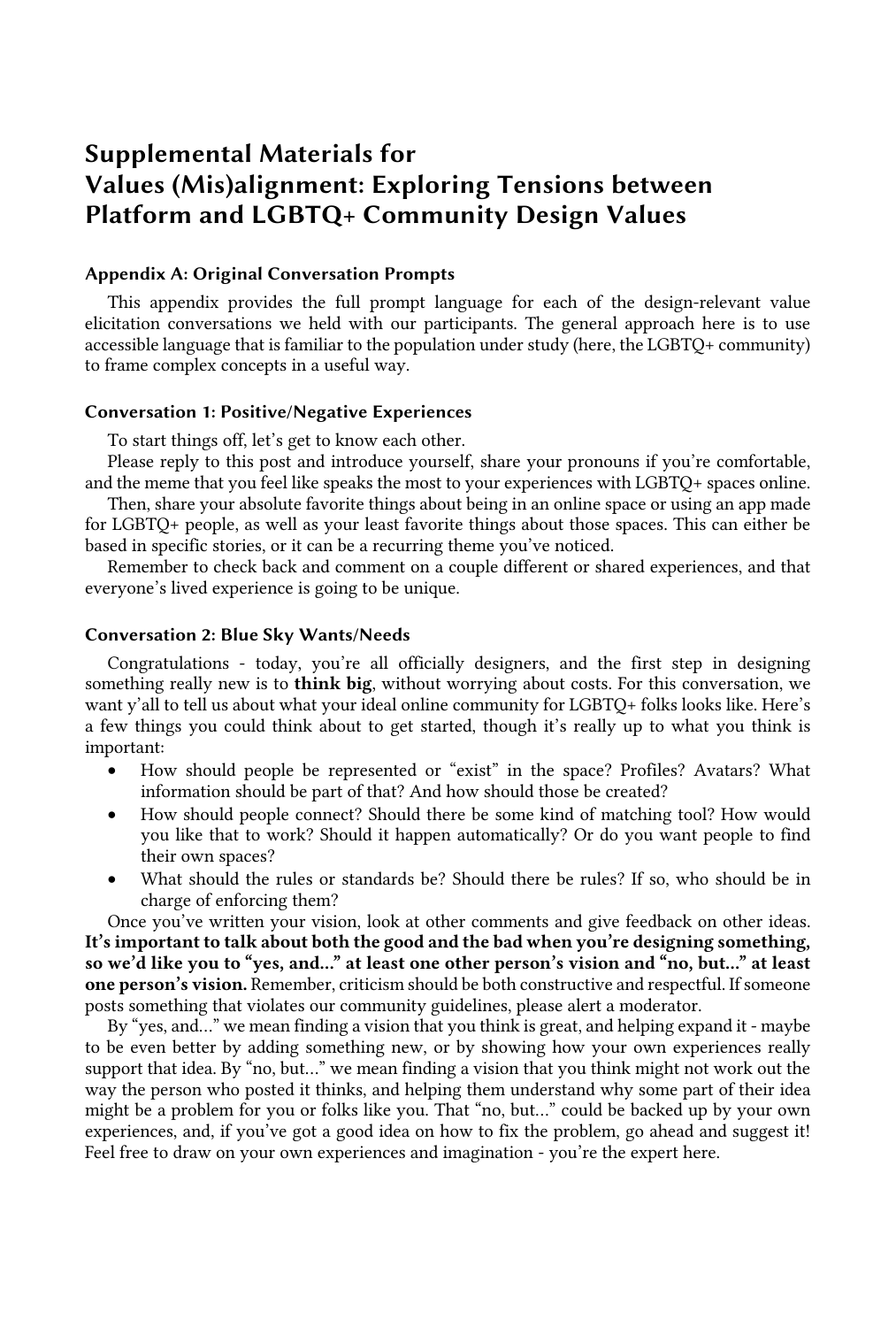# Conversation 3: Algorithmic/Automatic Concerns

 Thanks for thinking big for the last two sessions! Now that you've talked about what you want in an online community, it's time to think about how this works. First step: we need to tell the computers what to do. Most online platforms have some kind of automation system that helps make the platform work (sometimes referred to as "algorithms"). For example, we have the system that generates your Facebook news feed, Tinder's matching system, or the automatic sensitive content filters on Tumblr. These systems all handle stuff that may happen too fast and too frequently for humans to handle themselves - but it's up to us to decide how we want these automated systems to work.

 First, we have to figure out what criteria the system should use to make a decision; this takes the form of different pieces of data. Data is information that's distinct and measurable. For example, a computer can't make a decision based on someone's "background," because a person's background can be defined many different ways, and is actually made up of many different kinds of information. However, a computer can make decisions on data that roughly add up to that concept - where the person grew up, how old they are, how many years of schooling they had, etc. Then, we have to decide how to rank that data. Ranking tells the computer what data you think is most important to the decision - the higher the rank, the more weight that factor will have in the final decision.

 To make this more concrete, we've prepared a few scenarios based on where automatic systems are likely to be used in the visions you worked on the last two days. For each scenario, you need to decide how the automatic system should make its decisions. That means deciding on your criteria/data, and then deciding how you want to prioritize those different pieces of data. We also want to know why you are making the choices you are and want you to explain the tradeoffs you are making. Look through the scenarios and find two you want to try your hand at, then post your criteria/data, ranks/priorities, and a little on why you made these decisions and what you had to wrestle with on the way. Remember to be specific - computers don't handle ambiguity very well at all! Post your design to that scenario's individual thread, not this overall "unit" post.

 Once you've posted your two designs, check out how others are designing their systems, and use the yes and/no but technique we used last time to comment on at least two. (They don't have to be the same two you did). Would you change their criteria? Their rankings? Add criteria? Get rid of criteria? We want to know why!

#### Admitting New Members

 There are enough new people who want to join your group that the mod team cannot keep up with vetting each person individually. A system is being implemented that will automatically exclude potential newcomers who seem likely to be trolls or bots. How should the system make the determination about who might be trying to join a group in good faith and who the moderators should not even spend their time vetting? What information should it take into account?

#### New Content Discovery

 Your group is so large and so popular that people can no longer keep up with all of the new content posted to the group, especially content from members they aren't already directly subscribed to. A system is being put in place that shows group members content from across the whole group, not just their existing subscriptions. How should this system pick the new and novel content to show group members? What should it prioritize - content a member has already found interesting? Content that's way outside of what a member might normally see? Content that encourages group members to engage with new people? How should the system decide what fits the goal you pick?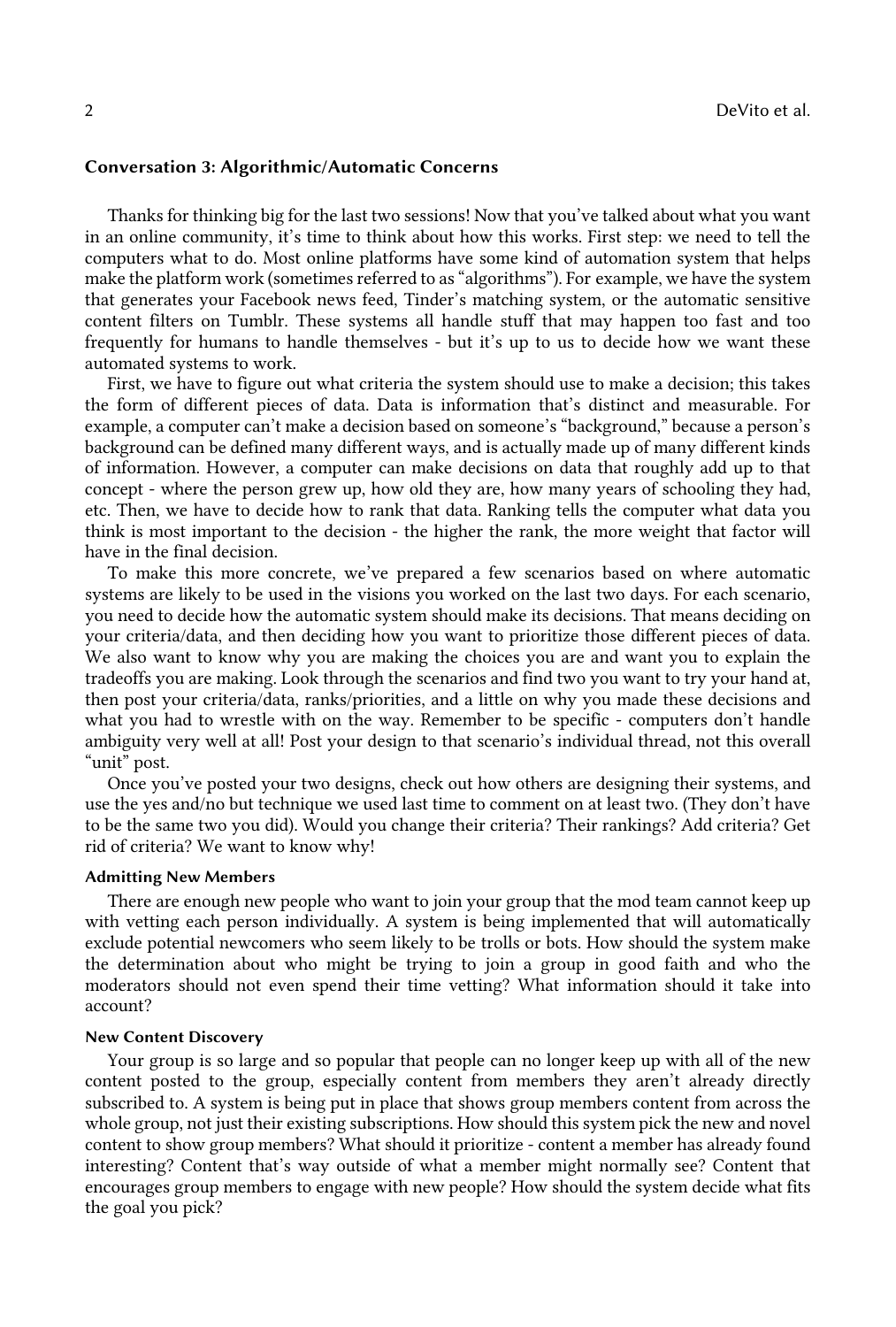# Supplemental Materials for Values (Mis)alignment 3

#### Content Filtering

 Collectively, your group has decided that certain types of language or images aren't acceptable in posts for your group. An automatic filter system is being installed to help enforce that decision. How should this automatic filtering system decide what images or words are appropriate and what needs to be filtered - and how should it take the context of the post into account (if at all)? How should the system decide what to remove and what to leave alone? Should it take who is posting it into account - and if so, how?

# Tagging

 Your online space has enough content generated by the community that it needs to be categorized and sorted. A tagging system allowing people to quickly sort information into relevant categories is being introduced, alongside an automatic tag suggestion system. When you post content, the system will suggest tags - how should it pick the tags to suggest? What criteria should the system use to try and understand and categorize your content? And once the system chooses tags, should they be mandatory, or should you be able to edit them or even opt-out?

#### Affinity Group/Subcommunity Matching

 Your group has gotten large enough and diverse enough that smaller subcommunities based on shared interests have started to emerge. To allow people to find the groups that might be most relevant to their interests and experience, a system that shows group members subcommunities they might be interested in is being introduced. How should this system make decisions about which subcommunities to show which group member? How will the system know when a group member might be interested in a subcommunity? Should the focus be on suggesting subcommunities you would definitely be interested in, or should there be an attempt to introduce some serendipity and variety?

#### Personal Matching

 Though your online community isn't all about dating, hookups, and finding romance, it is something that happens in the group, and a person-to-person matching system with an eye towards romance is being introduced. How should the system decide who you are a "match" with? Should the system assume that opposites attract, or that birds of a feather stay together - or something else entirely? Are there crucial "must haves" or "dealbreakers" the system needs to take into account?

# Content Feed

 The amount of content posted to your group has increased to the point where most people are having trouble managing the amount of content they've directly subscribed to (e.g., followed). An automatic system is being introduced to determine what content you'll be shown in a "feed" which will be your new homepage. How should this system decide what content to show you, out of the total pool of content you have subscribed to? How should that content get sorted? What's the top priority - what's popular? What's new? Something else entirely?

# Conversation 4: Moderation/Policy Concerns

 We have been talking about what automated systems can do for our new LGBTQ+ online community space and a lot of the responses point towards wanting more humans to be involved. Today, we want you to tell us more about what you want the humans to do and how. How should moderators be involved in this community? Administrators? What policies are crucial to figure out, how should we figure them out, and how should we enforce them?

 Similar to the last conversation, we've put together some likely scenarios, the types of you described in conversation two. We want to know how you think the community should deal with each of these scenarios, why you are making the choices you're making, and how you're going to deal with key trade-offs. For example, if we assign duties to humans in the group, we situations which one might encounter in a community like this, based on the type of community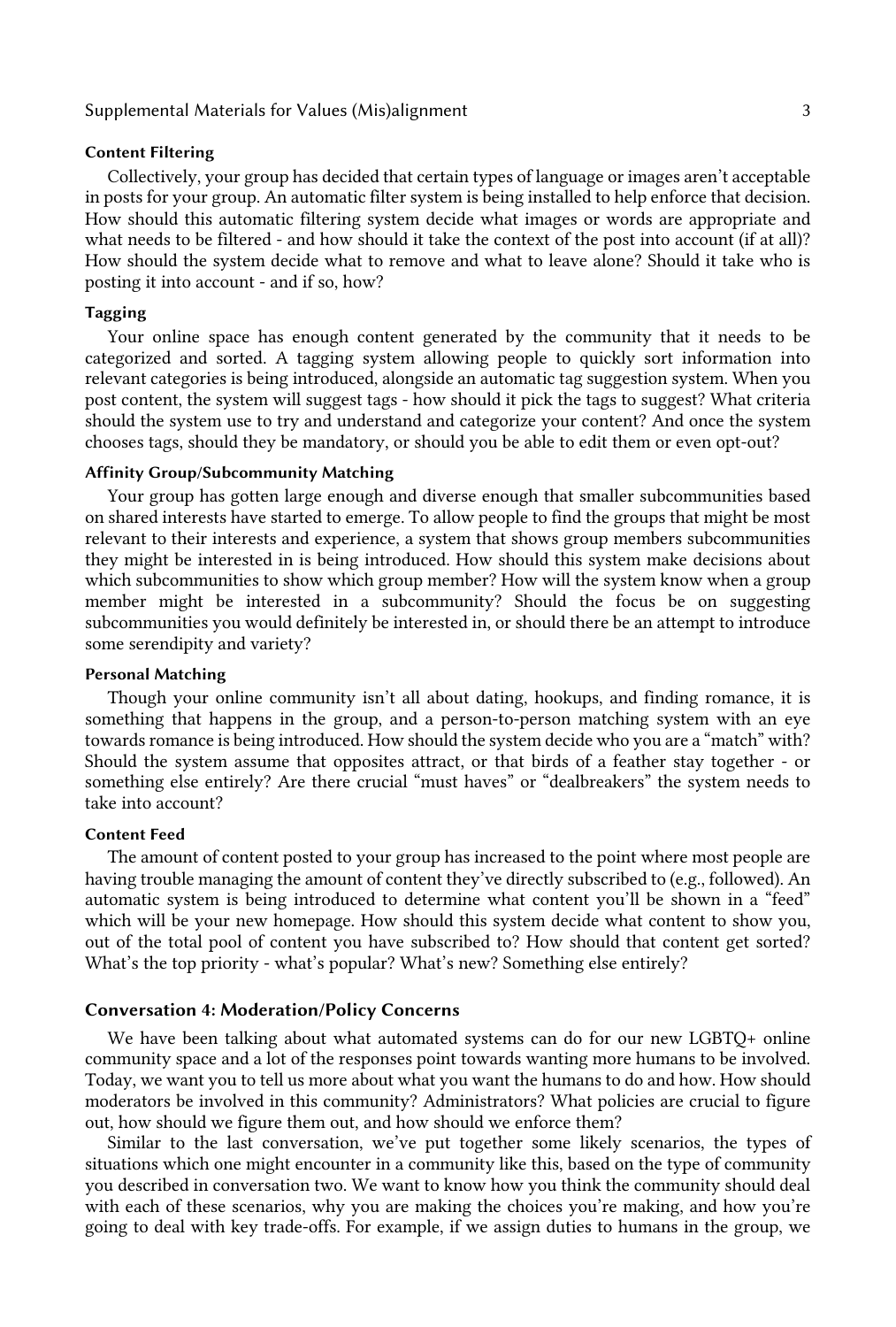need to consider how we are going to manage their workload and the possible negative consequences they will face in doing this work.

 Same as in the last conversation, you should look through the scenarios and find two you want to try your hand at. Explain how you think the community should deal with the scenario, and explain your thinking, particularly if these scenarios make you question any decisions you made the last conversation. Post your answers to that scenario's individual thread, not this overall "unit" post.

 Once you've posted your response to two of the scenarios, check out how others are responding, and use the yes and/no but technique we used last time to comment on at least two. (They don't have to be the same two you did). Would you do things differently? Have different rules? Put responsibility in different people's hands? We want to know why!

# Moderator/Admin Selection

 Your group has grown large enough that moderators are a necessity. How will you decide who the moderators will be? What are your priorities in picking moderators? Do you try to make the moderator team reflect the opinions, identities, and experiences within the group? How? Should the moderating team have mandatory representation from subgroups that might have specific concerns about norms and dynamics in the group? Also, moderating is a lot of work; how do you make sure that it doesn't always fall on the same people? Are people compensated for their work - and if so, how, and where does the group get the resources for that compensation? Is there an expectation that everyone will take on some minimum commitment to moderating to participate in the group? Finally, how will you, as a group, hold moderators to account, and ensure that the rules are applied as consistently as possible with the least amount of bias? What if a moderator turns out to be a source of problems and bias themselves?

#### Tagging and Content Warnings

 As your group grows, two things are becoming clear: there is too much content for everyone to sort through every day, and some of the topics that people want to talk about are considered unwelcome or problematic by some of your other group members. To deal with these problems, you are implementing a tagging system. What should the focus of this tagging system be - to help people find the content they want to see, to keep people from seeing the content that they do not want to see, or something else? Who should be in charge of doing the work of keeping tagging consistent, and the tags themselves well-organized? Who decides what content should be tagged, and when and if tags should be mandatory? Are content warnings tags, or something special and separate - and are they different in terms of when they are required to be used? Is tagging done as a post is being added to the group or by moderators after the fact?

#### Education & Onboarding

 When new people join your group, it usually takes them a little while to learn the rules and the norms of behavior. How much effort does your group expend in teaching new users about the norms in your group? What does that process look like? Does it include any kind of initial leniency for newcomers - or, conversely, a period of increased scrutiny? Who is in charge of doing this education, keeping in mind that education is a difficult task requiring a lot of emotional labor, and frequently causes burnout?

#### Community Rules

 You are establishing a new group for LGBTQ+ people in your geographic area, and while it is small now, it is reasonable to assume that it will grow larger than just you and your immediate circle. As you are establishing the group, you need to establish what the code of conduct for the group will be - in other words, the rules. Who should be a part of deciding what the rules are going to be? How will you make sure that new people in the group know what the rules are? As your group grows and evolves,, how will you manage rules changes in the future? What are the pros and cons for the set of rules that you choose?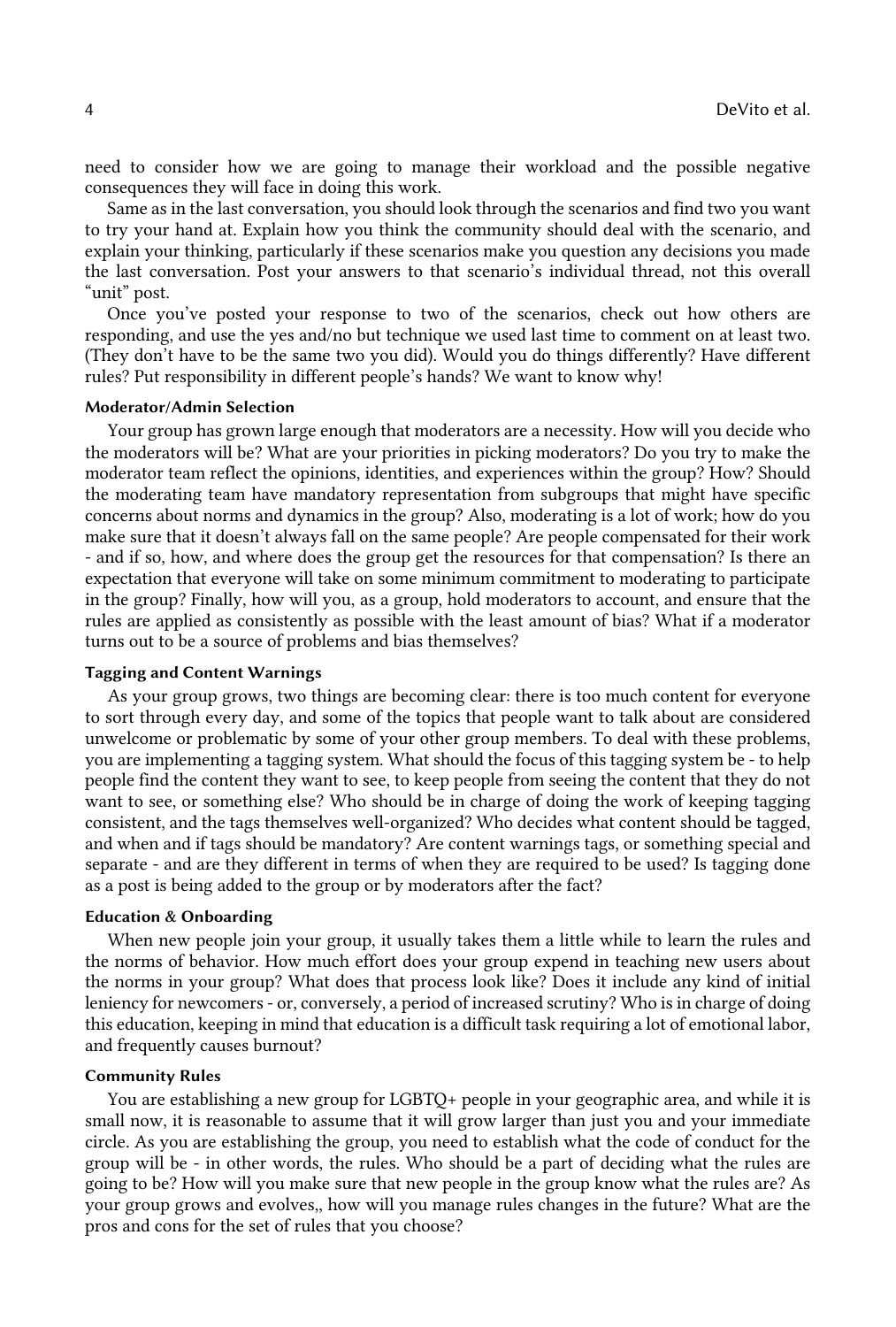# Supplemental Materials for Values (Mis)alignment 5

#### New Member Admissions

 Your group is growing, and with that growth comes concerns about trolls and other bad actors trying to join the group to cause trouble. In an effort to keep allowing legitimate members in while screening out people who would be disruptive, the group has collectively decided to have a screening procedure before allowing people to join. Who should be responsible for this screening process, and what criteria should be used to make decisions about who is allowed in the group? Keep in mind that if your criteria are too loose, that will increase the number of people who join the group specifically with the purpose of being destructive. But if you are too restrictive, you will inevitably exclude some members who might genuinely belong in and get real benefits from being part of your group.

#### Language & Self-Expression

 You have a member in your group who is new and is clearly early in the process of coming to terms with and defining their own identity. The group is clearly a rare space where this new person feels comfortable exploring their identity, but in doing so they are using words that are against the language norms in the group. While this person isn't using outright slurs, they are using language that is potentially exclusionary and makes other group members uncomfortable. That said, it is clear that this person is not acting in bad faith, but simply using language they themselves find helpful in the moment. How should the group deal with this situation? Should someone intervene? If so, what should the intervention look like, and who is responsible for it? Does your answer change if this is not the first time this issue has come up with this person?

#### Extreme Content

 Your group is large and well established. There is a ton of new content posted every day. Some of this content includes things like images of violence, sexual assault, and inappropriate images of minors. This content is potentially damaging to the group, traumatizing to members, and puts the group in legal jeopardy. How should the group deal with this kind of content? Who should be responsible for flagging it, and for reviewing/deleting it, keeping in mind that this includes exposure to this kind of content? What kinds of policies and procedures would you put in place for dealing with this content? If humans have to look at and sort through it, how do you account for the risk they're exposing themselves to and the time they are putting in?

# Conversation 5: Prioritization & Role-Taking

 Over the last week, everyone here has raised important issues and some ways of handling them within online communities. We want to thank all of you for your insight and commitment to talking this out. For our final conversation, let's imagine we're launching this new LGBTQ online community. We're going to launch a platform tomorrow based on the conversations we've had here. What does that platform look like, and what role do you see yourself playing on this new platform? What needs do you think this would fill for you - how would it fit into your life?

Remember, your thoughts are valued no matter your level of technical expertise.

# Appendix B: Group Rules & Policies

 discussions of sensitive topics, and the harms that frequently impact the LGBTQ+ community, we adopted a team-based moderation approach with a Code of Conduct modeled on codes of conduct from other spaces with similar populations and concerns. General principles and language were drawn from the example policy from the Geek Feminism wiki<sup>1</sup>, created by the Ada Initiative and other volunteers, the Working Agreements for Community Cave Chicago<sup>2</sup>, and the To avoid exposing our participants to unnecessary risks around disclosure, harassment,

<sup>1</sup> [https://geekfeminism.wikia.org/wiki/Conference\\_anti-harassment/Policy](https://geekfeminism.wikia.org/wiki/Conference_anti-harassment/Policy)

<sup>2</sup> <https://communitycavechicago.org/working-agreements>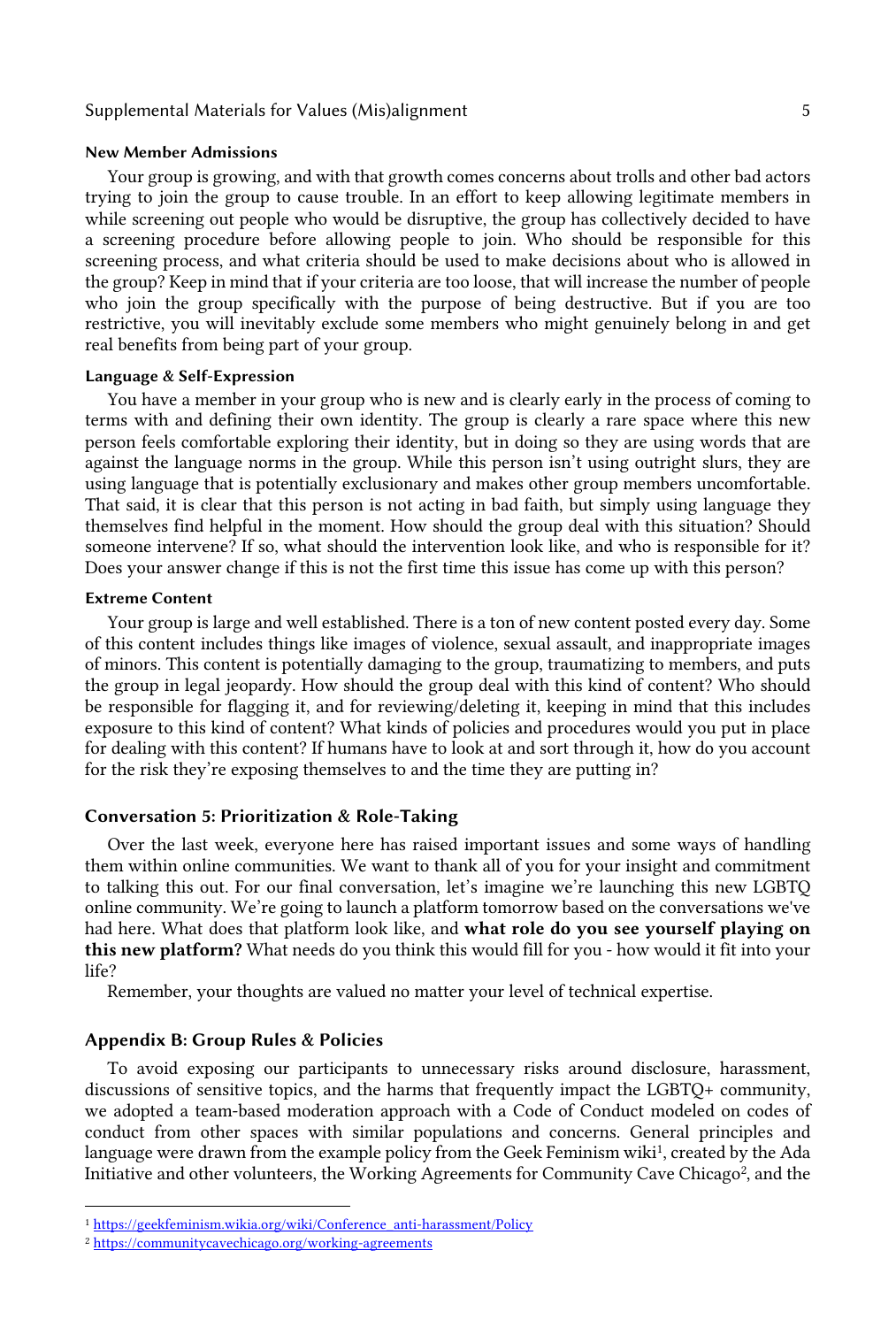Queer and Asian Conference (QACON) 2019 Community Agreements<sup>3</sup>. Source material was edited and adapted for the research and online contexts, and to ensure the document was concise, easily understandable, and set clear expectations for participants. Here, we provide the code of conduct, our moderation team setup, and our moderation guidelines.

# Code of Conduct

 Our research group is meant to be a safe and open space for our participants. As such, the group operates with the following code of conduct:

#### You Know You, I Know Me

 Try not to make assumptions about others, related to gender or otherwise. When speaking, please try to use "I" statements and avoid making generalizations or applying your own ideals to others.

# What happens here stays here

 Though you are welcome to share your own experiences and feelings about the study with others, please refrain from repeating other participants' stories, names, likenesses, etc. outside of the group.

# Challenge the idea, not the person

 People have a lot of different opinions – and that's great! Disagreement about different priorities is good, and some of what we are trying to learn about here is how different people want to balance those priorities. However, we want to keep discussion centered on those opinions, not the people that have them. If you disagree with an opinion, say so – but don't attack the person.

# Oops/Ouch

 If something offensive, problematic, or hurtful is said or done in the group, anyone may say, "ouch." The person that had been speaking should please say, "oops," and then the problems with what was said should be discussed by those persons and/or the group.

#### Ouch, Anon

 If any person feels that an "ouch" needs to be said, but is not comfortable saying so at the moment of occurrence, this should be communicated to our moderators. If you are comfortable identifying yourself, DM one of the study team members. If you wish to report anonymously, use the reporting form, which will send an anonymous report to our moderator channel.

#### Don't Giggle My Wiggle

 Folks here have different tastes and preferences, so avoid antagonizing language like "I hate that," or "ew." Likewise, folks have different traumas and triggers, so avoid language that belittles or trivializes their experiences.

# Harassment

 We are dedicated to providing a harassment-free experience for everyone. We do not tolerate harassment of participants in any form. Participants violating these rules may be removed from the study at the discretion of study staff. Refer to the moderation guidelines for more information. Harassment includes, but is not limited to:

- • Comments that target other participants based on characteristics such as gender, gender identity and expression, sexual orientation, race, ethnicity, age, ability status, physical appearance, body size, or religion.
- Deliberate intimidation, stalking, or following
- Unwelcome personal attention

<sup>3</sup> <https://qacon.org/qaconchecklist.html>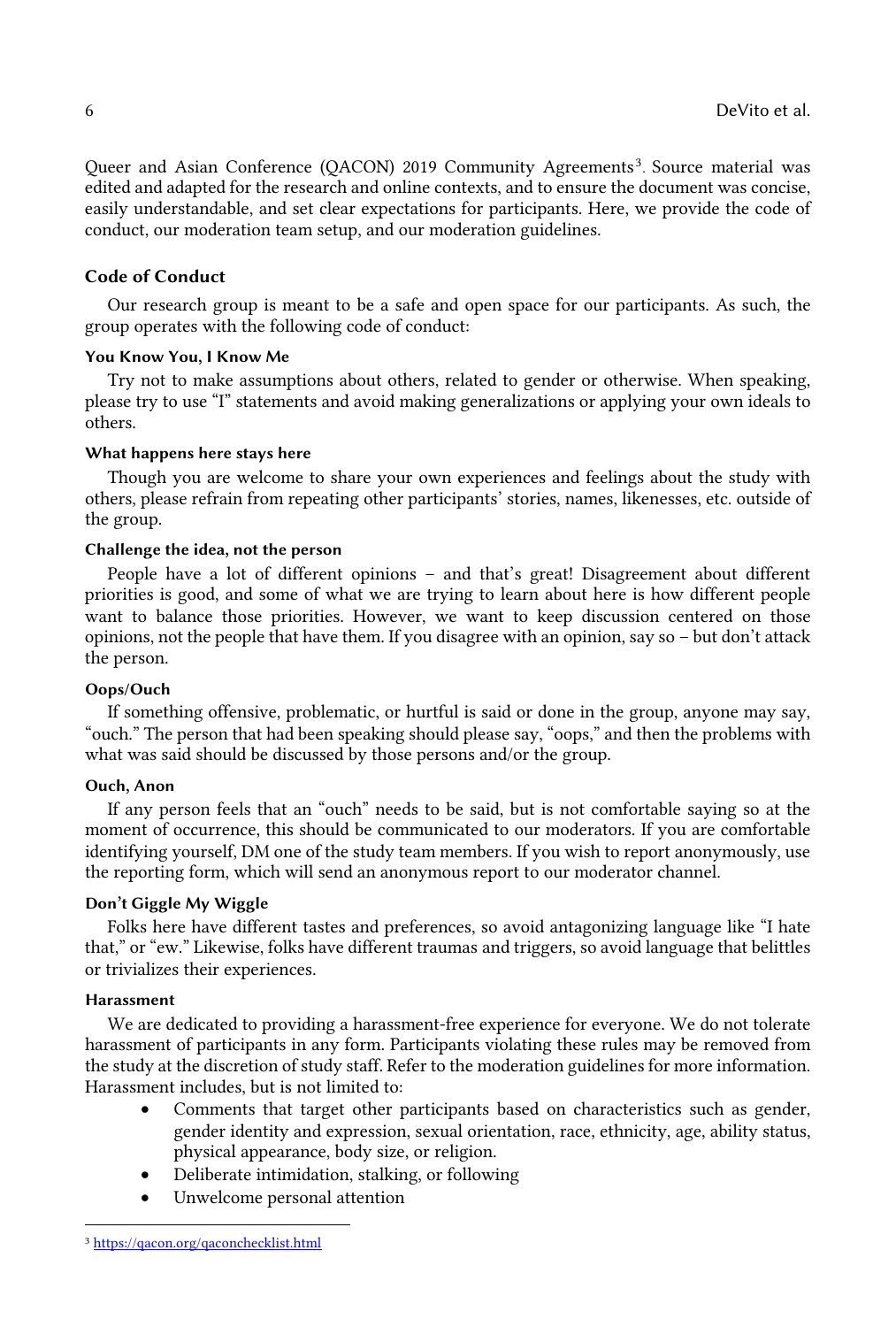Supplemental Materials for Values (Mis)alignment 7

- Persistent, unwanted attempts to contact another study member
- Advocating for, or encouraging, any of the above behavior

# Moderation Guidelines

 If a violation of our code of conduct occurs, we follow a three-level procedure for dealing with incidents:

# Level 1

 Participants are encouraged to first respond to posts or responses they find problematic by employing the "Oops/Ouch" principle from our working agreements. This is especially true in cases where the intent is clearly not expressly to offend. If you are comfortable, participants are folks to avoid that type of posting and why, then lead the topic gently back in the right direction with some substantive comment on the subject matter in discussion. In cases where offense appears to be the intent, participants are encouraged to escalate to the "Ouch, Anon" principle. encouraged to post a short response to the comment in question indicating that you would prefer

#### Level 2

 In the case of a report from a participant (as laid out in the "Ouch, Anon" principle), or a case of obvious malicious trolling or hate speech, moderators will review the post in question and, if appropriate, record the content of the post for future analysis and remove the original from the thread. The moderator will notify the participant of this privately via direct message and explain how the response is not within the group guidelines, requesting that further responses of that nature not be entered in to the group conversation.

#### Level 3

 In the case of repeated violation of our working agreements (e.g., 3+ incidents), a project co- investigator/administrator will make a decision as to the offending participants continued participation in the research community. This decision will largely be based on the participant's effect on the ongoing safety and norms of openness for the group as a whole. Repeated offenders may be asked to leave the group as a last resort, and only after following the steps outlined in the procedures above have been followed. By the time a participant is banned, it should have been made very clear to them that they are behaving unacceptably and have been informed of the terms of continued participation before they are banned. Being asked to leave the group will not require the offending participant to forfeit their initial payment for participating in the study, however they will not be allowed the opportunity to participate in the follow-up interviews and subsequent payment.

# Moderation Team Setup

 We actively moderated the research group from 8 am to 8 pm, US Central Time, and allowed participants to reach out via our anonymous reporting form or Facebook direct message at any time. During the duty hours, several roles were always assigned as on-duty, which in some cases doubled as analysis roles to support making future conversations more responsive to the results of past conversations.

#### Active Moderator

 While on duty, active moderator should spend most of their time in the group itself. The first priority is to ensure that the code of conduct is being followed within the group, and all participants are experiencing a productive, "brave" atmosphere. This does not mean banning and suspending people as primary tools, and anyone in this role should be following the moderation escalation procedures spelled out in the code of conduct. Rather, this role is about stepping into conversations before they turn irreparably nasty, and turning them back towards subjects that